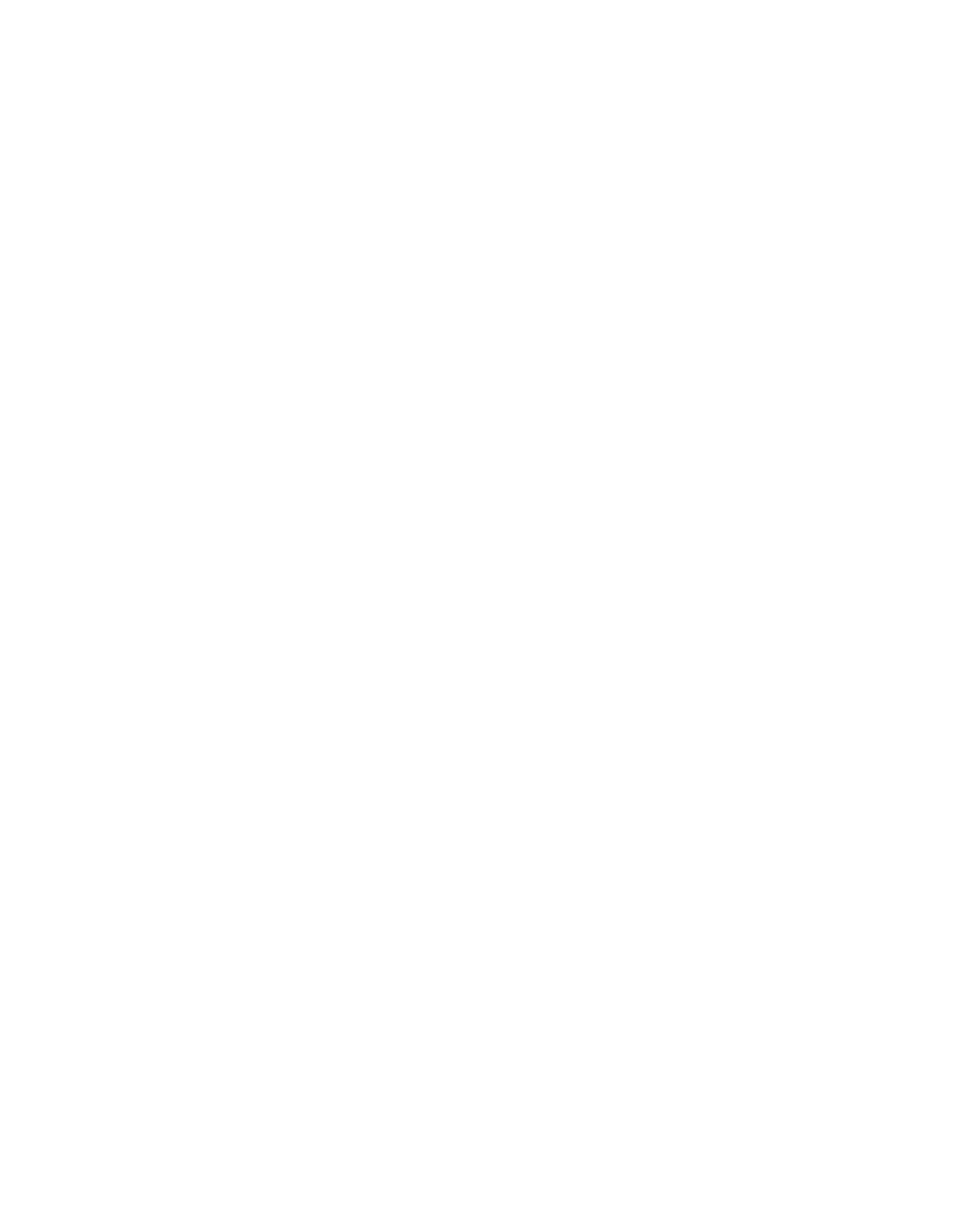

#### *Dear Friend:*

*This Guide is designed to inform tenants and landlords about their rights and responsibilities in rental relationships. It serves as a useful reference – complete with the following:*

- *An in-depth discussion about rental housing law in an easy-to-read question-and-answer format;*
- *Important timelines that outline the eviction process and recovering or keeping a security deposit;*
- *Website links to our sample lease, sublease, roommate agreement, lead-based paint disclosure form, inventory checklist, and certain rental housing timelines;*
- *Website links to our sample letters about repair and maintenance, the escrowing or rent deduction procedure, termination of occupancy, the notice of forwarding address, eviction issues, security deposit issues; and*
- *Website links to relevant court forms.*

*Rental housing law is complex. Whether you are a tenant or landlord, when you sign a lease agreement, you sign a contract. You are contractually obligated to perform certain duties and assume certain responsibilities. You are also granted certain rights and protections under the lease agreement. This resource guide is not a substitute for competent legal advice.*

*Owners of mobile-home parks, owners of mobile homes who rent spaces in the parks, and renters of mobile homes may have additional rights and duties. Also, landlords and renters of subsidized housing may have additional rights and duties.*

*It is our pleasure to provide this information to you. We hope that you find it useful.* 

#### **For more information, please contact the MSU College of Law Housing Law Clinic at:**

#### **(517) 336-8088 Option 2 • [housing@law.msu.edu](mailto:housing@law.msu.edu)** • **[www.law.msu.edu/clinics/rhc](http://www.law.msu.edu/clinics/rhc)**

*DISCLAIMER: This Guide was created to help Michigan citizens find legal information to help them work better with their attorney, and to represent themselves in some instances. The information provided is not a substitute for the services of an attorney and does not constitute legal advice.*

*Revised and reprinted 2009-2010 by Assistant Clinical Professor of Law: Elan S. Nichols Housing Law Clinic Director and Associate Clinical Professor of Law: Brian G. Gilmore*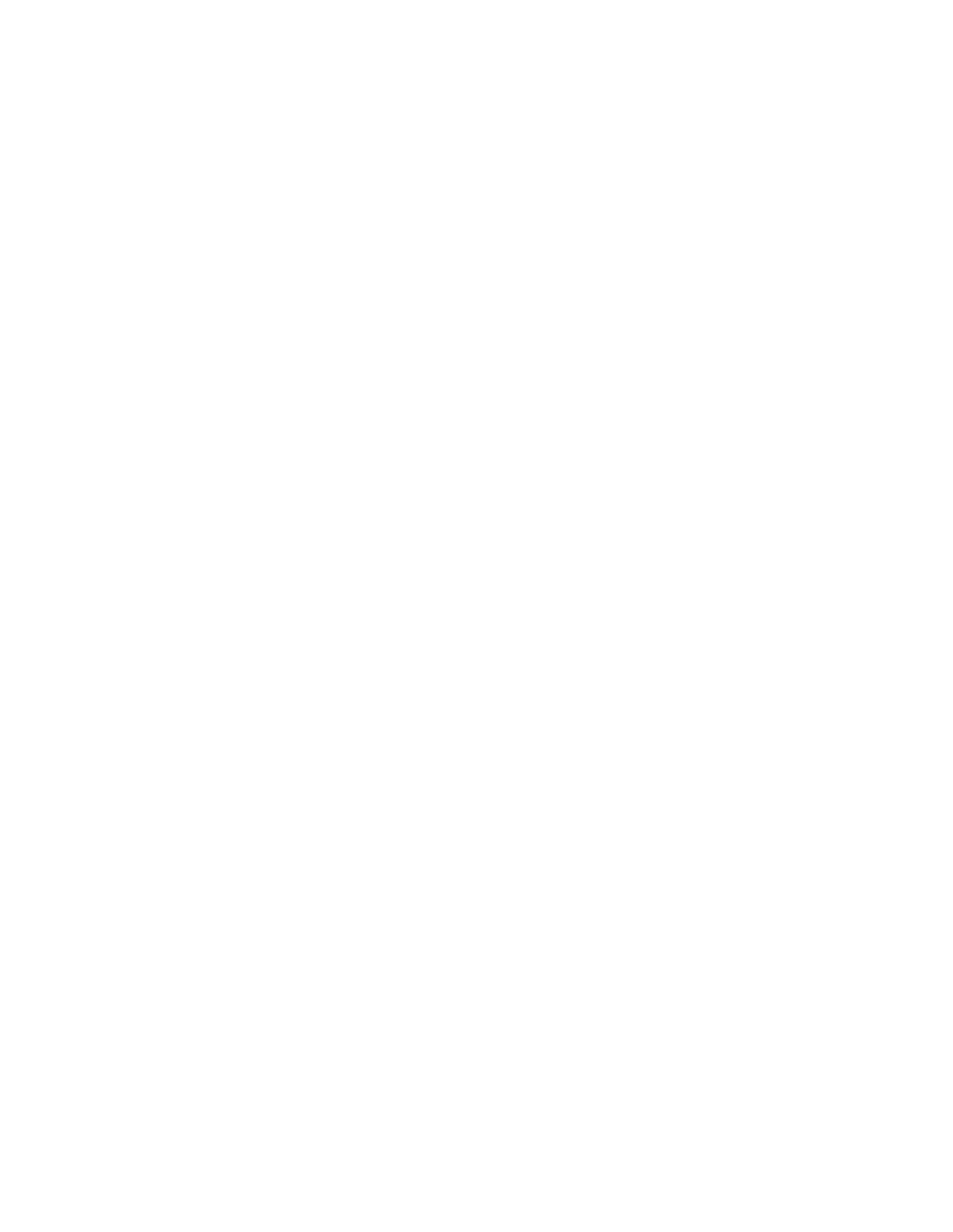### **TABLE OF CONTENTS**

#### **Creating and Terminating Tenancies and Understanding the Lease**

| $\mathbf{S}$ and Terminating Tenancies and Understanding the Dease                        |  |
|-------------------------------------------------------------------------------------------|--|
| THE TENANCY<br><u> 1989 - Johann Barn, mars an t-Amerikaansk kommunister (</u>            |  |
|                                                                                           |  |
| Q2 Are there advantages and disadvantages to the different types of tenancies? 6          |  |
| THE LEASE                                                                                 |  |
|                                                                                           |  |
|                                                                                           |  |
| Q3 What provisions are prohibited by law from being included in the lease?                |  |
| Q4 What if the lease contains a provision that is prohibited by law or is missing the     |  |
|                                                                                           |  |
|                                                                                           |  |
|                                                                                           |  |
| Q7 What are the termination rights for senior citizens or persons incapable of            |  |
|                                                                                           |  |
|                                                                                           |  |
|                                                                                           |  |
| <b>The Security Deposit</b>                                                               |  |
| COLLECTING THE SECURITY DEPOSIT AT THE BEGINNING OF THE TENANCY                           |  |
| Q1 Is there a limit on the amount that a landlord may collect as a security deposit?10    |  |
|                                                                                           |  |
|                                                                                           |  |
| Q4 Once collected, what must the landlord do with the security deposit?10                 |  |
|                                                                                           |  |
| Q6 What rights and responsibilities does the landlord have with regard to the tenant's    |  |
|                                                                                           |  |
|                                                                                           |  |
| Q8 Is it important to properly complete the inventory checklist? 11                       |  |
| RECOVERING THE SECURITY DEPOSIT AT THE END OF THE TENANCY                                 |  |
|                                                                                           |  |
|                                                                                           |  |
| Q3 What must the tenant do when he or she receives the itemized list of damages?12        |  |
| Q4 What must the landlord do once he or she receives notice of the tenant's dispute of    |  |
|                                                                                           |  |
| Q5 Who must file the suit—the landlord or the tenant—for the security deposit? 12         |  |
| Subleasing                                                                                |  |
|                                                                                           |  |
|                                                                                           |  |
|                                                                                           |  |
|                                                                                           |  |
|                                                                                           |  |
| Q6 Can the original tenant be released from the obligations under the lease?15            |  |
| <b>Eviction Proceedings</b>                                                               |  |
| STARTING THE EVICTION PROCESS BEFORE GOING TO COURT                                       |  |
|                                                                                           |  |
| Q2 If one roommate moves out and stops paying rent, can the other tenant(s) be evicted?16 |  |
|                                                                                           |  |
| Q4 How much notice must be given to the tenant before the landlord may file suit?17       |  |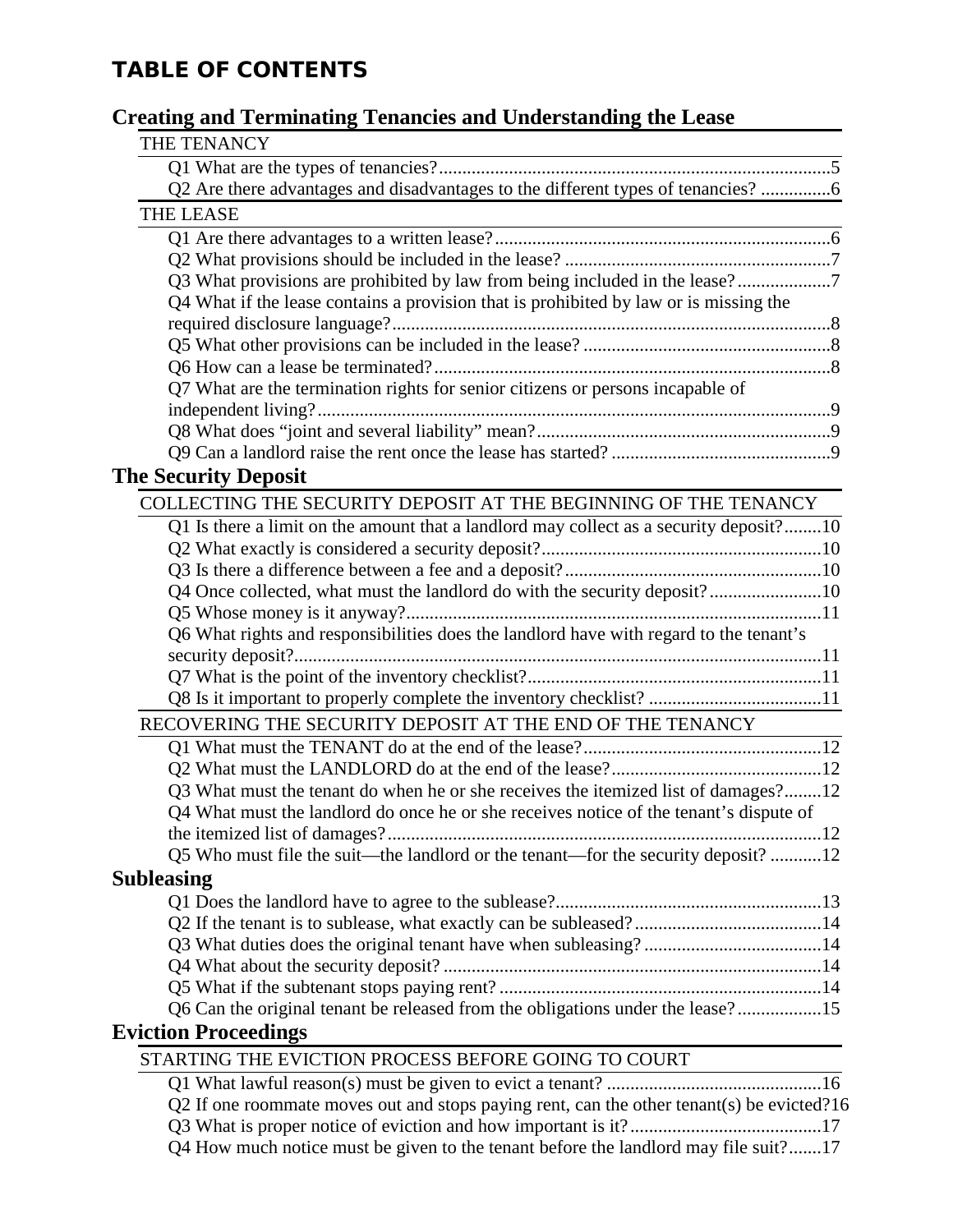| Q5 Once the proper notice is prepared, how must it be delivered to the tenant? 17         |  |
|-------------------------------------------------------------------------------------------|--|
| TAKING THE ACTION TO COURT                                                                |  |
|                                                                                           |  |
|                                                                                           |  |
| Q3 What happens if the tenant fails to appear and answer after receiving the Complaint?20 |  |
| Q4 Once a lawsuit is started, can the parties still try to negotiate or mediate an        |  |
|                                                                                           |  |
| Q5 If the parties reach an agreement, do they still have to appear in court?20            |  |
| Q6 What possible defenses to a lawsuit for eviction might a tenant have?20                |  |
|                                                                                           |  |
| Q8 If the landlord wins the lawsuit for eviction, how soon can the tenant and his/her     |  |
|                                                                                           |  |
| Q9 Can the tenant be evicted and still forced to pay money damages to the landlord? 22    |  |
| <b>Mediation</b>                                                                          |  |
|                                                                                           |  |
|                                                                                           |  |
| <b>Small Claims Court</b>                                                                 |  |
|                                                                                           |  |
|                                                                                           |  |
|                                                                                           |  |
|                                                                                           |  |
|                                                                                           |  |
| <b>Repair and Maintenance</b>                                                             |  |
|                                                                                           |  |
|                                                                                           |  |
|                                                                                           |  |
|                                                                                           |  |
|                                                                                           |  |
| <b>Additional Considerations</b>                                                          |  |
|                                                                                           |  |
|                                                                                           |  |
|                                                                                           |  |
| Smoking.                                                                                  |  |
|                                                                                           |  |
| <b>Appendices</b>                                                                         |  |
| <b>Security Deposit Timeline</b>                                                          |  |
| <b>Eviction Timeline</b>                                                                  |  |

Michigan Community Mediation Centers Directory

Location of Documents and Forms Referred to in this Guide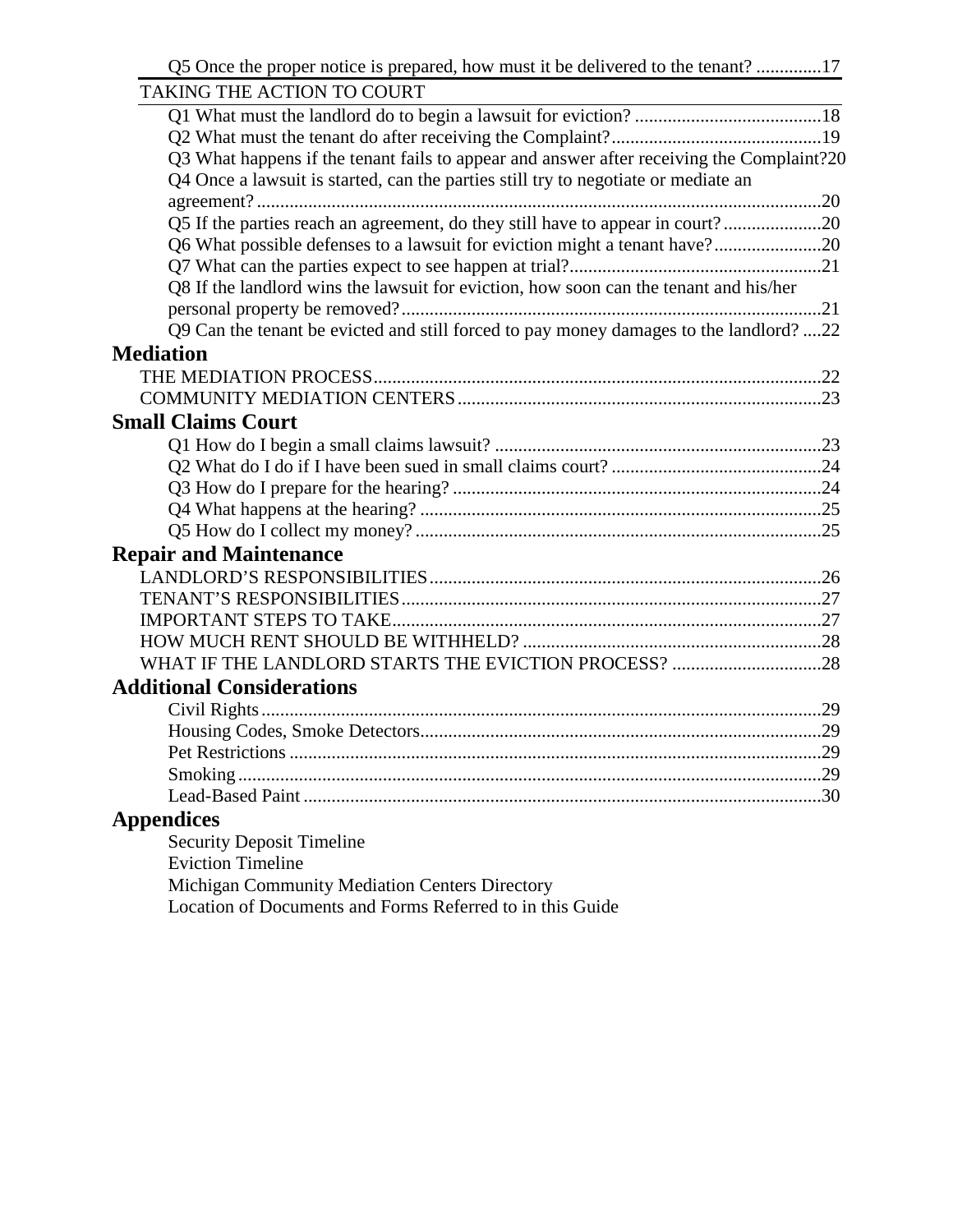# **Creating and Terminating Tenancies and Understanding the Lease**

Read the lease. Read the lease. Read the lease. When most people hear the term "lease" they think of the long sheets of paper written in very small type which they sign when they agree to move in and rent an apartment or house. A lease contains a variety of legal terms. It is important to recognize and know the following terms of a lease and to understand the substance of the agreement.

- *Landlord:* The party agreeing to transfer possession and use of the rental property, usually the owner (but may also include an agent or employee of the owner, or a management company).
- *Tenant:* The party taking possession and use of the rental property from the landlord under a lease. A tenant's right to possession and use is called a "tenancy" or "leasehold."
- *Lease (or Rental Agreement):* The contract between the tenant and landlord, transferring possession and use of the rental property. A lease can be written or oral, but a written lease provides the best protection for both the landlord and the tenant.
- *Joint and Several Liability:* If more than one person signs the lease as a tenant, the lease may state that their obligations are "joint and several." This means that each person is responsible not only for his or her individual obligations, but also for the obligations of all other tenants. This includes paying rent and fulfilling all other terms of the lease.
- *Escrow Account:* A bank account or other account held by a third party, generally established in the name of the tenant, into which whole or partial rent

payments are deposited to show that the tenant was ready, willing, and able to pay the rent – but is withholding the rent until a certain problem is fixed that the landlord is legally responsible for fixing. Once the problem is fixed, the escrowed rent account will be released to the landlord.

- *Plaintiff:* A person who files a civil action to seek judicial relief for some injury or damage caused in violation of his or her rights.
- *Defendant:* A person against whom relief or recovery is sought in a civil action.

#### **THE TENANCY**

#### *Q1 What are the types of tenancies?*

While the word "lease" refers to the written (or oral) agreement, the word "tenancy" refers to the actual property right a tenant receives under the lease. An owner may convey to another a lesser interest in property, for a term less than that of the owner's, for valuable consideration (generally rent). Thereby, the owner grants another use and enjoyment of his or her property during the period stipulated. This creates a tenancy. In Michigan, there are three types of tenancies:

**1. Fixed-Term Tenancy:** This type of tenancy is created when the lease agreement specifies when the tenancy begins and when it ends. It terminates automatically at the end of the period specified. Sometimes a written lease provides that if a tenant holds over after the fixed term expires, the tenancy shall be considered a month-to-month tenancy. On the other hand, if the lease does not so provide, and the parties acquiesce – i.e., tenant stays in possession and landlord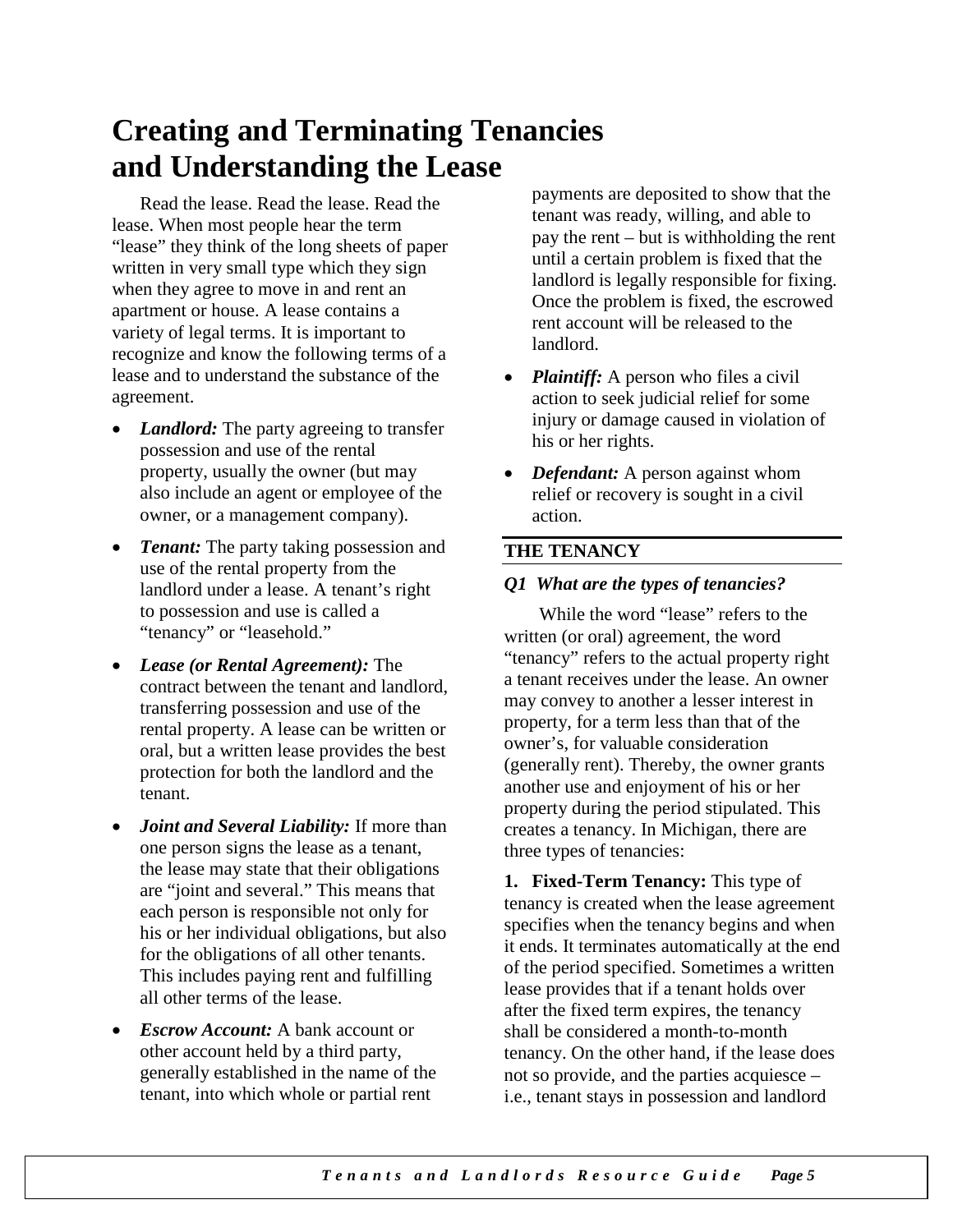accepts the rent – the lease is considered renewed for the same fixed term upon the same conditions.

**2. Periodic Tenancy OR Tenancy at** 

**Will:** This type of tenancy is indefinite in duration. It is created by actual or implied consent. Usually a month-to-month tenancy, the lease is considered renewed at the end of each rental period (month-to-month or week-to-week, depending how often rent must be paid). Termination procedure is governed by statute and requires notice.

**3. Tenancy at Sufferance OR Holdover** 

**Tenancy:** This type of tenancy is created by operation of law only. A tenant holds possession after his or her legal right to possession has ended (oftentimes based on landlord's failure to act). The person is just short of being considered a trespasser. The elements: (a) the tenant entered into possession lawfully, (b) the tenant's legal right to possession has ended, and (c) the tenant remains without the landlord's consent.

#### *Q2 Are there advantages and disadvantages to the different types of tenancies?*

#### **Fixed-Term Tenancy**

*Advantages:* The advantage to the tenant is that the rental period is fixed and the rental amount is stable; the landlord may not regain possession or raise the rent, with few exceptions. The advantage to the landlord is that that the tenant is committed to pay rent for a specified period of time; the tenant is bound by the lease terms, with few exceptions.

*Disadvantages:* The disadvantage to the tenant is that he or she is bound by the lease term and may not simply move without remaining liable for the rent. The disadvantage to the landlord is that he or she is stuck with the tenant until the lease term ends.

#### **Periodic Tenancy OR Tenancy at Will**

*Advantages:* The advantage to the tenant is that he or she is free from any further obligation once proper notice of termination is given to the landlord – different housing arrangements can be made more quickly. The same advantage is true for the landlord; he or she may decide to no longer rent to the tenant if the same proper notice is given.

*Disadvantages:* The disadvantage to the tenant is that the landlord, with proper notice, can also raise rent. The disadvantage to the landlord is that he or she is not provided with any certainty as to how long the tenant will remain.

#### **THE LEASE**

#### *Q1 Are there advantages to a written lease?*

Although it is common for tenants to sign some type of written agreement, a lease is not always put in writing. Sometimes it is nothing more than an oral agreement as to the move-in and move-out dates, the address of the rental property itself, and the amount of the rent, and when it must be paid. However, if the lease agreement is for a period of more than one year, an oral lease is not an option – it must be put in writing to comply with the Statute of Frauds (Michigan Compiled Laws [MCL] 566.106).

Whether there is a fixed-term tenancy or a periodic tenancy, it is best to have a written record of the rental agreement. A written record is a permanent record that may be used for reference if misunderstandings arise – and they do. In the absence of a written lease, signed by both the landlord and the tenant, it is advisable to keep a personal written record of the agreement.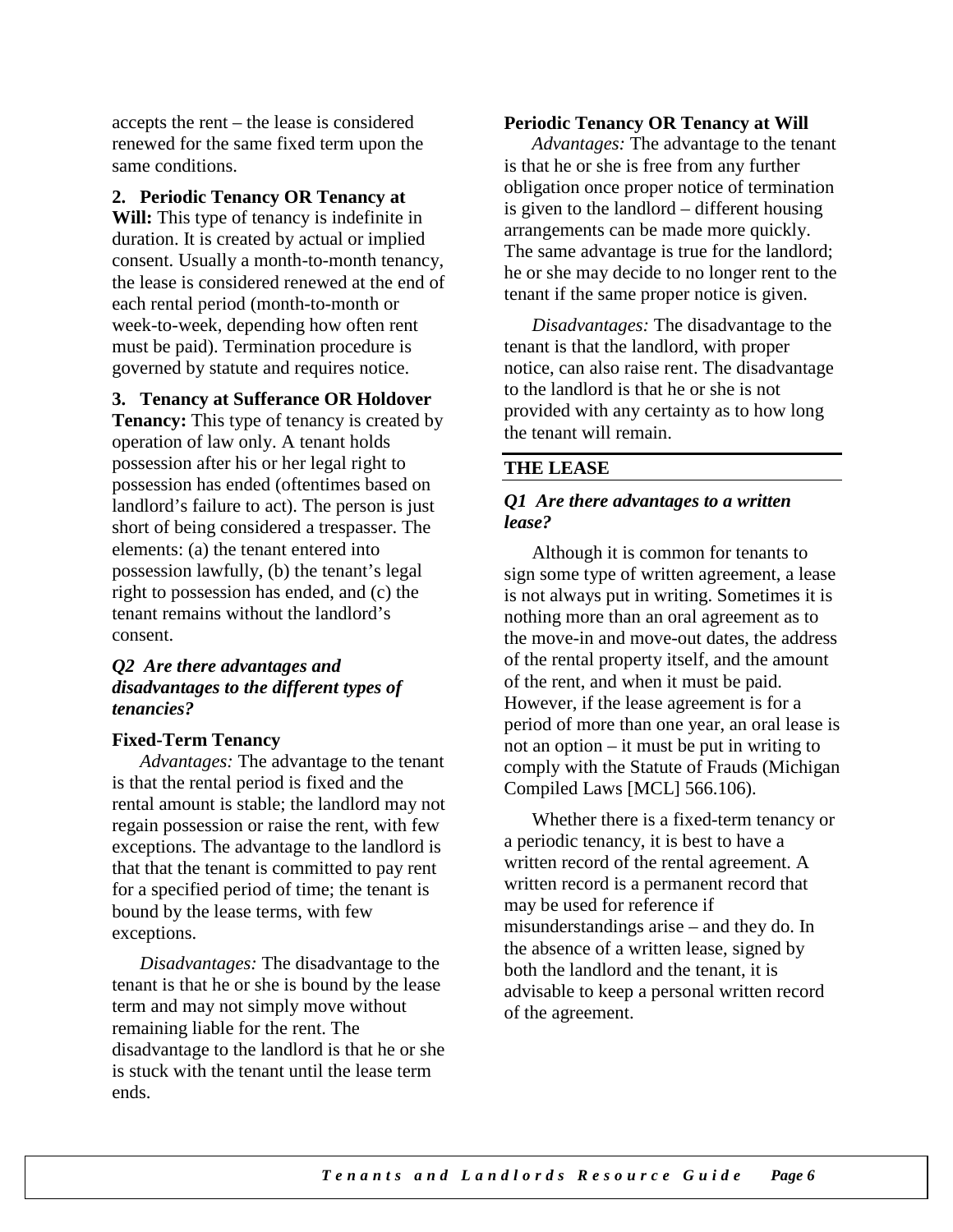#### *Q2 What provisions should be included in the lease?*

The Michigan Truth in Renting Act (MCL 554.631 to 554.641) regulates residential leases – requiring the landlord to disclose certain information. Leases differ somewhat in terms, but a **written lease should include:**

- 1. Name and signature of the landlord;
- 2. Name and signature of the tenant;
- 3. Rent amount to be paid, how frequently, and when and where it is to be paid;
- 4. Address of the rental property;
- 5. Starting and ending dates if it is a fixedterm tenancy;
- 6. Landlord's mailing address;
- 7. Amount of the security deposit, if any;
- 8. Name and address of the financial institution holding the security deposit;
- 9. Notice of the tenant's obligation to provide a forwarding address to the landlord within 4 days of terminating the tenancy;
- 10. Who is responsible for paying utilities;
- 11. Repair and maintenance responsibilities;
- 12. Eviction procedures;
- 13. Any other terms and conditions that the landlord and tenant agreed to; and
- 14. This statement *must be provided* in a prominent place in the lease, in at least a 12-point font size:

**"NOTICE: Michigan law establishes rights and obligations for parties to rental agreements. This agreement is required to comply with the Truth in Renting Act. If you have a question about the interpretation or legality of a provision of this agreement, you may want to seek assistance from a lawyer or other qualified person."**

*Note:* Two copies of an inventory checklist must be provided to the tenant when he or she takes possession of the rental property.

#### *Q3 What provisions are prohibited by law from being included in the lease?*

The Michigan Truth in Renting Act regulates residential leases – prohibiting certain clauses or provisions and prescribing penalties. A provision or clause in a lease that violates the Truth in Renting Act is void. In particular, **a written lease shall not include** a provision which:

- 1. Waives or alters a remedy available to a party when the rental property is in a condition that violates the covenants of fitness and habitability;
- 2. Waives a right established under the laws that regulate security deposits;
- 3. Unlawfully excludes or discriminates against a person in violation of the laws relating to civil rights;
- 4. Provides for a confession of judgment and/or warrant of attorney, e.g., requiring a person to give up certain legal rights in advance;
- 5. Relieves the landlord from liability for the landlord's failure to perform a duty or for negligent performance of a duty imposed by law (however, the landlord's duty could be waived to the extent a tenant was able to recover under an insurance policy for loss, damage, or injury caused by fire or other casualty);
- 6. Waives or alters a party's right to demand a jury trial or any other right of notice or procedure required by law;
- 7. Provides that a party is liable for legal costs or attorney fees incurred by the other party in excess of costs or fees specifically permitted by statute;
- 8. Provides for the landlord to take a security interest in any of the tenant's personal property to assure payment of rent or other charges, except as specifically permitted by statute;
- 9. Provides that rental payments may be accelerated if the tenant violates a lease provision, unless that amount is determined by the court;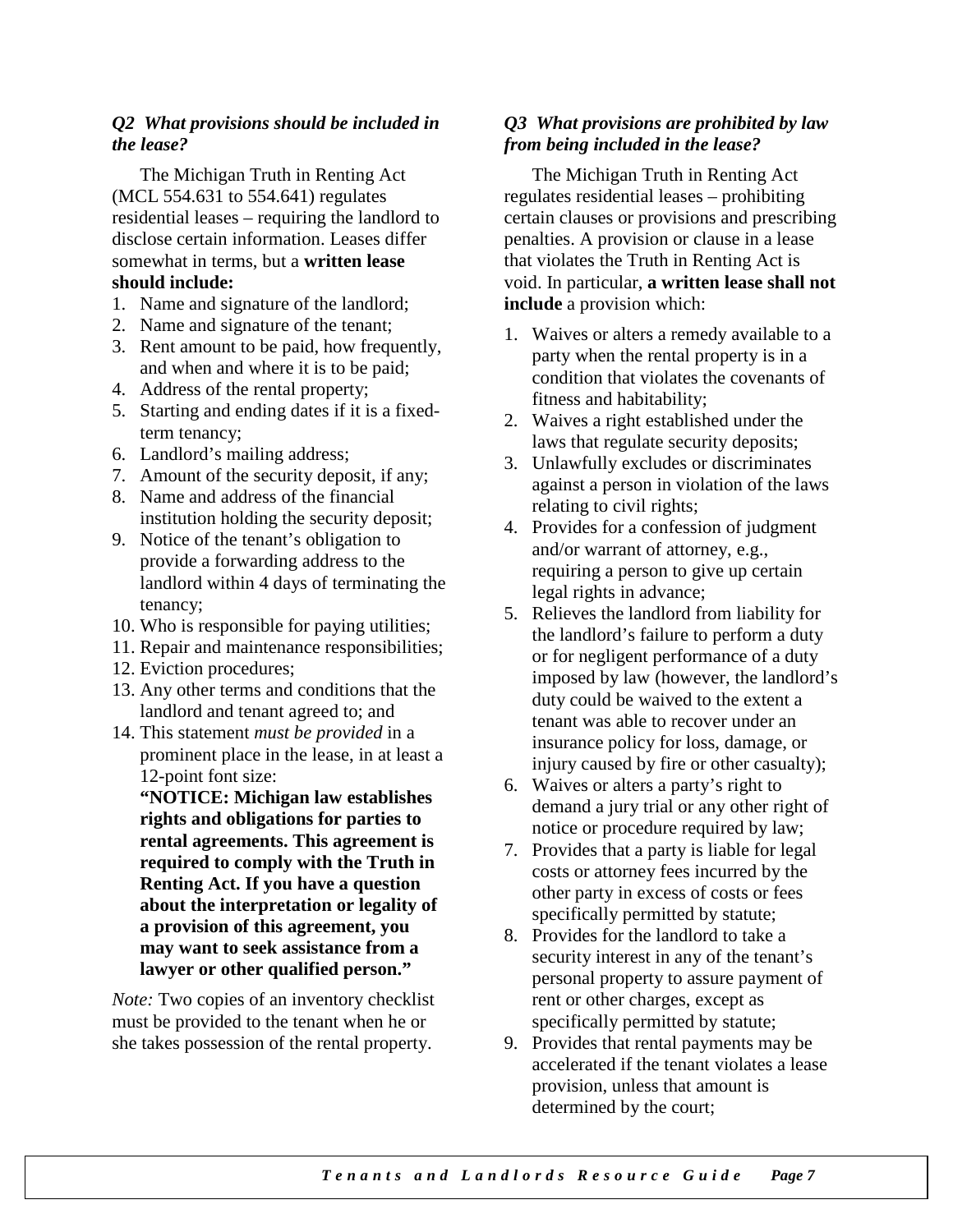- 10. Waives or alters a party's right with respect to possession or eviction proceedings;
- 11. Releases a party from the duty to mitigate (or minimize) damages;
- 12. Provides that the landlord may alter a lease provision after the lease begins without the tenant's written consent, *EXCEPT* with 30 days written notice, the landlord may make the following types of adjustments, as long as there is a clause allowing for the adjustments:
	- Changes required by federal, state, or local law, rule, or regulation;
	- Changes in rules relating to the property meant to protect health, safety, and peaceful enjoyment; and
	- Changes in the amount of rental payments to cover additional costs incurred by the landlord because of increases in property taxes, increases in utilities, and increases in property insurance premiums.
- 13. Violates the Consumer Protection Act (MCL 445.901 to 445.922) which lists multiple unfair trade practices; or
- 14. Requires the tenant to give the landlord a power of attorney.

#### *Q4 What if the lease contains a provision that is prohibited by law or is missing the required disclosure language?*

A provision or clause in a lease that violates the Truth in Renting Act is void. The *lease* is not void – only the prohibited provision. However, a landlord must fix the prohibited provision or add the required disclosure language within 20 days after the tenant brings the deficiency to the landlord's attention in writing. If the landlord fails to fix it within the time specified, the tenant may bring an action to:

- Void the entire lease agreement;
- Make the landlord remove the prohibited provision from all lease agreements in which it is included; and

• Recover \$250 per action (for prohibited provisions) or \$500 per action (for missing disclosure provisions required by law), or actual damages, whichever is greater.

#### *Q5 What other provisions can be included in the lease?*

As long as a provision or clause does not violate federal, state, or local laws, rules, or regulations, the parties can agree to almost anything and include it in the lease. It can be as outlandish as stating, "Only blue cars can be parked in the driveway." Some special provisions to be aware of include:

- **Smoking:** A landlord is free to prohibit smoking in the rental property, as this would not violate any state, federal, or local laws.
- *Pet Restrictions:* A landlord may prohibit all pets in a rental unit. A landlord may charge a fee for having a pet. An exception here is that, generally speaking, a landlord may not prohibit a disabled individual relying on a service animal from housing the animal.

#### *Q6 How can a lease be terminated?*

*Fixed-term tenancy:* This type of tenancy is created when the lease agreement specifies when the tenancy begins and when it ends. It terminates automatically at the end of the period specified. A fixed-term lease ends on its own without further action. However, many leases include the provision that the lease converts to a month-to-month tenancy at the end of the fixed term. Other leases state a sky-high increase in rent – sometimes double – if the tenant stays beyond the fixed term.

*Periodic tenancy OR tenancy at will:*  This type of tenancy is indefinite in duration. It is created by actual or implied consent. Usually a month-to-month tenancy, the lease is considered renewed at the end of each rental period (month-to-month or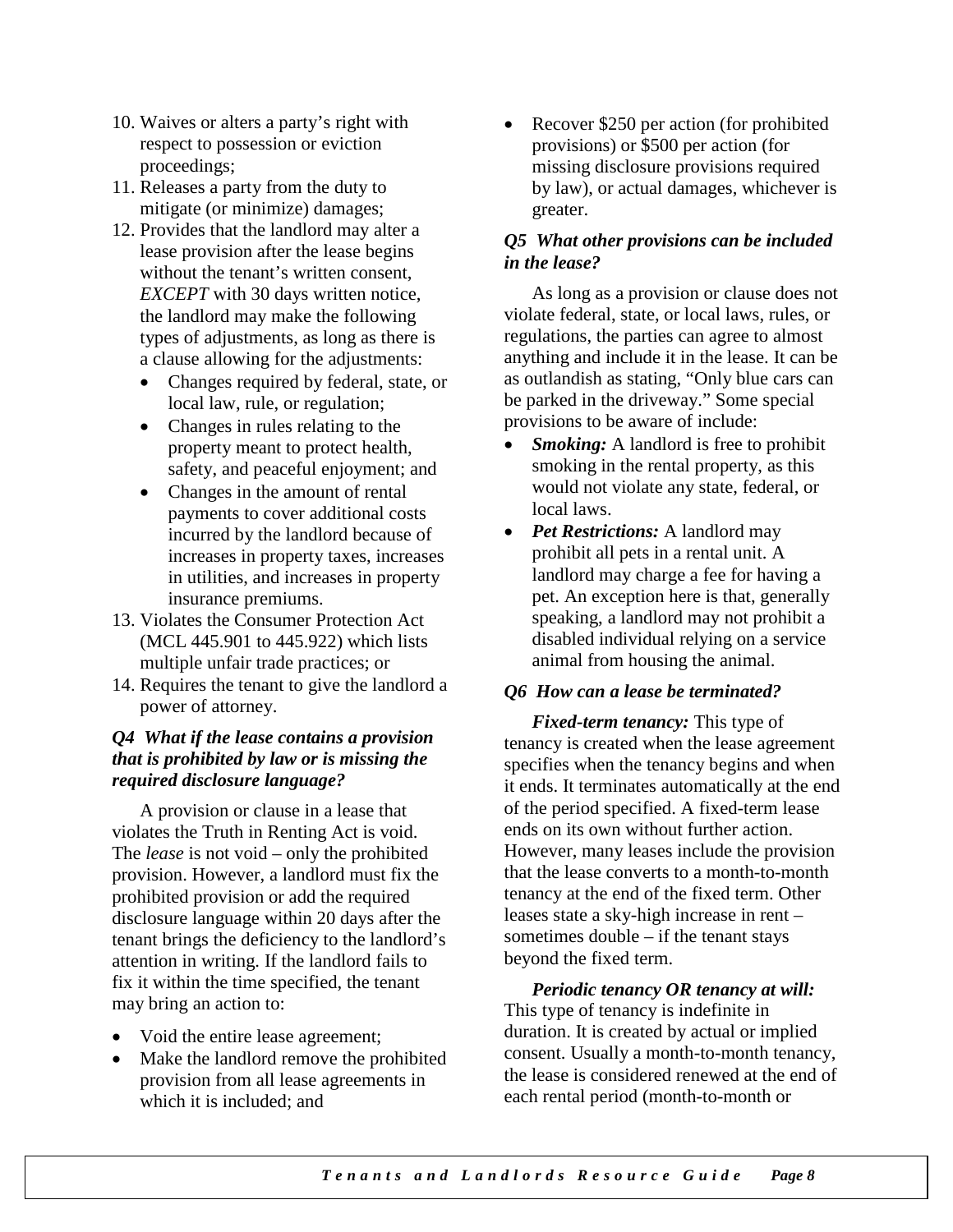week-to-week, depending on how often rent must be paid). **The termination procedure is governed by statute and requires notice.**

Additionally, there are special termination rights for senior citizens or persons incapable of independent living.

#### *Q7 What are the termination rights for senior citizens or persons incapable of independent living?*

Lease agreements entered into, renewed, or renegotiated after June 15, 1995, must provide special termination rights for senior citizens and persons incapable of independent living. These leases must allow the tenant who has already occupied a rental unit for more than 13 months to terminate the lease with 60 days written notice if either of the following occurs:

- 1. Tenant becomes eligible to move into a rental unit in senior-citizen housing subsidized by a federal, state, or local government program, OR
- 2. Tenant becomes incapable of living independently, as certified by a physician in a notarized statement. [MCL 554.601a.]

#### *Q8 What does "joint and several liability" mean?*

If more than one person signs the lease as a tenant, the lease may state that their obligations are "joint and several." This means that each person is responsible not only for his or her individual obligations, but also for the obligations of all other tenants. This includes paying rent and performing all other terms of the lease.

#### *Q9 Can a landlord raise the rent once the lease has started?*

Generally, the landlord may not alter a lease provision after the lease begins without the tenant's written consent. There are, of course, exceptions to this. With 30 days

written notice, the landlord may make the following types of adjustments, as long as there is a clause in the lease allowing for the adjustments:

- Changes required by federal, state, or local law, rule, or regulation;
- Changes in rules relating to the property meant to protect health, safety, and peaceful enjoyment; and
- Changes in the amount of rental payments to cover additional costs incurred by the landlord because of increases in property taxes, increases in utilities, and increases in property insurance premiums.

# **The Security Deposit**

The security deposit is an amount of money paid by the tenant to the landlord other than the first rent payment (for whatever period is established in the lease: weekly rent payment, monthly rent payment, semiannual rent payment, and so on). The security deposit remains the tenant's property, but is held by the landlord for the term of the lease to ensure that the tenant pays the rent due, pays the utility bills, and returns the rented property in proper condition, as required by the lease. It is held as security as the name implies.

Once the lease is terminated, the tenant has the right to have the entire security deposit returned *unless* the landlord can substantiate a claim to it because the tenant:

- 1. Owes unpaid rent;
- 2. Owes unpaid utility bills; or
- 3. Caused damage to the rented property beyond reasonable wear and tear.

Under Michigan law, both a tenant and a landlord have duties and must perform specific acts regarding the security deposit. Understanding the duties and taking action are crucial. The law requires mandatory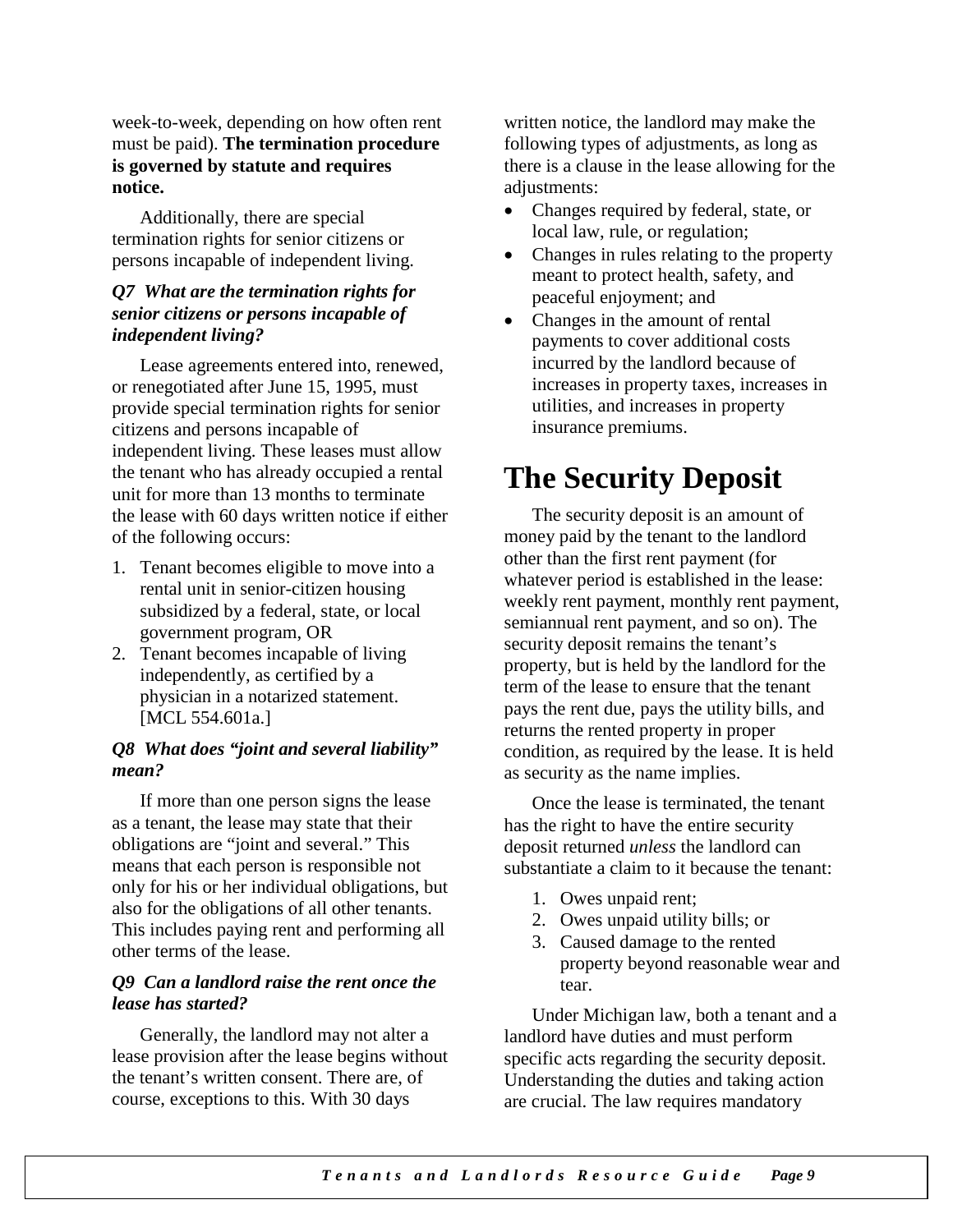notice provisions, written communications, mailings, and strict compliance with time limits. If the duties are not performed precisely, the tenant risks losing the return of his or her security deposit and the landlord risks losing a claim to it. This chapter explains the duties and the necessary actions that must be taken.

#### **COLLECTING THE SECURITY DEPOSIT AT THE BEGINNING OF THE TENANCY**

#### *Q1 Is there a limit on the amount that a landlord may collect as a security deposit?*

Yes. The law states that a security deposit shall not exceed 1.5 times the monthly rent.

*Example:* If a landlord charges \$500 a month for rental property, the maximum the landlord may collect as a security deposit is \$750  $($500 \times 1.5 = $750).$ 

#### *Q2 What exactly is considered a security deposit?*

Any prepayment of rent – other than for the first full rental payment period established in the lease, and any refundable fee or deposit, are considered by law to be part of the security deposit.

Sometimes the lease requires that both the first and last months' rent be paid before a tenant moves in. If this is the case, the last month's rent would be considered a security deposit. Sometimes, too, additional fees or deposits are charged to hold the rental property, for credit checks, for pets, for cleaning, for keys, for mailboxes, for storage, and for many other reasons. While these fees or deposits may not be called "security deposits" in the lease, if they are otherwise refundable, they are still considered by law to be part of the security deposit and subject to the strict rules that Michigan has adopted – including the limit

on the total amount that a landlord may collect.

#### *Q3 Is there a difference between a fee and a deposit?*

**Yes.** The law defines the term "security deposit" and limits the amount that may be collected (not to exceed 1.5 times the monthly rent). *Refundable* fees are deemed – by definition – to be security deposits. *Nonrefundable* fees are not; and they can be assessed in any amount for any reason. However, sometimes a court will impose a general concept of "reasonableness" in determining whether a particular fee amount may be charged, such as with late rent fees.

**Example:** The monthly rent is \$500 and the lease calls for a \$750 security deposit. In addition to the security deposit, the lease calls for a refundable \$100 snow removal fee for "removing snow from any common area," and a nonrefundable \$250 community fee for "cost of landlord-sponsored social events and common-area snow removal." Because the \$100 snow removal fee is refundable, it would be considered part of the security deposit and violate Michigan law because the amount collected for a security deposit would exceed the 1.5 times monthly rent limit. The nonrefundable \$250 fee violates Michigan law because it covers a matter also covered by a refundable fee. If the lease, instead, required a nonrefundable snow removal fee and a nonrefundable community fee for "cost of landlordsponsored social events," it would, absent other contrary or confusing lease terms, be allowed. Nonrefundable fees in any amount may be charged as long as the tenant accepts them by undertaking the tenancy.

#### *Q4 Once collected, what must the landlord do with the security deposit?*

The landlord must either:

a) Deposit the money with a regulated financial institution (e.g., a bank); OR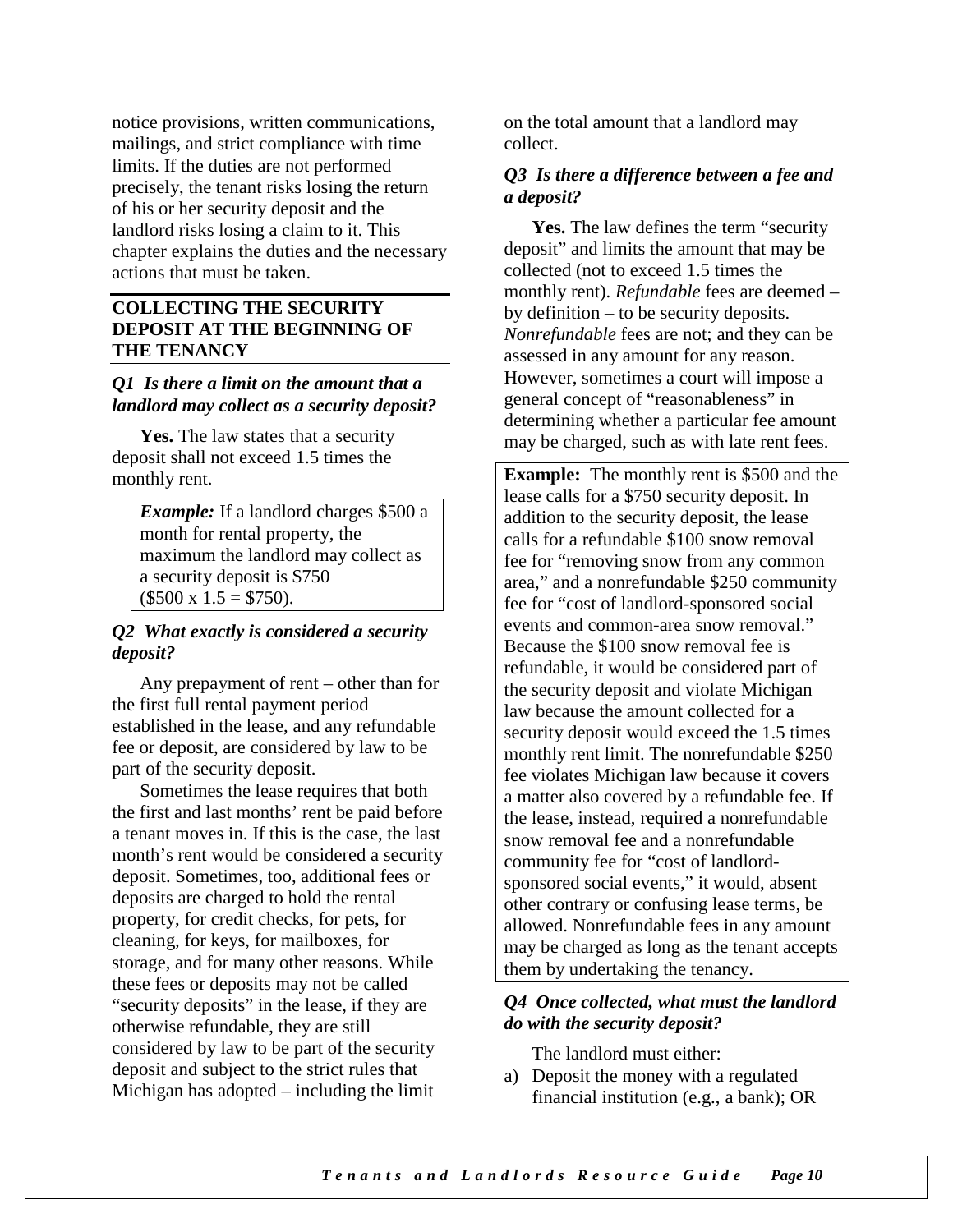b) Deposit a cash bond or surety bond, to secure the entire deposit, with the Secretary of State. (Note: If the landlord does this, he or she may use the money at any time, for any purpose). The bond ensures that there is money available to repay the tenant's security deposit.

#### *Q5 Whose money is it anyway?*

The security deposit is considered the lawful property of the tenant, until the landlord establishes a right to it – generally by obtaining a judgment in a court of law.

If the landlord sells the rental property, he or she remains liable with respect to the tenant's security deposit until ONE of the following occurs:

- a) The landlord returns the deposit to the tenant; OR
- b) The landlord transfers the deposit to the new owner and sends notice – by mail – to the tenant informing him or her of the new owner's name and address; OR
- c) The new owner sends written notice of her/his name and address to the tenant AND the name and address of the financial institution where the deposit is held AND the tenant's obligation to provide a forwarding address within 4 days of terminating occupancy.

#### *Q6 What rights and responsibilities does the landlord have with regard to the tenant's security deposit?*

The landlord must provide the tenant with certain notices. Within 14 days from the day the tenant moves in, the landlord must provide written notice of the following:

- a) The landlord's name and address for the receipt of communications regarding the tenancy; AND
- b) The name and address of the financial institution where the security deposit is held, or the name and address of the surety company, and who filed the bond with the Secretary of State; AND

c) The tenant's obligation to provide a forwarding address – in writing – within 4 days after the tenant moves out.

Generally these notices are found in the lease itself.

#### *Q7 What is the point of the inventory checklist?*

The checklist preserves some proof of the condition of the property when the tenant moved in. The landlord must provide the tenant at move-in with 2 blank copies of an inventory checklist, referencing all items in the rental unit. The landlord must provide written notice on the first page of the checklist that the tenant must properly complete the checklist, noting the condition of the property, and return it to the landlord within 7 days after moving in.

The tenant may request a copy of the termination inventory checklist (generally referred to as the itemized list of damages caused by the previous tenant). If requested, the landlord must provide a copy to the tenant.

#### *Q8 Is it important to properly complete the inventory checklist?*

**Yes.** The checklist preserves some proof of the condition of the property when the tenant moves in. If the tenant fails to properly fill out the checklist, or fails to return it, and a dispute over damages to the property occurs at the end of the lease, it becomes the tenant's word against the landlord's word.

#### **Further Recommendation:**

*Whether you are a landlord or tenant, take photos or video recordings of the rental unit before move-in.*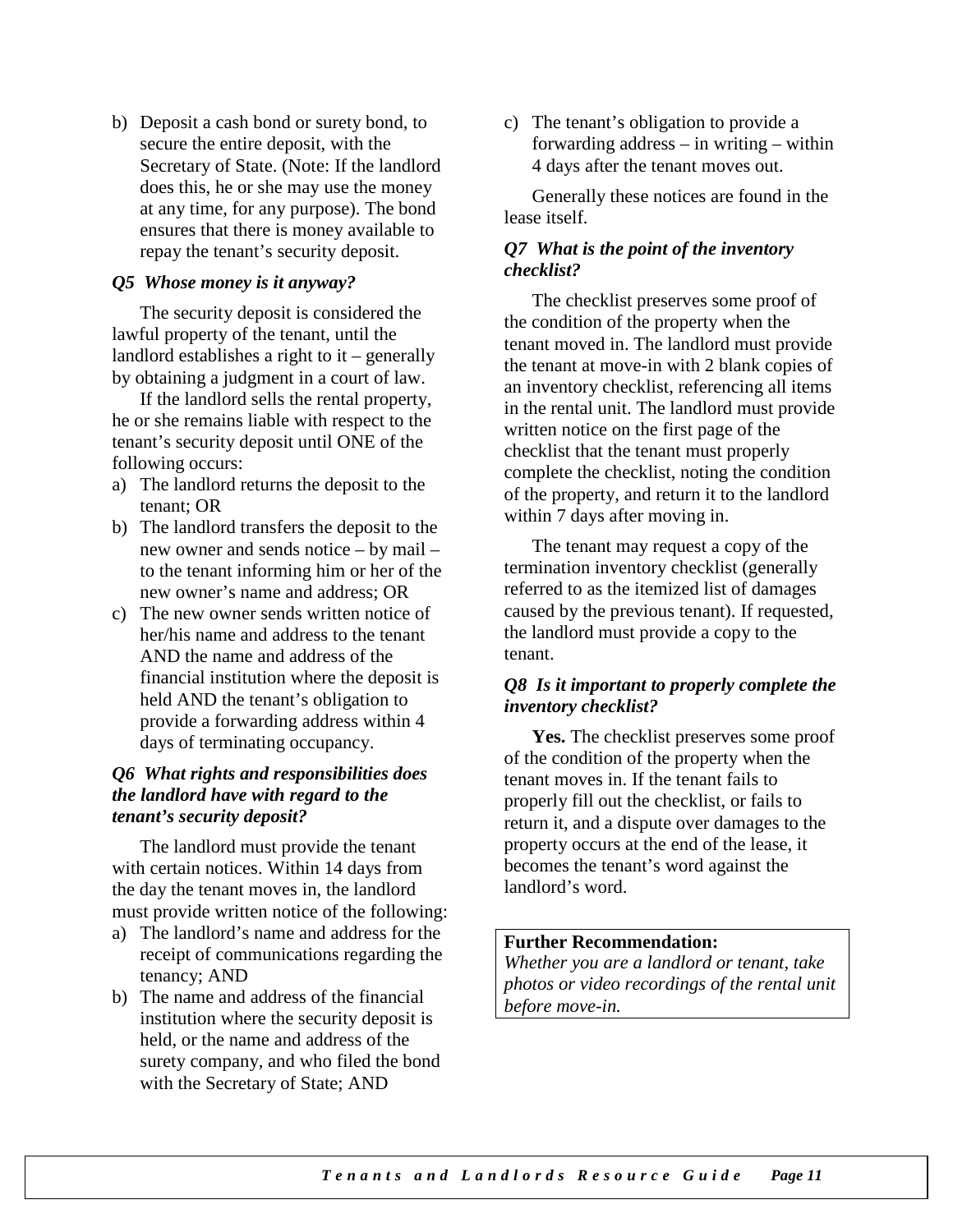#### **RECOVERING THE SECURITY DEPOSIT AT THE END OF THE TENANCY**

#### *Q1 What must the TENANT do at the end of the lease?*

The tenant must provide his or her forwarding address – in writing – to the landlord within 4 days of moving out. Calling or telling the landlord, or landlord's agent, won't do. While the landlord must inform a tenant of this at the beginning of the lease, all too often a tenant forgets to do this when he or she moves out. Without a forwarding address, the landlord has no duty to make arrangements for returning the deposit. If the forwarding address is provided within the 4 days, the landlord has 30 days from move-out to respond in some way.

#### *Q2 What must the LANDLORD do at the end of the lease?*

The landlord receives the tenant's forwarding address within 4 days of moveout, the landlord has 30 days from move-out to either:

- a) Return the entire amount of the deposit by check or money order, OR
- b) Send by mail an itemized list of damages lawfully assessed against the deposit and a check or money order for the remaining balance of the deposit (if any).

The itemized list must also contain the following notice: *"You must respond to this notice by mail within 7 days after receipt of same. Otherwise you will forfeit the amount claimed for damages."*

#### *Q3 What must the tenant do when he or she receives the itemized list of damages?*

If the tenant disputes any of the items on the itemized list, the tenant MUST respond – in detail, by mail – within 7 days of his or her receipt of the list. "Responding in detail"

means giving reasons why the tenant disputes each item of damage and the amount assessed against the security deposit, and why the tenant should not be responsible. *Simply making a blanket statement that the tenant does not agree will not do; the tenant must address each item on the list individually.* The tenant's detailed response must be sent to the landlord by mail.

#### *Q4 What must the landlord do once he or she receives notice of the tenant's dispute of the itemized list of damages?*

If the tenant disputes all or part of the itemized list of damages, the landlord is left with two choices:

- a) Negotiate or mediate an agreement in writing with the tenant; OR
- b) Commence an action in court for a money judgment for damages that he or she claimed against the tenant's security deposit, which the tenant disputes.

Remember, the security deposit remains the tenant's property until the landlord perfects a claim to it – either by agreement or by court order. If the landlord and tenant cannot agree and if the landlord goes to court, he or she MUST prove that the tenant is actually responsible for the damages.

#### *Q5 Who must file suit – the landlord or the tenant – for the security deposit?*

Either the landlord or the tenant can be the plaintiff in a security deposit suit.

**The landlord may file suit** within 45 days from termination of occupancy. If both the tenant and the landlord have followed the security deposit timeline perfectly and there still remains a dispute on the amount of damages assessed against the tenant's security deposit, the landlord MUST file suit to retain the deposit. If the landlord does not file suit, he or she may be liable to the tenant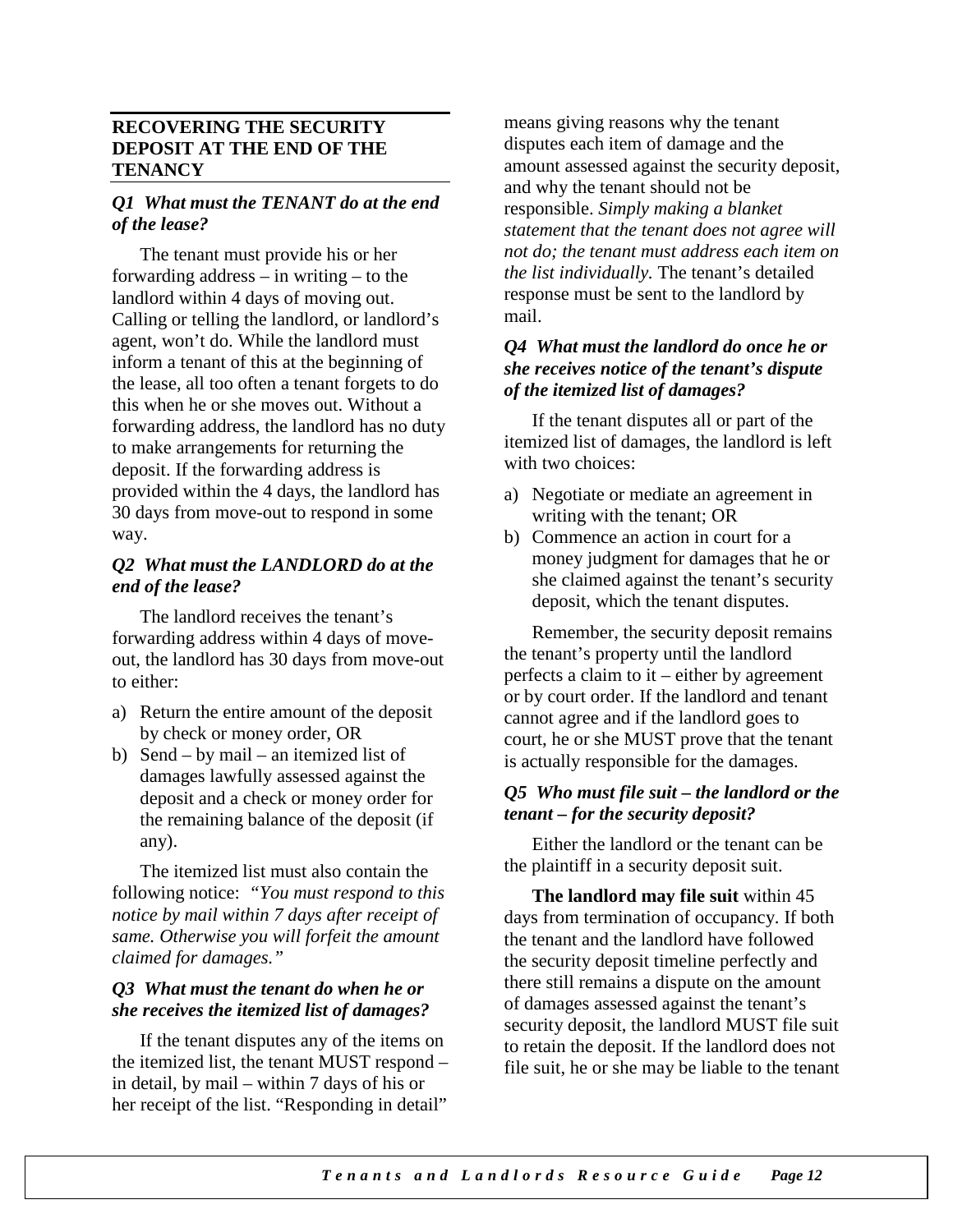for *double* the amount of the security deposit retained.

**The tenant may be required to file suit** in certain circumstances. The burden of filing suit shifts to the tenant if:

- a) The tenant failed to provide his or her forwarding address in writing within 4 days of terminating occupancy; OR
- b) The landlord failed to respond by mail – to the itemized list of damages within 7 days of receiving it; OR
- c) The landlord failed to return the tenant's deposit after receiving the tenant's response disputing the amount assessed against it.

# **Subleasing**

Subleasing occurs when a tenant permits another party to lease the rental property that the tenant has leased from the landlord. (*Note:* Usually the lease or the landlord must allow the original tenant to sublease, and most leases specify that the landlord must approve of the subtenant). The tenant, then, assumes the position of landlord in relation to his or her subtenant. Subleasing usually occurs because the tenant has signed a fixedterm lease and wants – for whatever reason – to get out of the lease before it expires. Since the original tenant is bound by the terms of the lease, he or she cannot simply leave the property and stop paying rent. To avoid the financial burden of the unexpired portion of the lease, the tenant usually tries to find a subtenant who will assume that burden.

**A word of warning:** Subleasing is not without its problems – so put it in writing. Under a sublease, the original tenant is still bound by contract to the landlord on the terms of the lease. If the subtenant stops paying rent or causes damage to the rental property, the original tenant – not the subtenant – must answer to the landlord. Of course, the original tenant may have a legal cause of action against the subtenant for a violation of the sublease.

The following are important terms to understand:

- *Landlord:* The party agreeing to transfer possession and use of the rental property, usually the owner.
- *Tenant OR Sublessor:* The party taking possession and use of the rental property from the landlord under a lease contract.
- *Subtenant OR Sublessee:* A third party who takes possession and use of the rental property from the original tenant, under a sublease contract. The subtenant contracts with the original tenant – not the landlord – but generally with the landlord's permission.
- *Sublease:* The contract between the original tenant and subtenant, transferring, again, possession and use of the rental property. A written sublease contract provides the best protection. Because a sublease can only transfer what is left of the rights given to the tenant in the original lease, it is important that the tenant provide the subtenant with a copy of the original lease.

#### *Q1 Does the landlord have to agree to the sublease?*

**Generally, yes.** Most leases specify that subleasing or assigning an interest in the rental property is not allowed without the landlord's consent, OR that subleasing or assigning is not allowed at all. But if the original lease agreement is silent, then the tenant need not seek the landlord's permission before entering into a sublease. However, as a practical matter, the tenant should notify the landlord of the sublease ahead of time. First check the terms of the original lease, then, if permission is required, check with the landlord.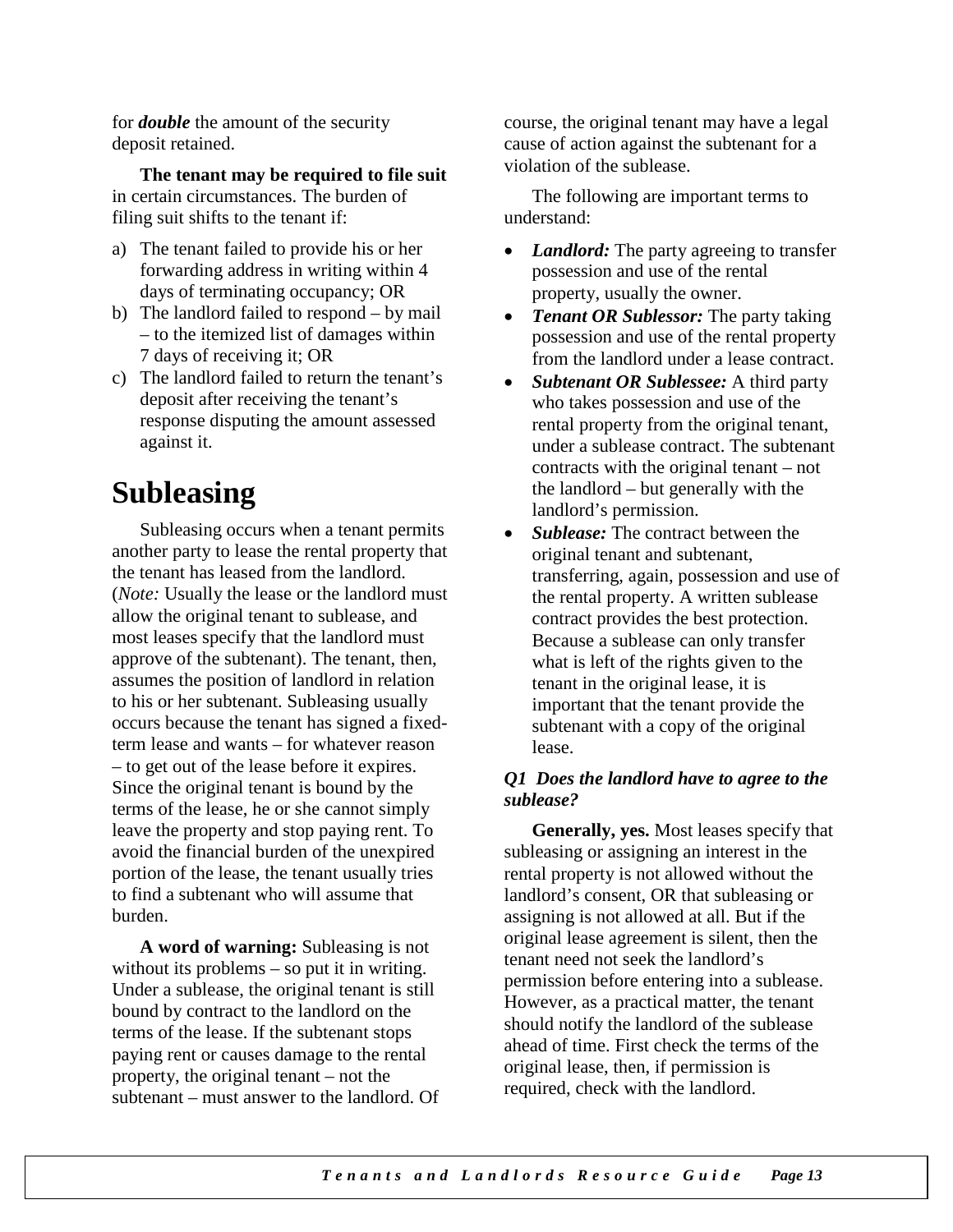#### *Q2 If the tenant is to sublease, what exactly can be subleased?*

The tenant can only sublease the rights he or she has been given in the original lease – no more. For example, if the tenant has only three months left on a one-year lease, the tenant can only sublease up to three months. The same holds true with any restrictions contained in the original lease – they all apply to the subtenant and cannot be waived by the original tenant. On the other hand, the tenant may decide to sublet less than all of the rights he or she has been given in the original lease (e.g., he or she may decide to return to the rental property).

#### *Q3 What duties does the original tenant have when subleasing?*

Generally, when a tenant subleases, he or she assumes the position of the landlord in relation to his or her subtenant. Accordingly, all of the laws that apply to landlords apply to a tenant who subleases. These duties are explained in other parts of this Guide. They include the following:

- Complying with the duties to maintain a habitable rental property and to make reasonable repairs, when necessary;
- Complying with the duties to register or license the rental property under local ordinance (check with the local housing office);
- Complying with the duties imposed under the security deposit laws and procedures; and
- Complying with the eviction laws and procedures, in the event the original tenant wants to remove the subtenant from the rental property.

Repair and maintenance still remain the ultimate duty of the original landlord. Because the subtenant, in a sublease, has no relationship with the original landlord, repair requests will usually be made by the original tenant. The original tenant makes a repair

request to the landlord. This is not always the case; many times, the landlord, in granting the original tenant permission to sublease, will be aware of the subtenant's presence and will respond to his or her requests.

#### *Q4 What about the security deposit?*

Because nothing in the original lease agreement changes when a tenant subleases to a subtenant, the original tenant's security deposit will remain with the landlord. He tenant may decide to collect a security deposit from the subtenant to insure against nonpayment of rent or utility charges or damage to the rental property beyond reasonable wear and tear caused by the subtenant. Remember that the original tenant remains responsible to the landlord under the original lease. The original tenant's security deposit could be at stake.

**Collecting a security deposit from the subtenant.** If the original tenant decides to collect a security deposit from the subtenant, he or she would simply follow all of the ordinary steps that any landlord would in collecting a security deposit. These include being timely in providing proper notice, placing the security deposit in a financial institution, providing inventory checklists, and providing the itemized list of damages.

(See the **Security Deposit** section of this Guide.)

#### *Q5 What if the subtenant stops paying rent?*

Two things may be done to help protect against this:

- (1) Require the subtenant to sign a written sublease agreement that includes the same language as the original lease agreement; and
- (2) Require the subtenant to pay a security deposit to the original tenant.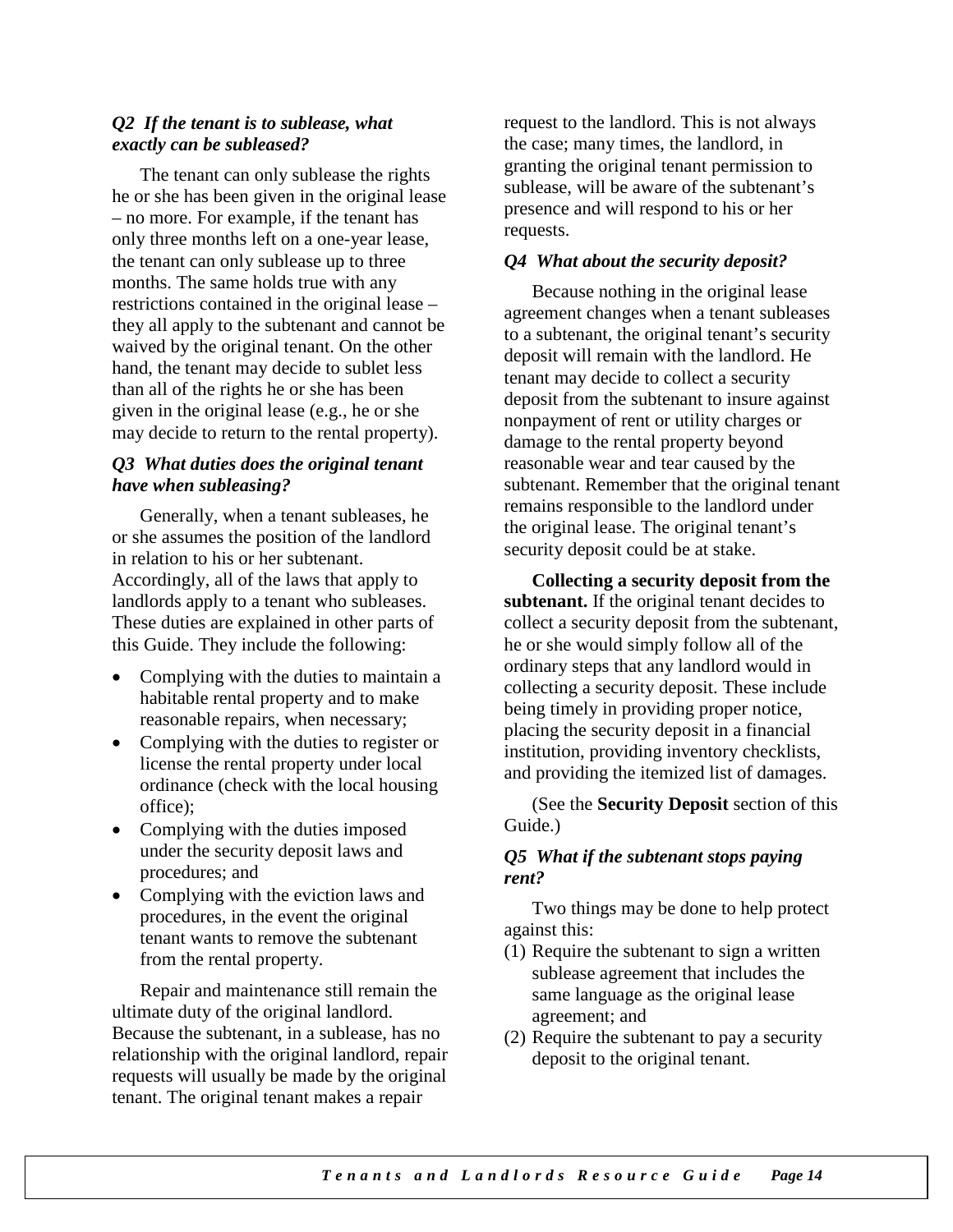If the original tenant permits the subtenant to pay rent directly to the landlord, the tenant runs the risk of not knowing if the subtenant is continuing to meet the rental obligations. When the subtenant is required to pay rent directly to the original tenant – and the tenant pays the usual rent to the landlord – there is much less risk.

If the subtenant stops paying the rent, the landlord can hold the original tenant responsible for missed payments. This amount can be withheld from the original tenant's security deposit, as can charges for unpaid utility bills and damages beyond reasonable wear and tear caused by the subtenant. The landlord's recourse is with the tenant under the original lease, not with the subtenant. The tenant's recourse is with the subtenant, under the sublease.

For this reason, it is risky to sublease rental property. Therefore, tenants should take all necessary precautions to ensure that they are subleasing to a financially responsible subtenant (e.g., running a credit check, asking for a reference from a previous landlord).

#### *Q6 Can the original tenant be released from the obligations under the lease?*

**Sometimes, yes.** Subleasing can be a complicated procedure, particularly if the tenant is leaving the area for the period of the sublease. There are two other ways that a tenant can be released from the obligations under the lease, which differ from a sublease arrangement:

1. **Mutual agreement.** Though it is rare, a landlord sometimes allows a tenant to terminate the lease early. Therefore, it is a good idea to talk to your landlord before looking for someone to sublease. (*Note:* If the landlord does allow the tenant to break the lease, the tenant should be sure to receive from the

landlord a signed document describing the agreement.)

2. **Assignment.** Under an assignment agreement, the new tenant is substituted for the original tenant. When this is done, the original tenant is "cut out" of the entire lease agreement and the new person steps into his or her shoes. Accordingly, the new tenant will be responsible for all obligations under the original lease, including rent, utilities, and damages – the original tenant will be released of all obligations. (*Note:* If the landlord does allow an assignment, the tenant should be sure to receive from the landlord a signed document describing the assignment and the release of obligations.)

(See **Security Deposit Timeline** at the end of this Guide.)

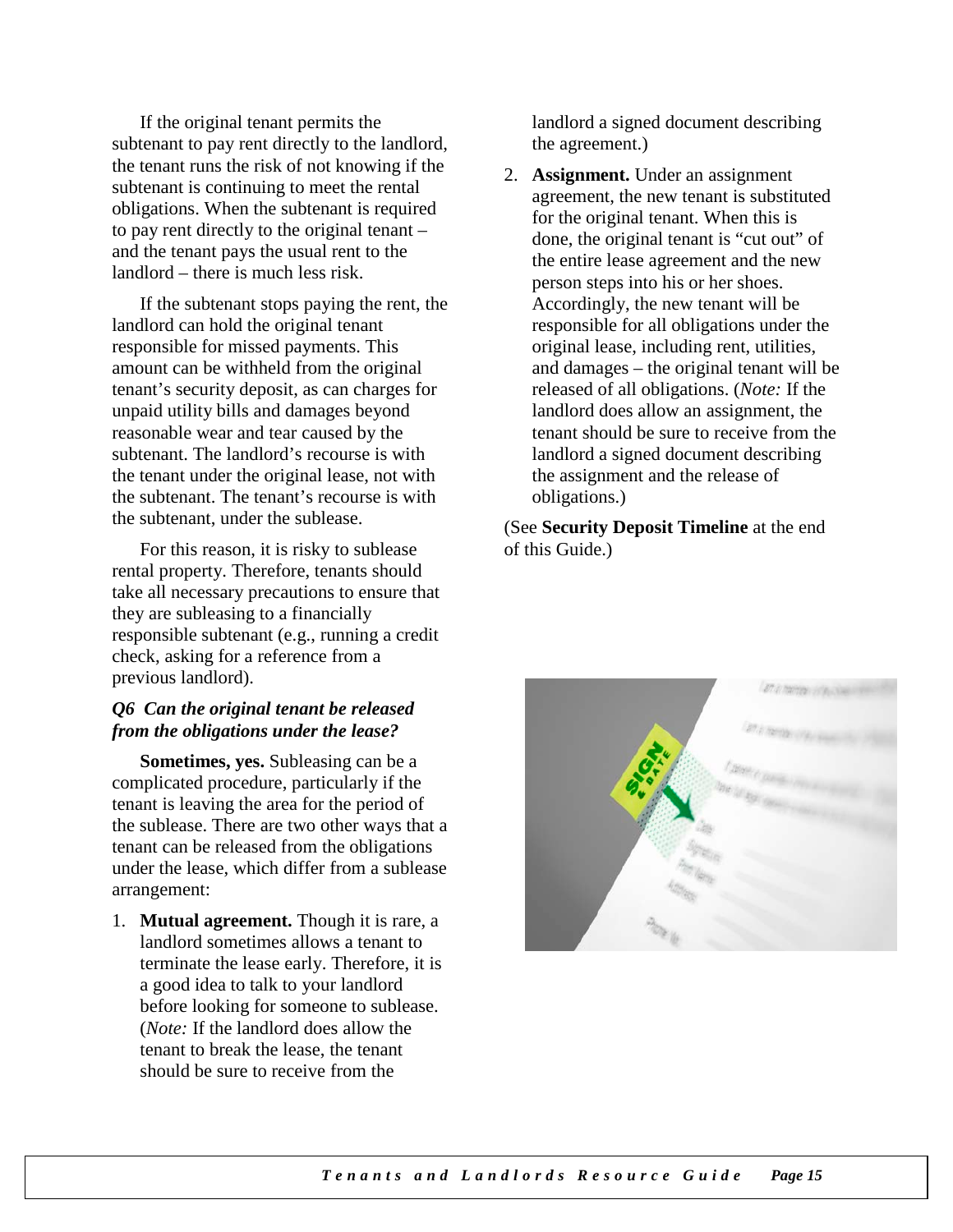### **EvictionProceedings**

If the landlord wishes to remove a tenant from his or her rental property, the landlord must use the eviction process. The eviction process is called Summary Proceedings, and it moves quickly to restore rental property to the person lawfully entitled to possession.

The process starts with notice and may involve court appearances and a trial. The notice is usually called a "Notice to Quit" or a "Demand for Possession," but for simplicity, we will call it an eviction notice here. If the landlord is successful in proving his or her case, an Order of Eviction may be issued and a court officer may remove the tenant and tenant's personal items from the rental property. It is important to remember, however, that there are many steps in the eviction process before the tenant is physically removed – and most landlords and tenants reach a settlement long before the matter moves that far.

**The landlord must never forcibly remove the tenant (or occupant) himself or herself.** This includes things like changing locks, turning off utilities, or some other act or omission that interferes with the tenant's right to possess, use, and enjoy the rental property. This is illegal and punishable by significant money damages.

#### **STARTING THE EVICTION PROCESS BEFORE GOING TO COURT**

#### *Q1 What lawful reason(s) must be given to evict a tenant?*

There are nine reasons specified by law that would allow the landlord to start eviction proceedings with the notice described above:

- 1. Nonpayment of rent;
- 2. Extensive and continuing physical injury to property;
- 3. Serious and continuing health hazard;
- 4. Illegal drug activity on the premises and a formal police report was filed (a lease provision must allow for such termination);
- 5. Violation of a lease provision and the lease allows for such termination;
- 6. Forceful entry, or peaceful entry with forceful stay or trespass;
- 7. Holding over after natural expiration of the lease term;
- 8. "Just cause" for terminating tenant of mobile home park ("just cause" is defined for this purpose by MCL 600.5775); OR
- 9. "Just cause" for terminating tenant of government-subsidized housing. (*Note:* "just cause" is defined by statute, see MCL 125.694a and 600.5714.)

#### *Q2 If one roommate moves out and stops paying rent, can the other tenant(s) be evicted?*

It may seem harsh and unfair, but yes, the other tenant(s) who are still paying rent may be evicted. The landlord is lawfully entitled to receive the full rent amount. Whoever signs the lease will be bound by its terms and conditions. If a "joint-and-several liability" clause is in the lease, who actually pays what amount is of no concern to the landlord.

Most leases include a provision that holds all tenants "jointly and severally liable" for any and all violations of the lease. **This means that each person is responsible not only for his or her individual obligations, but also for the obligations of all other tenants.** This includes paying rent and performing all other terms of the lease. Therefore, if only one tenant stops paying the rent (or violates any other provision of the lease agreement), the landlord may choose to evict any or all of the tenants. In addition, the landlord may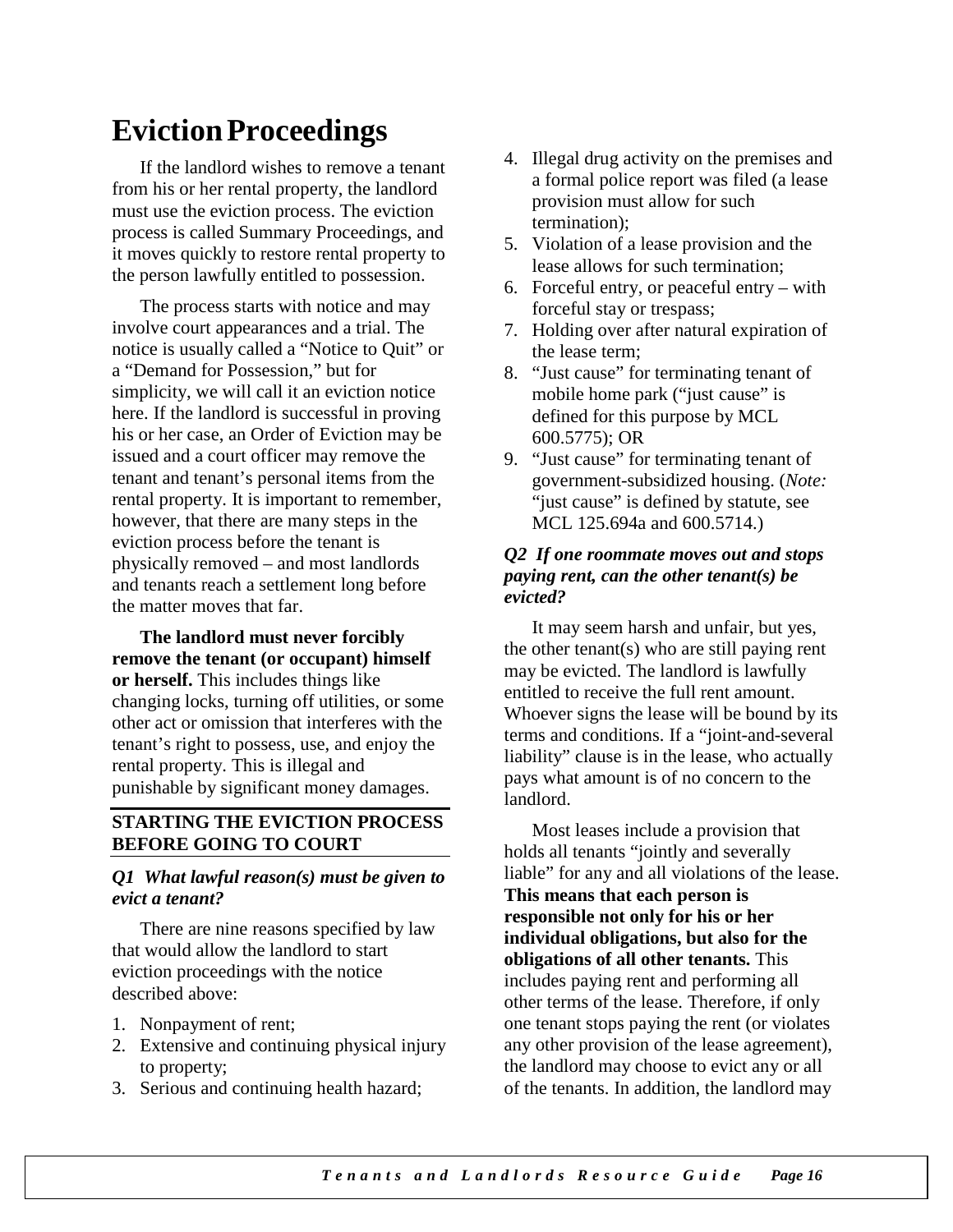choose to collect the rent or other money for damages incurred from any or all of the tenants.

#### *Q3 What is proper notice of eviction and how important is it?*

Proper notice is very important. Notice – a type of due process – safeguards and protects individual rights provided by law. If the landlord wishes to remove a tenant from his or her rental property, the landlord must use the eviction process – and it begins with proper notice. Before a court will enter a landlord's request for an Order of Eviction, the tenant must have been given a proper eviction notice (usually "Notice to Quit" or "Demand for Possession").

Many times the rental problem can be fixed with nothing more than the eviction notice. For example, if the tenant simply forgot to pay the rent, the notice may simply serve as a reminder – and once he or she pays the rent, the eviction process ends.

The eviction notice may take many forms. It must state that the landlord intends to evict the tenant, within a specified time (usually either 24 hours or 7 days or 30 days), because of a specified reason or problem – otherwise, court action will be taken. The notice may allow the tenant time to correct the problem (like paying the rent, if nonpayment of rent is the reason for eviction).

The eviction notice MUST include certain information or the notice is not proper. While many district courts provide standard eviction forms, a letter can accomplish the same as long as it contains all of the following:

- Tenant's name:
- Address or rental property description;
- Reason for the eviction:
- Time to take remedial action;
- Date; AND

• Landlord's signature.

#### *Q4 How much notice must be given to the tenant before the landlord may file suit?*

Each reason for eviction has a specific amount of time that MUST pass before the landlord may commence a lawsuit – either 24 hours or 7 days or 30 days.

**A 24-HOUR NOTICE** is required for the following reason:

Illegal drug activity on the premises and a formal police report was filed (lease provision must allow for termination).

**A 7-DAY NOTICE** is required for the following reasons:

- a) Nonpayment of rent;
- b) Extensive and continuing physical injury to property; OR
- c) Serious and continuing health hazard.

**A 30-DAY NOTICE** is required for the following reasons:

- a) Violation of a lease provision and the lease allows termination for that violation;
- b) Forceful entry, or peaceful entry with forceful stay or trespass;
- c) Holding over after natural expiration of lease term;
- d) "Just cause" for terminating tenant of mobile home park; OR
- e) "Just cause" for terminating tenant of government-subsidized housing.

#### *Q5 Once the proper notice is prepared, how must it be delivered to the tenant?*

Once the eviction notice is prepared, it must be properly delivered to the tenant. The eviction notice MUST be delivered:

- a) In person to the tenant; OR
- b) At the rental property, to a member of the tenant's household – of suitable age – requesting that it be delivered to the tenant; OR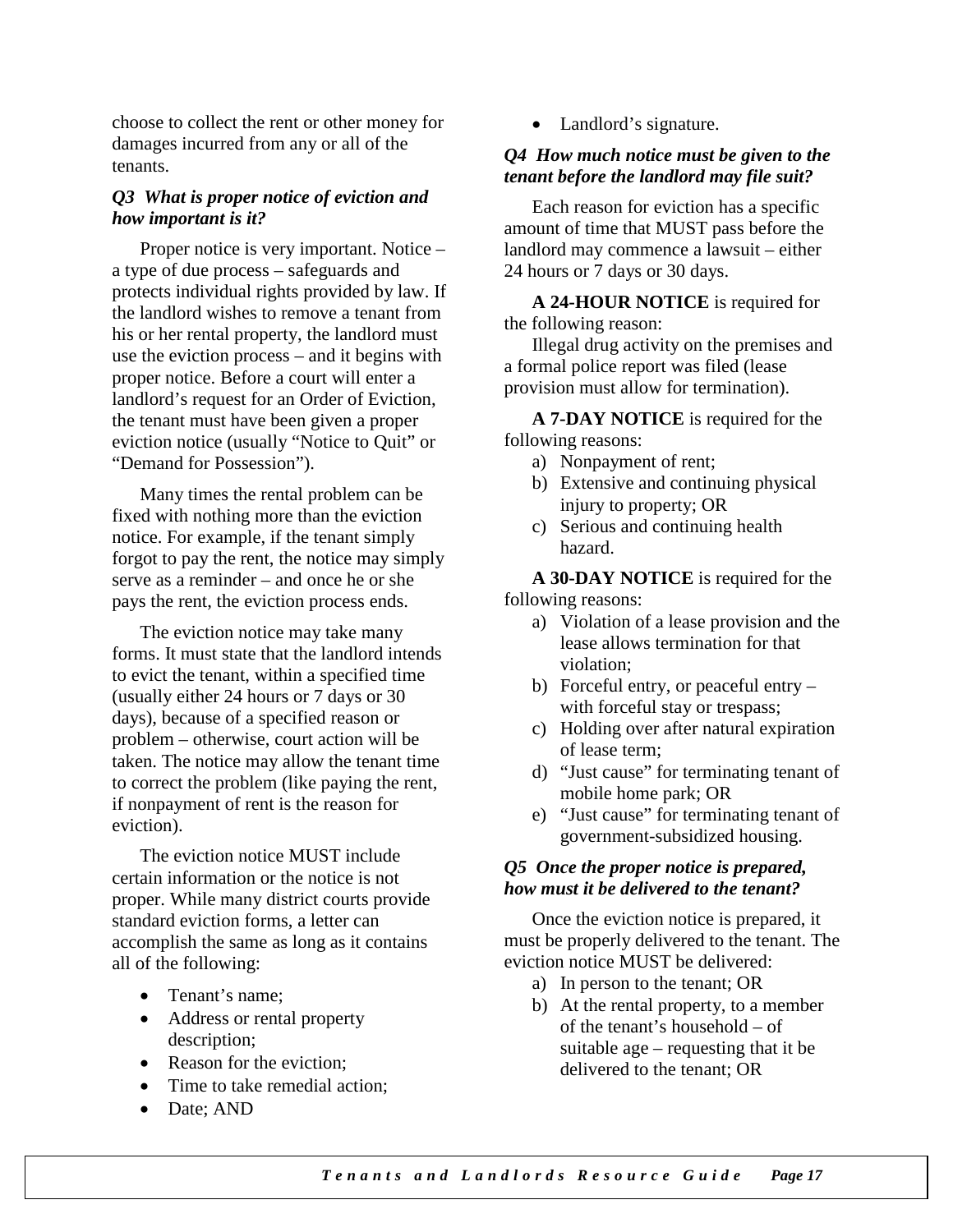c) By first-class mail, addressed to the tenant.

If the notice is delivered personally, the time of the notice begins to run the next day. If the notice is mailed, the time begins the next mail delivery day (not a Sunday or holiday).

**The eviction notice is not the same as an Order of Eviction.** A tenant is not required to move when the eviction notice expires – he or she may have a valid defense to the landlord's reason for eviction. Expiration of the 24-hour or 7-day or 30-day time period only enables the landlord to file a lawsuit.

*Remember:* **Only a court officer may remove the tenant and tenant's personal items from the rental property – and only under court order.**

#### **TAKING THE ACTION TO COURT**

#### *Q1 What must the landlord do to begin a lawsuit for eviction?*

If some agreement or understanding cannot be worked out by the parties, and if the eviction notice has been properly delivered and the 24-hour or 7-day or 30 day time period has passed, the landlord may commence a lawsuit – known as a *Summary Proceedings* action. This section will outline how the landlord may bring an action, and what the tenant can expect when being sued.

**The paperwork.** The paperwork necessary to begin a lawsuit includes the following:

- a) Summons;
- b) Complaint;
- c) Copy of the Notice of Eviction (attached to the Complaint); and
- d) Lease (attached to the Complaint), if any.

Most district courts will provide the landlord with pre-approved court forms, if requested. These forms meet all Michigan statutory and court-rule requirements. However, they must be properly filled out. *It is suggested that anyone not using the preapproved court forms consult with an attorney.*

The lawsuit for eviction begins like any other lawsuit – the plaintiff (the landlord) files the appropriate paperwork with the court. Jurisdiction over eviction proceedings is granted to the district court and the few remaining municipal courts.

*The Complaint* tells the court why the landlord seeks to regain possession of his or her rental property – much the same as the original Notice of Eviction. The Complaint MUST include:

- a) A description of the rental property;
- b) The reason(s) for eviction;
- c) A demand for a jury trial (if the landlord wants a jury);
- d) If rent or other money is due, the rental period and rate, the amount due and unpaid when the Complaint was filed, and date(s) the payments became due; and
- e) Allegations that the landlord has kept the residential rental property fit for the use intended and in reasonable repair during the term of the lease (unless the lease term is a year or more and the parties have modified these obligations by contract).

#### **The following paperwork MUST BE ATTACHED to the Complaint:**

- a) A copy of the Notice of Eviction; and
- b) The lease (unless the tenancy was created by an oral agreement).

The Summons MUST accompany the Complaint commanding the tenant to appear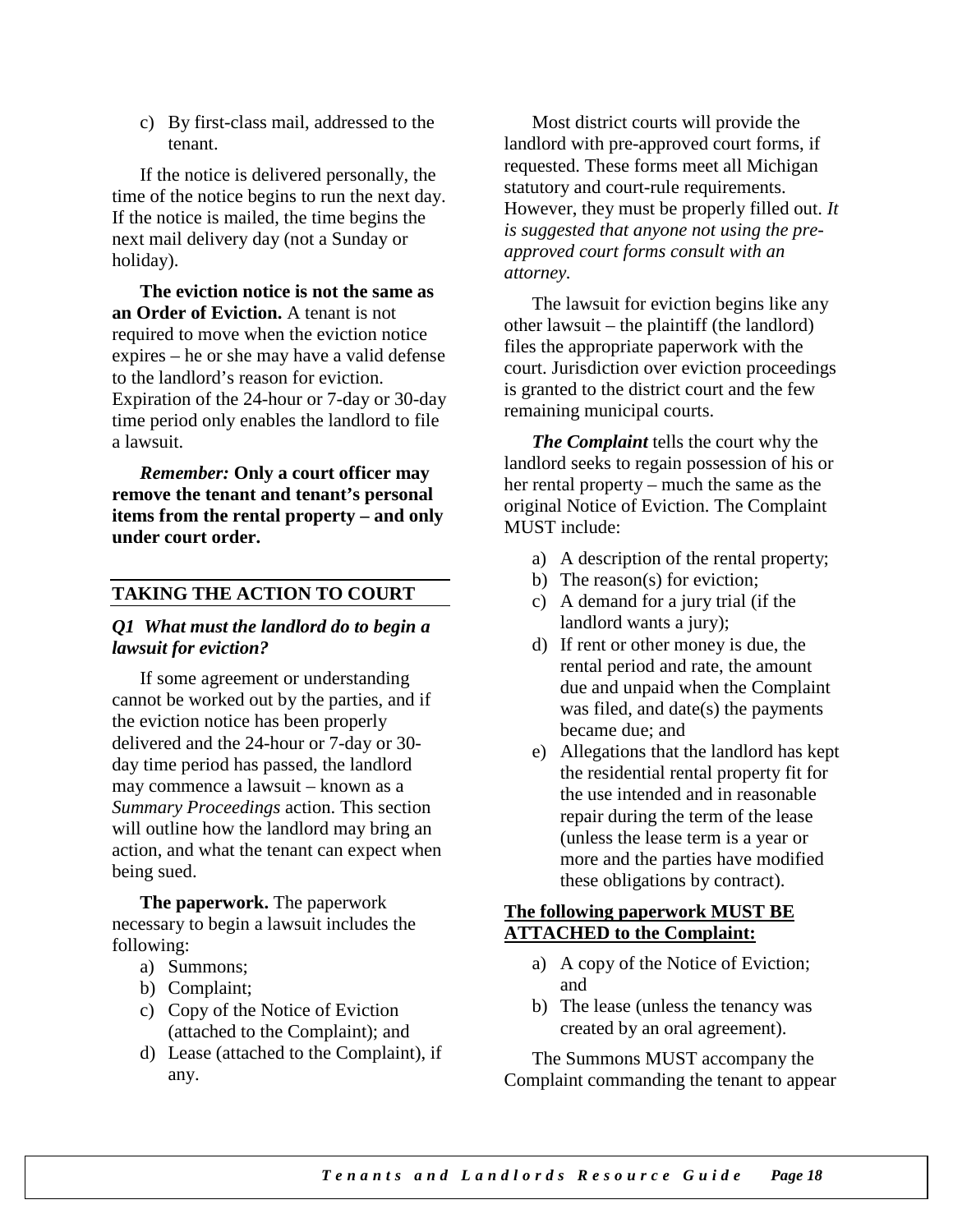at the district court for trial. It MUST also include information, advising the tenant that:

- a) The tenant has the right to employ an attorney;
- b) If the tenant does not have an attorney, but can otherwise afford to retain one, to contact the State Bar of Michigan or a local lawyer referral service;
- c) If the tenant cannot pay for an attorney, he or she might qualify for free legal services assistance; and
- d) The tenant has the right to a jury trial (the fee must be paid when the demand is made in the first response – written or oral).

*Proper filing of the paperwork with the court.* The paperwork MUST be properly filed with the appropriate district court, as only this court has jurisdiction over eviction proceedings. A lawsuit for eviction is filed in the district court in the county where the rental property is located. Sometimes, the district court's jurisdiction borders are the same as the municipal borders, but this is not always the case. Check with the local court to determine the proper district court for your lawsuit.

*Proper delivery of the paperwork to the tenant.* The paperwork MUST be properly delivered to the tenant, notifying him or her that legal action has begun (and proof of how and when they were delivered must be filed with the court). The Summons and Complaint and a copy of the original Notice of Eviction and Lease MUST be properly delivered to the tenant BY MAIL AND ONE OTHER WAY:

- a) Personally; OR
- b) By first-class mail certified, returnreceipt requested, restricted delivery; OR
- c) At the rental property, to a member of the tenant's household – of

suitable age – requesting that it be delivered to the tenant; OR

d) After diligent attempts at personal service, by securely attaching the papers to the main entrance of the rental property unit.

*(Note: This delivery method differs slightly from delivery of the initial Notice of Eviction. Here, two methods of delivery are required.)*

#### **Landlord's Checklist for Commencing An Eviction Proceeding**

- The *Notice of Eviction* was properly delivered to the tenant and the proper time period, usually either 24 hours or 7 days or 30 days, has passed.
- $\Box$  The preapproved court forms the *Complaint* and *Summons* – are properly completed.
- Copies of the *Notice of Eviction* and Lease are attached to the *Complaint*.
- $\Box$  All paperwork is filed with the appropriate district or municipal court.
- $\Box$  All paperwork is properly delivered to the tenant.

#### *Q2 What must the tenant do after receiving the Complaint?*

The lawsuit for eviction is like any other lawsuit. Once a Complaint is received, the tenant MUST APPEAR AND ANSWER by the date on the Summons. The time period is short – generally 3 to 10 days. At the hearing, the tenant must answer either in person, orally, or by filing a written response addressing each of the allegations in the landlord's Complaint. The tenant's answer generally objects to the landlord's reason(s) for the eviction and explains why the court should not evict the tenant from the rental property. The tenant also has the opportunity at this time to state a counterclaim with the answer and request a jury.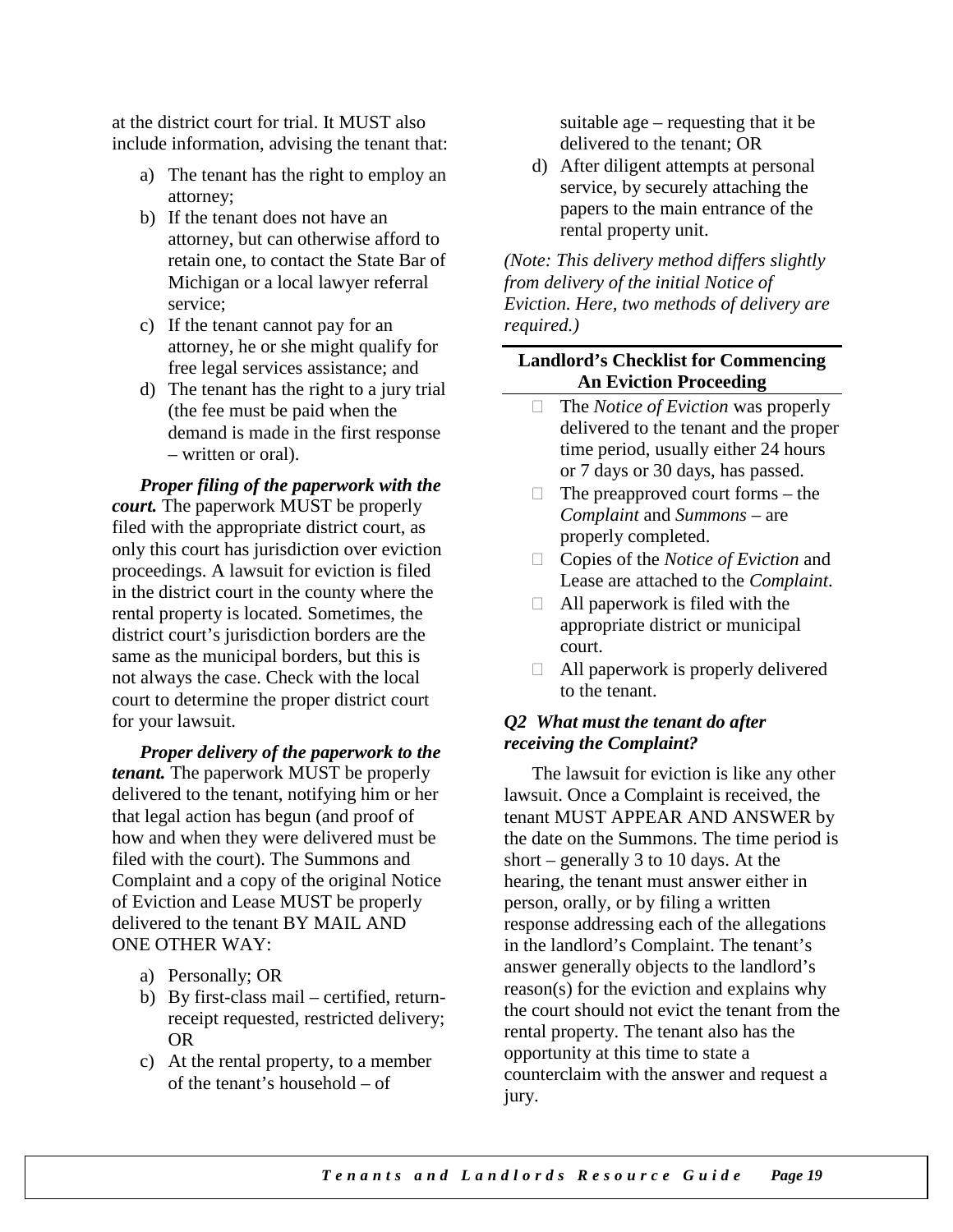#### *Q3 What happens if the tenant fails to appear and answer after receiving the Complaint?*

If the tenant does not appear at the district court as commanded in the Summons, a default judgment – giving possession of the rental property back to the landlord – will be entered against the tenant. And 10 days later, at the landlord's request, the court will issue an Order of Eviction and a court officer will physically remove the tenant and the tenant's personal items from the rental property.

Additionally, the court may enter a money judgment against the tenant. This would allow the landlord to begin collection proceedings, which may include garnishment of wages, bank accounts, and tax refunds. It may also include execution against the tenant's personal property, like his or her automobile. Further, a money judgment may appear on the tenant's credit report, hindering his or her ability to get a loan or a credit card.

#### *Advice to the tenant:* **Do not fail to appear and answer!**

#### *Q4 Once a lawsuit is started, can the parties still try to negotiate or mediate an agreement?*

Up until trial, the parties may reach an agreement and settle the case themselves, or they may decide to resolve their dispute through mediation.

*Community Mediation.* Parties can choose to mediate before or after a lawsuit is filed. Mediation is an alternative dispute resolution technique that is voluntary, empowering, confidential, convenient, effective, and provided at little or no cost.

#### *Q5 If the parties reach an agreement, do they still have to appear in court?*

At any time before trial, the landlord and tenant may decide to work out a

compromise. In fact, most lawsuits for eviction end in compromise – minutes before trial. The parties may either:

- a) Sign an agreement called a "Consent Judgment," putting an end to the case by consent and by order of the judge; OR
- b) Agree to a dismissal subject to some condition (e.g., the tenant paying rent by a particular day, the tenant voluntarily vacating the rental property by a particular day). Once the condition is satisfied, the judge will order the dismissal.

**If a Summons has been issued, the tenant must show up at the court.** If an agreement is reached, the court must be notified. Whether the landlord and tenant must appear before the judge to put their agreement on the record is up to the judge.

#### *Q6 What possible defenses to a lawsuit for eviction might a tenant have?*

If the tenant has exhibited certain lawful behavior, Michigan law provides the tenant with a number of defenses – even if the landlord can prove any of the nine reasons for a lawful eviction. The most common defenses are:

- (1) *A claim of retaliatory eviction.* There exists a presumption of retaliation if the landlord started the eviction proceedings within 90 days of the tenant trying to enforce his or her rights under law (e.g., reporting health and safety code violations, exercising rights under the lease, filing a complaint against the landlord for violation of the law, or joining in membership in a tenant's organization).
- (2) *Full payment of the rent due.* After a lawsuit for nonpayment of rent was filed, the tenant may have actually paid the total amount of rent due.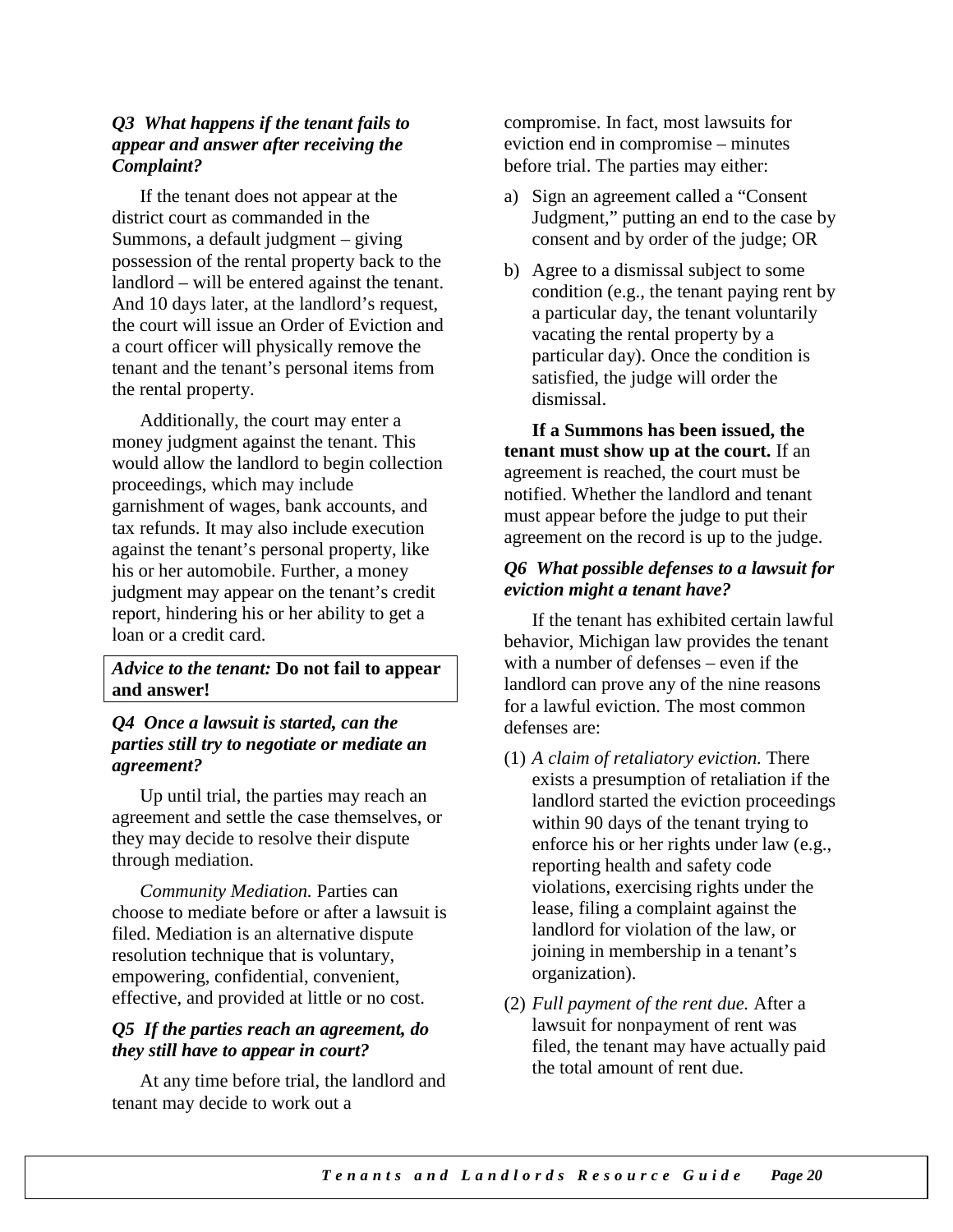(3) *Landlord's breach of the warranty of habitability and duty to repair.* The landlord must have been provided with notice of the problem, generally in writing, and must have been given a reasonable amount of time to fix the problem. If a portion of the rent was withheld for the purpose of addressing the maintenance or repair issue(s), it must have been deposited into an escrow account. (That portion of rent must reasonably relate to the cost of repair or to the damage that the tenant incurred because of the problem). The tenant must show that "but for the repair and maintenance required, he or she was ready, willing, and able to pay the rent."

Having a defense and being able to prove it are two different things. If the tenant is successful in offering his or her proofs, the tenant is generally allowed to remain in possession of the rental property. The court may not order eviction if the court believes that the tenant complied with the law and acted only to protect his or her rights, even though the landlord may have had a lawful reason to evict.

#### *Q7 What can the parties expect to see happen at trial?*

If the parties to a lawsuit for eviction cannot otherwise reach an agreement, they will have to go to court to have things decided for them. Even when they first get to court, most cases are resolved in the hallways. The judges generally encourage the parties to reach a settlement; the attorneys who are there on behalf of the parties also encourage their clients to do so. If they cannot, the parties then proceed to trial where the judge or jury will decide the outcome.

At trial, both parties will be given an opportunity to tell their side to the judge (or jury). They will be allowed to offer testimony and show documentation that may persuade the judge (or jury), by a preponderance of the evidence (51 percent), to rule in their favor.

In the courtroom, there is an order to things. The landlord must first prove that a lawful reason for eviction exists and that he or she is entitled to regain possession as owner of the rental property. The tenant, on the other hand, may next offer evidence that even though there is a lawful reason, a legal defense exists that protects him or her from being removed.

After both parties have had an opportunity to offer their proofs to the judge (or jury), a decision will be made either for the landlord (to regain possession) or for the tenant (to remain in possession).

#### *Q8 If the landlord wins the lawsuit for eviction, how soon can the tenant and his/her personal property be removed?*

Even if the landlord wins the lawsuit for eviction, the court cannot issue an Order for Eviction for *at least 10 days*. This allows time for the tenant to cure by paying the rent owed if that was the reason for eviction, and it allows time to work things out by agreement.

Only after waiting 10 days can the prevailing landlord request that the judge issue an Order of Eviction. However, even then Michigan law does not allow the landlord to forcibly remove the tenant or the tenant's property. Only an officer of the court, by a judge's order, can remove the tenant and tenant's property from the rental property; and that officer is generally the sheriff or someone from the sheriff's office. This is called executing the Order of Eviction, and there is little the tenant can do but start packing.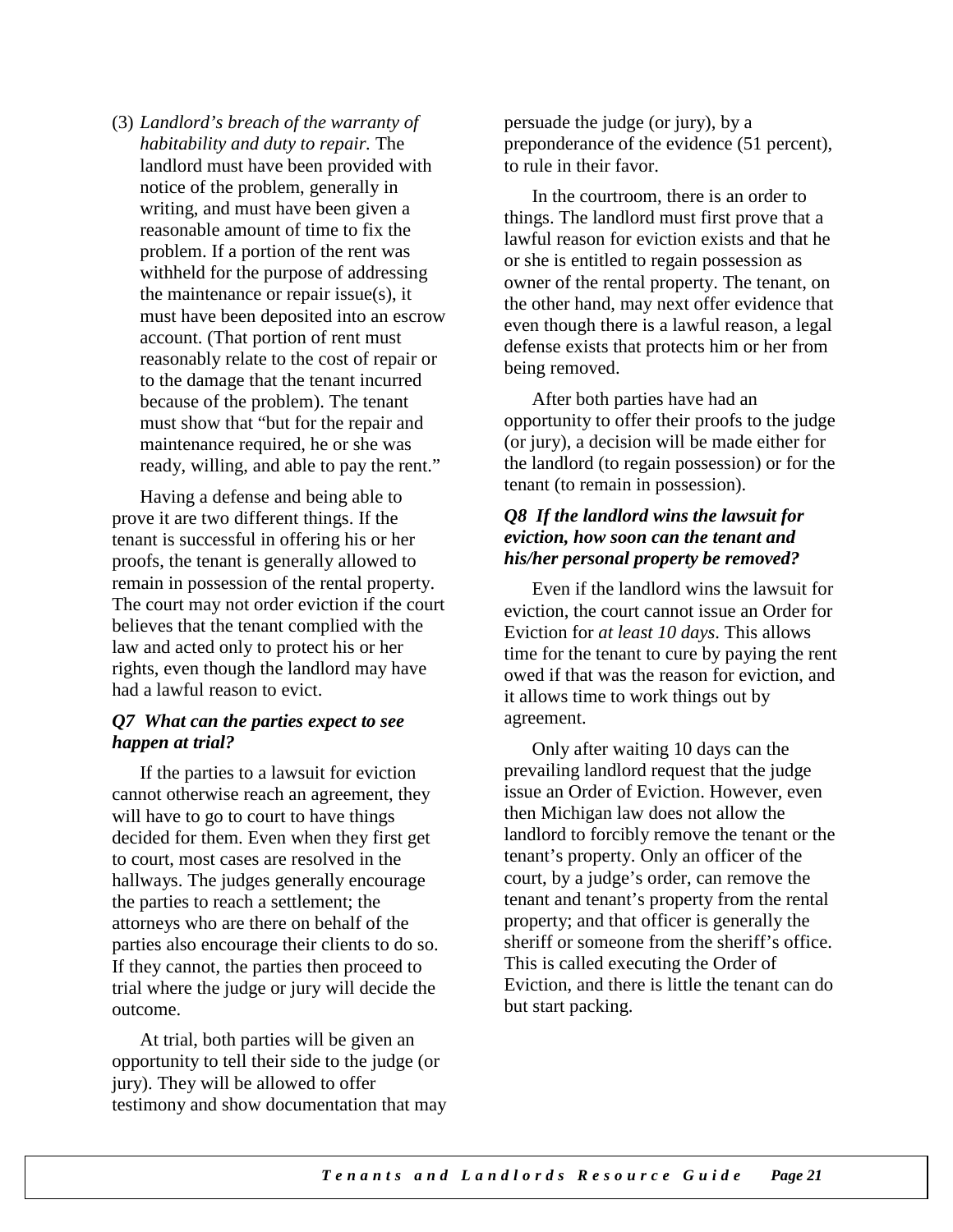#### *Q9 Can the tenant be evicted and still forced to pay money damages to the landlord?*

**Yes.** In addition to regaining possession of the rental property, the landlord may have persuaded the judge (or jury) that he or she is entitled to a money judgment. The judge may award the landlord a money judgment for such things as unpaid rent, unpaid utilities, damages to the rental beyond reasonable wear and tear caused by the tenant and any other damages incurred because of the tenant's violation of the lease agreement.

Avoiding a money judgment is always a good idea. If the option to pay is still available, the losing party (if financially able) should remit what is owed. Once a money judgment is awarded, the prevailing party, through a lawful collection process, can garnish wages, garnish bank accounts, and garnish tax refunds. The prevailing party may also be entitled to another remedy – executing the money judgment against personal property (a car, fine jewelry, collectibles, and the like).

Remember that a lease agreement – whether written or oral – is a contract. enforceable by law. Both parties have rights and obligations under the lease. Simply having the tenant removed from the rental property may not provide the landlord with all that he or she is entitled to receive under the lease.

(See **Eviction Timeline** at the end of this Guide.)

## **Mediation**

Parties in a dispute can choose to mediate before or after a lawsuit is filed. Mediation is an alternative dispute resolution technique that is voluntary, empowering, confidential, convenient, effective, and provided to at little or no cost. There are about 20 mediation centers throughout Michigan that can be called for assistance.

#### Mediation is:

- A process that helps people to resolve disputes. Trained mediators facilitate a communication process that assists people in reaching mutually satisfactory agreements.
- An alternative to destructive confrontation, ineffective avoidance, costly litigation, and violence.
- An opportunity for people in conflict to use their own problem-solving skills, to take responsibility, and to find solutions that best meet their needs.
- Designed to preserve individual interests while strengthening relationships between individuals and groups.
- An opportunity to learn a successful method for resolving conflicts that can serve as a model for constructively resolving future conflicts.

#### **THE MEDIATION PROCESS**

- (1) Any person or organization may initiate mediation.
- (2) A trained professional will talk with you to determine if your situation is appropriate for mediation. If it is, you will be asked for basic information about yourself and the other person(s) involved.
- (3) With your permission, the mediation center will contact the other person(s) involved to encourage them to participate in a mediation session.
- (4) If both parties agree, the mediation center will schedule a mediation session at a time and place convenient for all.
- (5) At the mediation session, trained mediators will listen to all sides of the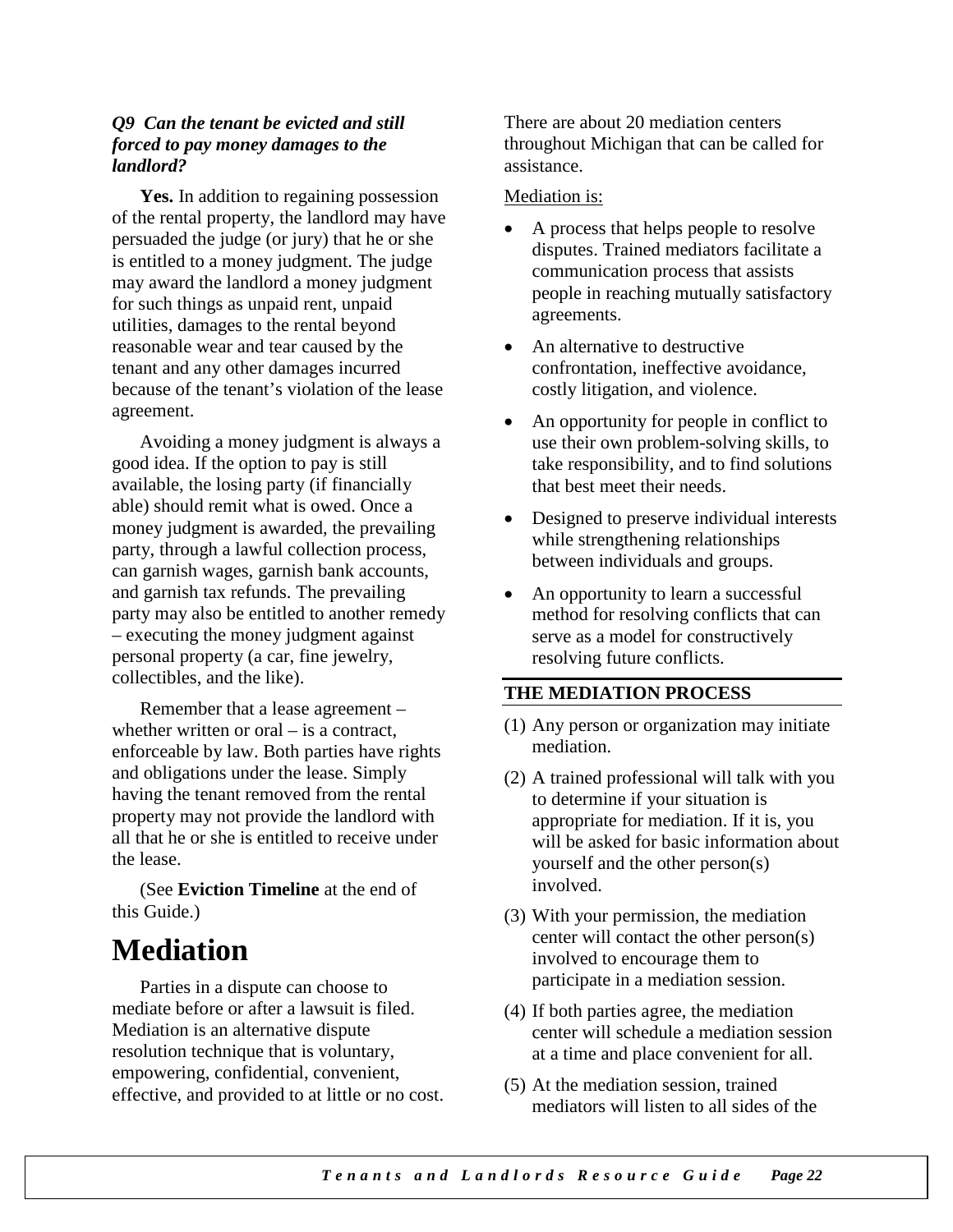dispute. Each party will get a chance to explain, uninterrupted, their point of view. The mediator will encourage communication from all sides to uncover facts, identify issues, and explore possible solutions.

(6) When the parties reach a solution, their agreement will be put in writing by the mediator. It is then a legally enforceable document.

#### **COMMUNITY MEDIATION CENTERS**

These centers provide conciliation, mediation, and other forms of dispute resolution under Michigan's Community Dispute Resolution Act. (See list of **Community Mediation Centers** at the end of this Guide.)

### **Small Claims Court**

The following information will take you through the steps necessary in a proceeding in the small claims division of the district court. The following information can also be found at*:* 

http://courts.michigan.gov/scao/selfhelp/sma llclaims/sc\_help.htm

#### *Statutes and Court Rules*

Statutes and court rules associated with small claims proceedings are: MCL 600.8401 through MCL 600.8427 and Michigan Court Rules (MCR) 4.301 through MCR 4.306.

#### **Using Court Forms**

Court forms are available for use in small claims proceedings. These forms follow the procedures stated in the Michigan Compiled Laws and Michigan Court Rules and can be used without the assistance of an attorney.

When using forms, you are required to provide the total number of copies for use by the court, the parties, and any other person

or organization that must receive the form. See the upper-right hand corner of each form to determine the mandatory number of copies and who must receive those copies. When completing a form on-line, you must print the number of copies you will need for filing with the court and service on the parties. Otherwise, you will have to photocopy the proper number of copies before filing the form with the court. If you do not provide the court with the correct number of copies, the court might reject the form for nonconformance under the authority of Michigan Court Rule 8.119(C). Unless specifically required by court rule or statute, the court is not responsible for making copies of forms for you.

The following forms and instructions for completing and processing them are provided online at the above stated address. Make sure you read all the instructions and follow them carefully.

- Affidavit and Claim, DC 84
- Small Claims Judgment, DC 85
- Demand and Order for Removal, DC 86

#### *Q1 How Do I Begin a Small Claims Lawsuit?*

If you cannot resolve your dispute through mediation, you can file a claim against the person or business in the small claims division of district court. To start the case, you (the plaintiff) must file an "affidavit and claim form" with the clerk of the district court. You can go to the court and tell the clerk you want to file a small claims case. The clerk will give you an Affidavit and Claim, form DC 84, to fill out. Or you can fill out the form available on this website, print it, and bring it to the court.

Your case must be filed in the city or county where the transaction or dispute took place, or where the person or business you are suing is located. If you are suing more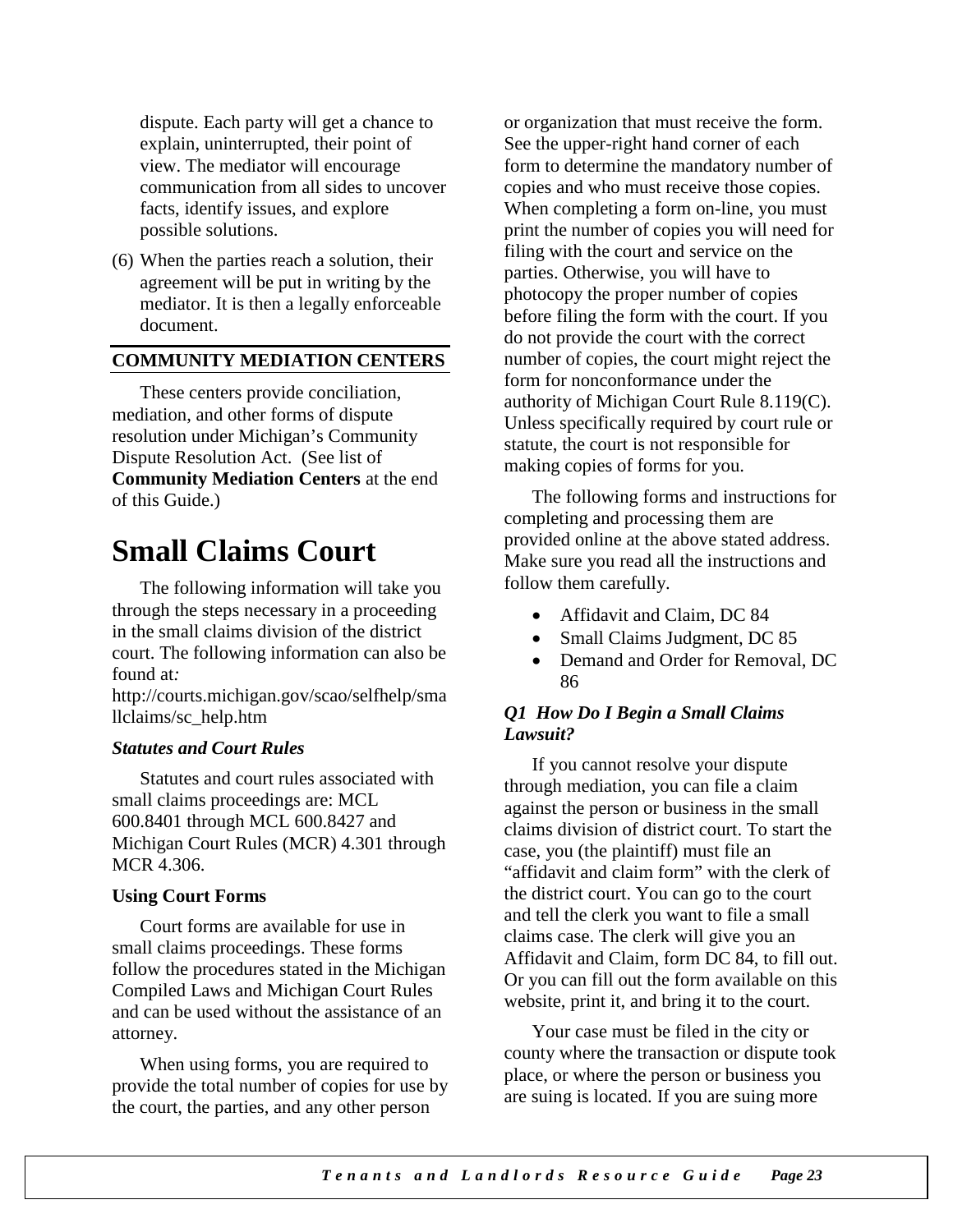than one person or business, the suit may be filed in the district court where any of the persons live, or where any of the businesses operate.

The cost of filing your lawsuit is \$25 for claims up to \$600, \$45 for claims over \$600 up to \$1,750, and \$65 for claims over \$1,750 up to \$3,000. As the plaintiff, you are responsible for paying the filing fee and other required fees. Some of the other fees are postage or service fees. Ask the court for this information and be sure to bring this amount with you when you file your claim. The amount of the fees can be included as part of the judgment against the defendant (the person you are suing) if the judge decides in your favor. After you have filed your claim, the court will notify the other party that you have filed a claim against them and the date they are to be in court. The defendant can respond before the hearing.

The defendant may offer to settle out of court after learning you have filed a suit. If you settle the matter out of court, you can either voluntarily dismiss your lawsuit or obtain a judgment. If you want an enforceable judgment, the terms of your agreement must be spelled out in writing and signed by both you and the defendant. A copy of the agreement must be filed with the court.

#### **Serving the Affidavit and Claim**

After you have filed your affidavit and claim, the court will notify the defendant that you have filed a claim against them and the date they are to be in court. See MCR 4.303 for information on service requirements.

#### *Q2 What Do I Do If I Have Been Sued in Small Claims Court?*

If you are served with court papers from the small claims division of the district court, you are called the defendant. You

have several ways to respond to the affidavit and claim.

If you want to deny the claim, you must either answer the complaint before the hearing date or appear in court on the hearing date, bringing with you any evidence you have to support your denial. If you want an attorney to represent you, you should tell the court before the hearing, and the case will be transferred from small claims court to the regular district court.

If you have a claim against the person who is suing you, you can also file a counterclaim. Your written counterclaim should be filed with the court and served by first-class mail to the person suing you.

If you fail to appear for the hearing, the court may enter a default judgment against you. This means the judge may grant a judgment for the plaintiff without hearing your response to the complaint.

The entry of a judgment may appear on your credit report.

#### *Q3 How Do I Prepare for the Hearing?*

On the hearing date, any of the following may happen:

1. If both the plaintiff and the defendant appear, the judge may recommend that the parties go to mediation and the case may be adjourned. If either party does not want to attempt mediation, the hearing will proceed.

2. If the plaintiff does not appear and the defendant does appear, the case may be dismissed.

3. If the defendant does not appear, the plaintiff may ask for a "default" judgment. This means that if the judge decides the plaintiff has a good claim, the plaintiff can obtain a judgment without a hearing because the defendant did not appear to challenge the claim.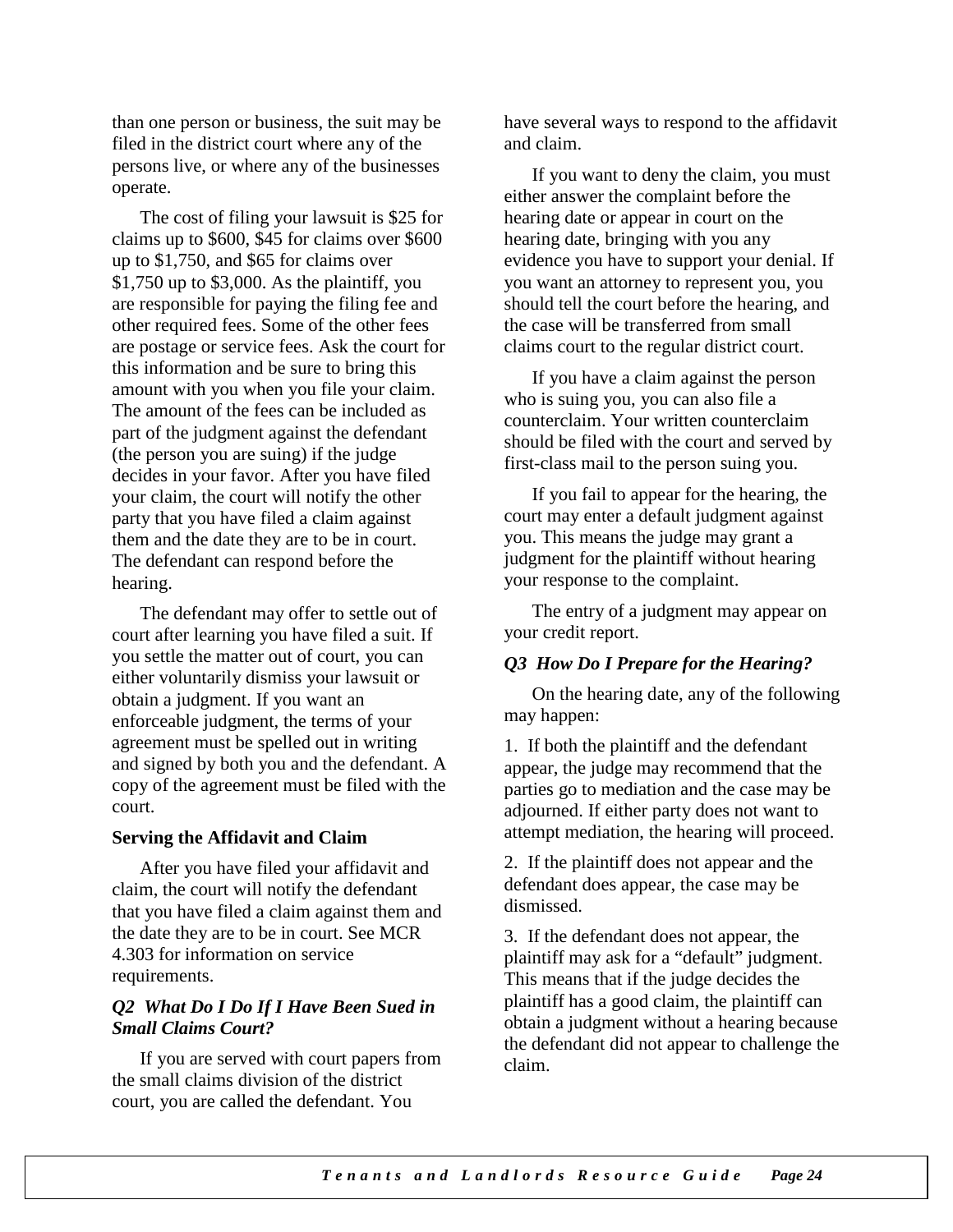When you go to court for a hearing, take with you all the evidence you believe proves your claim. This might include a sales receipt, guarantee, lease, contract, or accident report. If a damaged article is too big to bring with you, photographs can be presented as evidence. Any witnesses you would like to speak on your behalf should appear in court as well.

Remember, a small claims case will be heard by a judge or attorney magistrate; you have no right to a jury trial, and the hearing will not be recorded.

Either party has the right to ask that the case be heard in the general civil division of the district court. If you want to have the case moved to the general civil division of the district court, you can complete the Demand for Removal, form DC 86, print it, and bring it to the court before or on the day of the hearing. You must file the form with the court clerk. The court will notify the person filing the lawsuit if the defendant makes such a request. In the general civil division of the district court, both the plaintiff and the defendant have the right to be represented by an attorney. Whoever loses the case may be ordered to pay court costs and attorney fees.

#### *Q4 What Happens at the Hearing?*

The hearing will usually take place at the court where the claim was filed. It is important to be there on time; if you filed the lawsuit and are not in court when your case is called, the case may be dismissed. If you are the defendant and are not in court when your case is called, a default judgment may be entered against you. Bring all of your relevant papers or other evidence and make sure your witnesses will be on time.

The court clerk will call the case and both parties will appear before the judge or magistrate. The judge will ask the plaintiff to state his or her claim. When the plaintiff has finished, the defendant will have an opportunity to explain his or her side of the case. Each party should listen carefully. If either party thinks someone is leaving something out or is misstating facts, they should be sure to tell the judge. Both parties should take their time and tell what happened in their own words and why they think the judge should order what they seek. The plaintiff will be seeking the relief requested in the claim, while the defendant may ask the court to grant the relief requested, grant some other form of relief, or dismiss the claim altogether. Each party may present evidence to support his or her argument. Witnesses will be allowed to tell the court about facts they know that support this evidence.

A judge's decision in the small claims division is final. Neither party can appeal to a higher court once the judge has made a decision in the small claims division; although, on petition by either party, the same judge may reopen the case. Either party may appeal a magistrate's decision. The case will be rescheduled before a district judge and both parties will explain their case again.

#### **Judgment**

The court prepares the Small Claims Judgment, form DC 85, after the hearing. The court will also make sure that the judgment is given or sent to both parties.

#### *Q5 How Do I Collect My Money?*

If you obtain a judgment against the defendant, the court will provide you with instructions regarding post judgment collections. The defendant may pay the judgment plus court costs immediately after the hearing, but if he/she does not have the money to pay right away, the judge may allow a reasonable time to pay and may set up a payment schedule.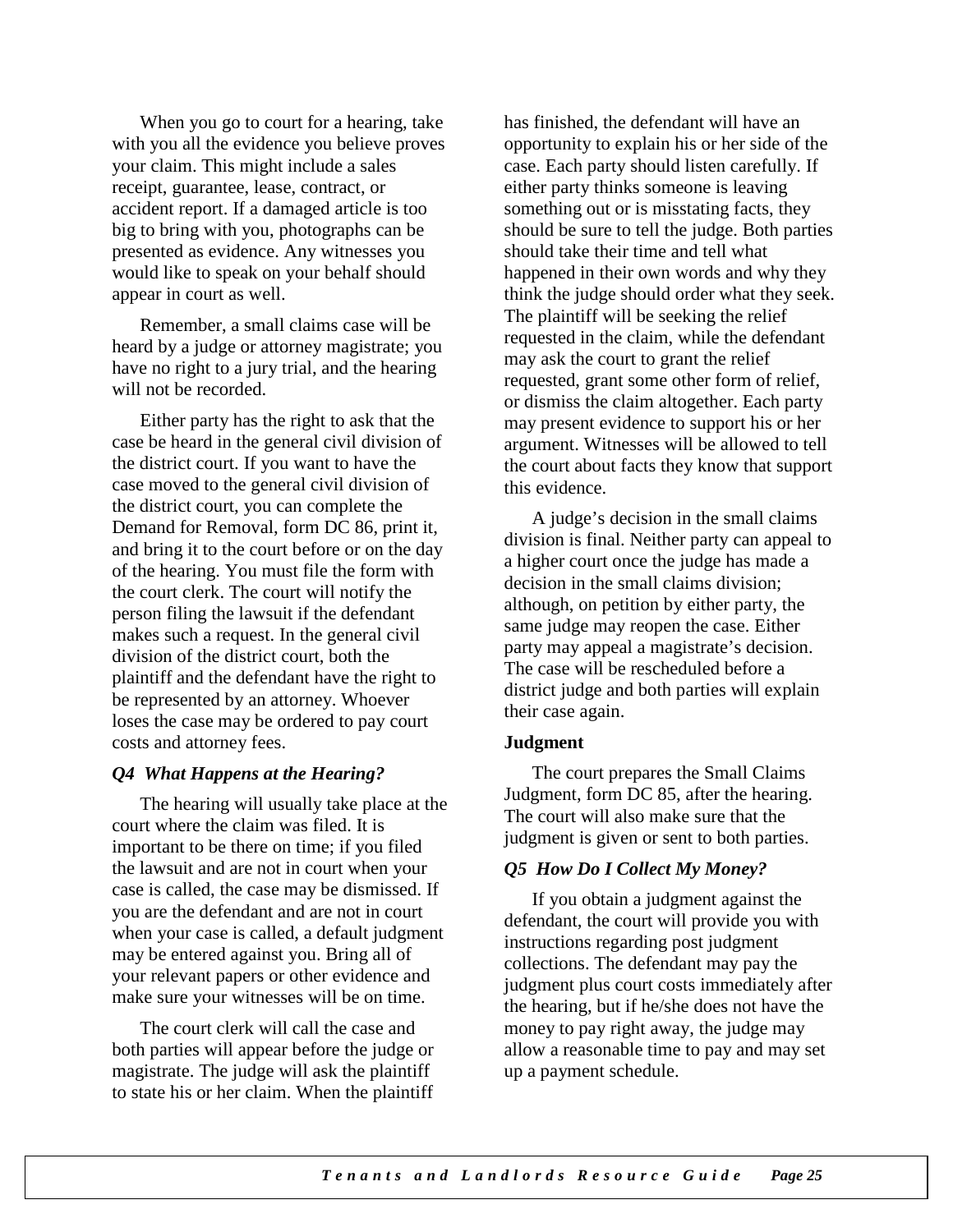If the defendant fails to pay the judgment when ordered, you must go back to the court and file additional papers to collect on the judgment by having the defendant's wages or bank account garnished or their property seized. This cannot occur until 21 days after the judgment is entered. As part of the judgment, the defendant must provide information to the court that can be used in post-judgment collection efforts.

## **Repair and Maintenance**

Repair and maintenance problems range from things that are merely annoying to things that pose an immediate threat to health and safety. However, it should be noted that both the landlord and the tenant have some responsibility for maintenance. There are three types of maintenance problems:

- 1. **Emergencies** (require action within 24 hours and pose an immediate threat to the health and safety of the  $occupant(s) - gas$  leak, flooding, defective furnace, major roof damage);
- 2. **Major problems** (affect the quality of the residential environment, but not to the degree that the life of the occupant is immediately endangered – defective water heater, clogged drain, heating problem in part of a house); and
- 3. **More minor problems** (fall into the nuisance category – defective lighting; minor problems with the locks; dripping faucets; sometimes household pests, peeling paint and wallpaper).

#### **LANDLORD'S RESPONSIBILITIES**

Under Michigan law, the landlord has a duty to keep the rental property and all common areas:

a) Fit for the use intended by the parties;

b) In *reasonable repair* during the term of the lease; and

c) In compliance with the health and safety laws. (MCL 554.139).

Whether the landlord is required to repair a problem depends on two factors, the nature of the problem itself, and whether the landlord's duty to repair has been modified – either by tenant's conduct or by mutual agreement.

Unfortunately, the term "reasonable repair" is not defined by law – it is a question of fact, and if litigated would be decided by the judge (or jury). However, a little common sense can go a long way here. While it would certainly be reasonable for a landlord to fix a clogged drain or defective water heater, it may not be reasonable to require the landlord to repair a minor chip in a countertop or some peeling wallpaper.

The landlord is relieved of the duty to repair and comply if the tenant's willful or irresponsible conduct or lack of conduct has caused the disrepair or violation of health or safety laws.

The landlord and tenant may – by mutual agreement – modify these duties and make the tenant responsible for repairs, but only if the lease agreement has a current term of at least 1 year. In other words, if the lease term is less than 1 year, the landlord's duty cannot be modified.

Additionally, almost all courts recognize that a residential lease agreement includes the implied duty that the rental property must be fit for habitation by humans. This means that the rental property must meet some minimum level of standard so as not to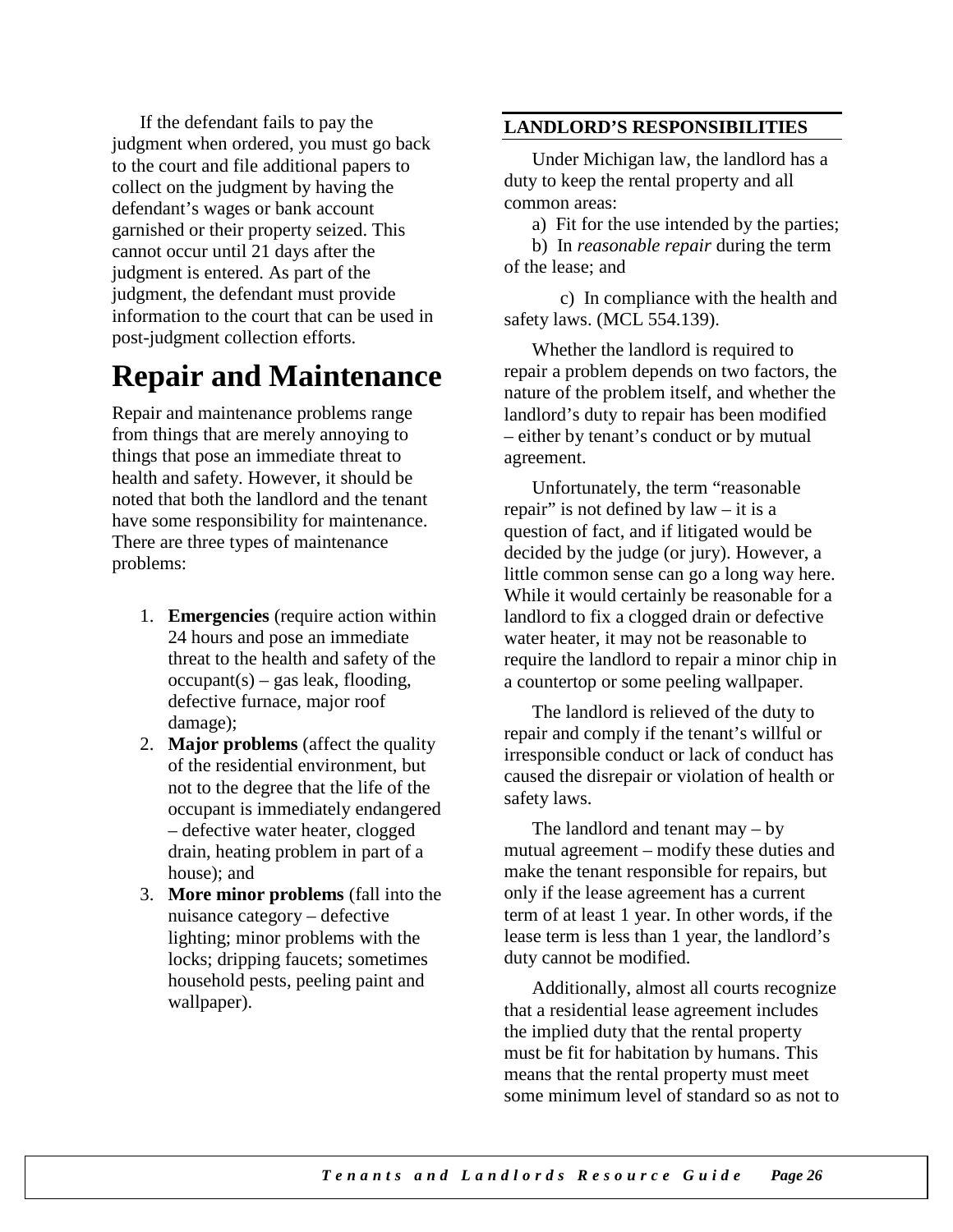expose the occupants to unreasonable health risks. This implied duty cannot be modified or waived.

In addition to state law requirements, counties and municipalities are free to enact ordinances that establish additional requirements for landlords beyond minimum habitability standards. Most municipalities have a housing code protecting the health, safety, and welfare of its citizens. Some require that the rental property be inspected on a regular basis. Some even requiring licensing before a tenant can move in. Check with the local city or county government code enforcement office for additional standards imposed on landlords in maintaining their rental property.

#### **TENANT'S RESPONSIBILITIES**

Although responsibilities can be modified in certain instances – by mutual agreement between the landlord and tenant – a tenant is generally expected to:

- 1. Pay rent on time;
- 2. Keep the rental property in a safe and sanitary condition;
- 3. Promptly notify the landlord of maintenance problems;
- 4. Generally speaking, exterminate insects that appear if they were not there when tenant moved in; and
- 5. Leave the rental property in good condition – reasonable wear and tear excepted.

#### **IMPORTANT STEPS TO TAKE**

Depending on the problem, requesting that a repair be made could either be as simple as a quick phone call or as complicated as filing a lawsuit. Outlined below are the recommended steps to be taken to solve a repair and maintenance problem:

**STEP 1:** *Notify the landlord and provide reasonable time for repair.* Keep it simple. The tenant must notify the landlord, and explain the situation, the importance of the repair, and when he or she would like it done. A simple phone call usually works. However, the phone call should be followed up with a letter to ensure that documentation exists. Sometimes, however, the landlord requires that a specific form or repair order must be filled out before proceeding. Read the lease and talk to whoever is in charge and figure out the best course to take. Keep copies of communications and keep notes of your discussions. Municipalities have enacted housing codes – establishing minimum standards – to protect the rights of both the landlord and tenant. Contact the local city hall for information. Remember: the landlord must be given reasonable time to make repairs.

**STEP 2:** *If the problem is a major one, contact the building inspector and schedule an inspection.* If the rental property is up to municipal code standards, the tenant will be responsible for paying the inspector's fee. If it is not up to code, the landlord pays the fee (and may also have to pay a re-inspection fee once the repair is made).

**STEP 3:** *If the landlord has failed to make necessary repairs, either withhold the rent and deposit it into an escrow account, OR pay for the repair and deduct the cost from the rent.* But remember that the landlord must have been provided with notice of the problem first, and must have been given a reasonable amount of time to fix the problem.

• **If the rent, or a portion of it, will be withheld** for the purpose of addressing the maintenance or repair issue(s), the tenant should send a letter – certified mail, return receipt requested – stating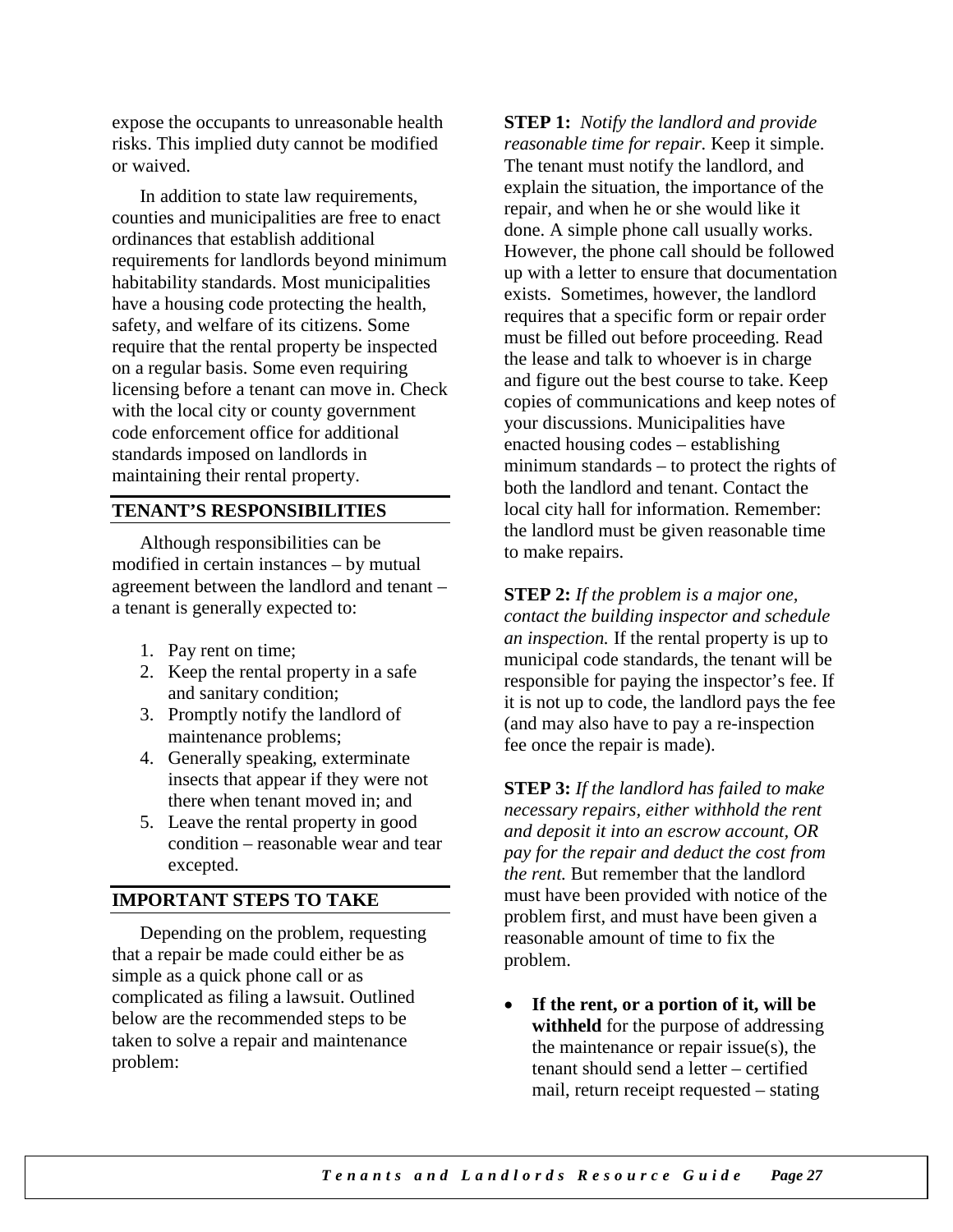why the rent will be withheld, where it will be deposited (what financial institution), and that payment will be released when the maintenance problems have been corrected.

• **If the repair cost will be deducted from the rent,** call for three repair estimates. If it is a do-it-yourself job, comparison shop the cost of parts. Reputable repair companies will come to the house and provide a free written estimate. Send copies of the estimates to the landlord and state that the problem will be fixed unless the landlord agrees to do it by a certain date, and that the cost of repair will be paid from the rent withheld. (*Note*: Use the Repair and Deduct letter on the Rental Housing Clinic website,

www.law.msu.edu/clinics/rhc). Keep all receipts and note the dates of repair – send copies to the landlord, along with the remaining portion of the rent. *(Special Note:* While the repair-anddeduct method may work well for small repairs, it may not work for large repairs).

#### **HOW MUCH RENT SHOULD BE WITHHELD?**

The amount of rent withheld must reasonably relate to the cost of fixing the problem or to the amount of damage the tenant has incurred because of landlord's failure to fix the problem. In any event, the amount withheld must be deposited into an escrow account. Withhold less for a clogged drain. Withhold more for an unusable toilet or shower. Only the most catastrophic problems will warrant withholding all of the rent.

#### **WHAT IF THE LANDLORD STARTS THE EVICTION PROCESS?**

If the landlord has a run in with the municipal code enforcement office OR if landlord does not receive the rent, he or she may well decide to start the process for evicting the tenant. Nevertheless, Michigan law provides the tenant – who was acting lawfully – with certain defenses. The tenant, however, must be able to prove the facts giving rise to the defense:

- (1) *A claim of retaliatory eviction.* There exists a presumption of retaliation if landlord started the eviction proceedings within 90 days of tenant trying to enforce his or her rights under law (e.g., reporting health and safety code violations, exercising rights under the lease, filing a complaint against the landlord for a violation of the law).
- (2) *Landlord's breach of the warranty of habitability and duty to repair.*  Tenant must show that landlord was provided with notice of the problem and given a reasonable amount of time to fix the problem. Tenant must show that the landlord failed to make the necessary repairs.
- (3) *Rent was properly withheld and escrowed.* Tenant must be able to show that "but for the repair and maintenance required, he or she was ready, willing, and able to pay the rent."

The eviction process takes time – from start to finish, it takes as few as 21 days or as many as 57 days to evict a tenant. In the meantime, the landlord has mortgages, taxes, and bills to pay. Financial pressure may cause the landlord to negotiate. If the landlord will not negotiate, and if the tenant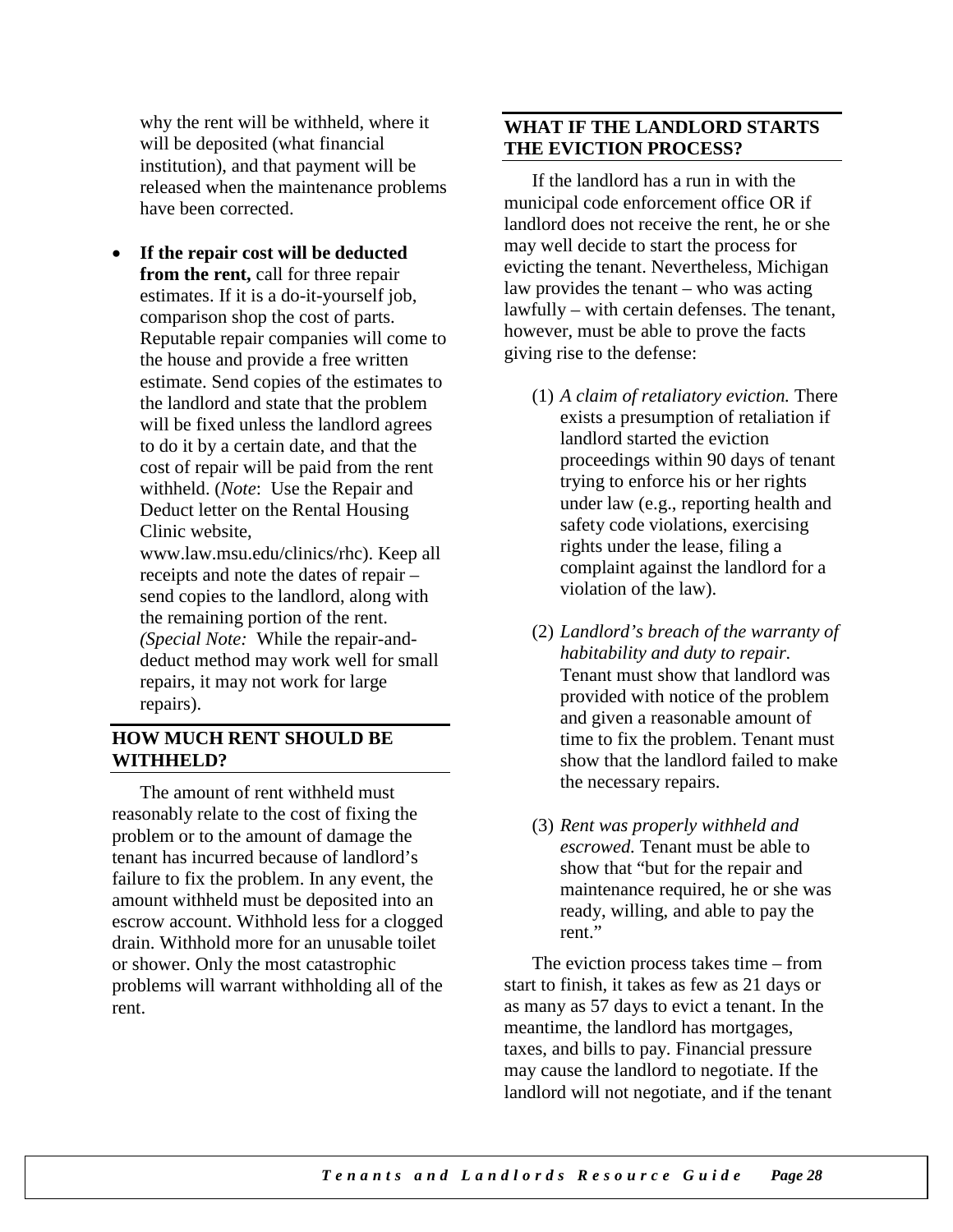has carefully documented all communications about the needed repair and maintenance, the tenant may well succeed in the lawsuit for eviction.

Both the landlord and the tenant should remember that in many disputes, the basic issues become obscured by personal disagreements that develop and continue to grow and fester. If an agreement cannot be reached, try mediation – either before a lawsuit is filed or after. Mediation might help to empower the parties to use their own problem-solving skills, to take responsibility, and to find solutions that best meet their needs, while strengthening the landlord-tenant relationship.

# **Additional Considerations**

#### **Civil Rights**

The Federal Fair Housing Act and the Michigan Elliot-Larsen Civil Rights Act prohibit discrimination in housing throughout the State of Michigan on the bases of race, color, religion, national origin, sex, familial status (presence of children under the age of 18 or pregnancy), disability, marital status, and age. In some communities, local fair housing ordinances protect against housing discrimination on additional bases such as source of income, sexual orientation, gender identity, educational association, and/or political orientation. For further information regarding the classes of persons protected by federal, state or local fair housing laws or to register a complaint of unlawful housing discrimination, contact your local Fair Housing Center, the Michigan Department of Civil Rights or the U.S. Department of Housing and Urban Development.

#### **Housing Codes, Smoke Detectors**

Some communities have adopted housing codes or other specific requirements that may affect the condition or equipment requirements of residential rental property. These include the requirement that smoke detectors be installed in housing or that residents comply with recycling ordinances. Be sure to check with the local unit of government to see if the rental property is affected.

#### **Pet Restrictions**

Landlords can include a provision in the lease that restricts tenants from maintaining pets in a rental unit or that imposes a pet fee. The courts have permitted the eviction of tenants who violate a lease provision prohibiting tenants from maintaining pets in a rental unit. However, landlords cannot discriminate against a person with a disability who maintains service and/or companion animals. Under Michigan law, persons with disabilities with service and/or companion animals have the right to a reasonable accommodation to "no pet" policies wherein the accommodation is necessary for that person to have equal access to and enjoyment of their home. Further, service and companion animals are not considered to be pets, and should not be subject to pet fees or overly restrictive animal policies.

#### **Smoking**

A landlord can restrict tenants who smoke to certain apartments or buildings or can refuse to rent to smokers. In Michigan Attorney General Opinion No. 6719, released May 4, 1992, the Attorney General stated, "neither state nor federal law prohibits a privately-owned apartment complex from renting only to non-smokers or, in the alternative, restricting smokers to certain buildings within an apartment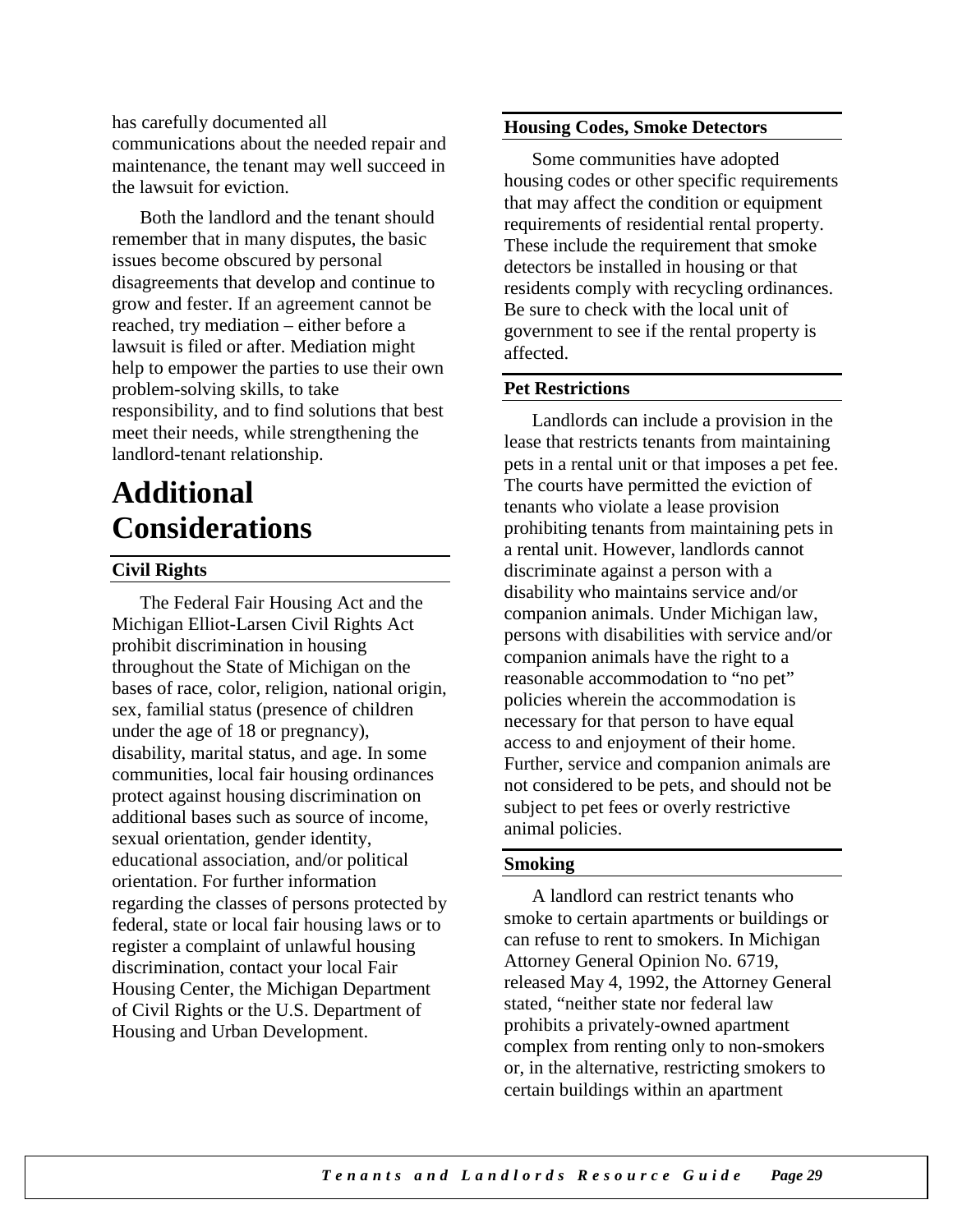complex." Very recently, a more comprehensive smoking ban has been passed in Michigan, and interpretation of this new legislation as applied to rental properties is yet to be seen.

#### **Lead-Based Paint**

Since the latter part of 1996, landlords must provide tenants who are renting units built before 1978 with certain information concerning lead-based paints. This information includes a federal government *pamphlet* entitled:

#### • **Protect Your Family From Lead in Your Home**

And a *form* entitled:

• **Disclosure of Information on Lead-Based Paint and/or Lead-Based Paint Hazards (Rentals)**

There are exceptions to this federal requirement, including commercial rentals, zero-bedroom efficiency apartments, and rental units certified as lead-free by a qualified lead abatement inspector. For further information on this requirement, contact the National Lead Information Center Clearinghouse at 1-800-424-LEAD.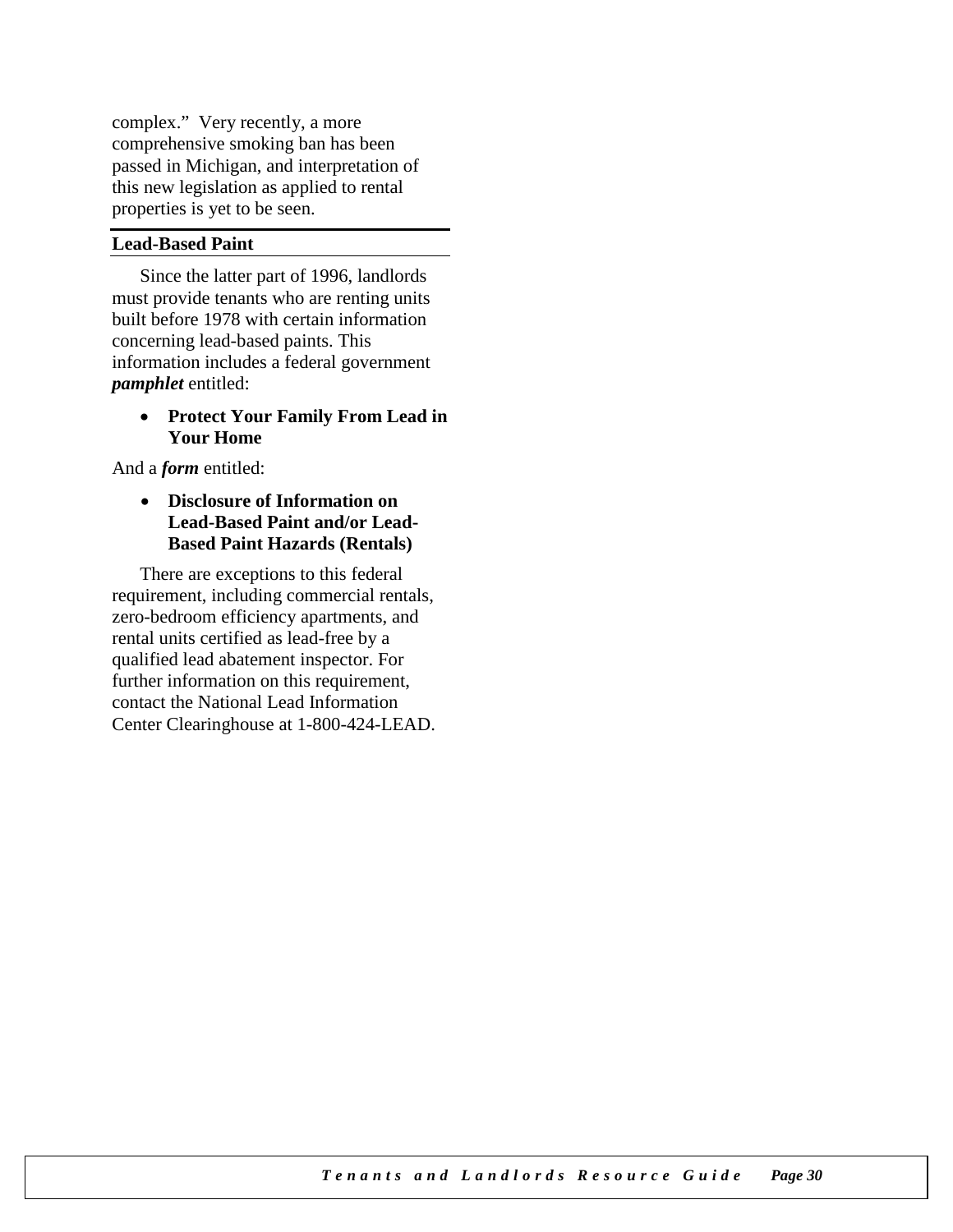#### **SECURITY DEPOSIT TIMELINE**

| A security deposit, if required, shall<br>The security deposit is the lawful<br><b>Beginning of Lease</b><br>property of the Tenant.<br>(generally move in)<br>not exceed 1 <sup>1/2</sup> month's rent.<br>Michigan Statutes: 554.602, 554.604, 554.605,<br>554.608(2)<br>Deposit Tenant's security deposit in a<br>regulated financial institution OR file<br>a surety bond with the state.<br>the Landlord. Request from<br>Landlord the inventory checklist<br>Provide Tenant:<br>1. A copy of the lease, and<br>from previous tenancy.<br>2. Two blank copies of the inventory<br>checklist.<br>Recommendation: Keep Tenant's<br>Within 7 days from move in<br>(L and T may agree to a shorter<br>completed checklist.<br>period, but not a longer period)<br>Michigan Statute 554.608(3)<br>be sure to keep a copy yourself.<br>Recommendation: Read the<br>Within 14 days from move in<br>Provide Tenant in writing:<br>Michigan Statute 554.603<br>1. Landlord's name and address for<br>Landlord.<br>receipt of rent and communications;<br>and<br>2. Where Tenant's security deposit<br>will be held (name and address of the<br>financial institution or surety bond<br>company).<br>3. Include specific statutory notice of<br>Tenant's duty to provide forwarding<br>address w/in 4 days of move out.<br>Recommendation: Remove all<br><b>Move Out</b><br>Complete a termination inventory<br>checklist, noting condition of rental<br>(not necessarily the end of the lease)<br>Michigan Statute 554.608(5)<br>unit; turn in keys.<br>unit.<br>Recommendation: Keep a copy of<br>Provide Landlord in writing (not<br>Within 4 day after move out<br>Michigan Statute 554.611<br>Tenant's forwarding address.<br>orally) your forwarding address.<br>Mail to Tenant an itemized list of<br>Within 30 days after move out<br>Michigan Statute MCL 554.609<br>damages, with proper statutory notice<br>provision claimed against Tenant's<br>security deposit accompanied by a<br>check or money order for the<br>difference. Only unpaid rent, unpaid<br>utility bills, and damages to the rental<br>unit, beyond reasonable wear and tear<br>caused by tenant may be claimed<br>against the deposit (not cleaning fees).<br>Watch for Tenant's response to the<br>Within 7 days of T's receipt of L's<br>itemized list of damages by mail.<br>itemized list of damages<br>Michigan Statute 554.612<br>to the damages charged.<br>mailing is considered the date of<br>response.<br>Within 45 days—not thereafter—of<br>To be entitled to keep the disputed<br>amount of security deposit, file suit<br>defend.<br>move out<br>Michigan Statute 554.613<br>against T for damages—unless an | <b>Landlord's Duties</b> |                    | <b>Tenant's Duties</b> |                                                                                                                                                           |
|--------------------------------------------------------------------------------------------------------------------------------------------------------------------------------------------------------------------------------------------------------------------------------------------------------------------------------------------------------------------------------------------------------------------------------------------------------------------------------------------------------------------------------------------------------------------------------------------------------------------------------------------------------------------------------------------------------------------------------------------------------------------------------------------------------------------------------------------------------------------------------------------------------------------------------------------------------------------------------------------------------------------------------------------------------------------------------------------------------------------------------------------------------------------------------------------------------------------------------------------------------------------------------------------------------------------------------------------------------------------------------------------------------------------------------------------------------------------------------------------------------------------------------------------------------------------------------------------------------------------------------------------------------------------------------------------------------------------------------------------------------------------------------------------------------------------------------------------------------------------------------------------------------------------------------------------------------------------------------------------------------------------------------------------------------------------------------------------------------------------------------------------------------------------------------------------------------------------------------------------------------------------------------------------------------------------------------------------------------------------------------------------------------------------------------------------------------------------------------------------------------------------------------------------------------------------------------------------------------------------------------------------------------------------------------------------------------|--------------------------|--------------------|------------------------|-----------------------------------------------------------------------------------------------------------------------------------------------------------|
|                                                                                                                                                                                                                                                                                                                                                                                                                                                                                                                                                                                                                                                                                                                                                                                                                                                                                                                                                                                                                                                                                                                                                                                                                                                                                                                                                                                                                                                                                                                                                                                                                                                                                                                                                                                                                                                                                                                                                                                                                                                                                                                                                                                                                                                                                                                                                                                                                                                                                                                                                                                                                                                                                                        |                          |                    |                        |                                                                                                                                                           |
|                                                                                                                                                                                                                                                                                                                                                                                                                                                                                                                                                                                                                                                                                                                                                                                                                                                                                                                                                                                                                                                                                                                                                                                                                                                                                                                                                                                                                                                                                                                                                                                                                                                                                                                                                                                                                                                                                                                                                                                                                                                                                                                                                                                                                                                                                                                                                                                                                                                                                                                                                                                                                                                                                                        |                          |                    |                        | Recommendation: Read the lease<br>(preferably before signing it) and all<br>other information provided to you by<br>and/or itemized list of damage report |
|                                                                                                                                                                                                                                                                                                                                                                                                                                                                                                                                                                                                                                                                                                                                                                                                                                                                                                                                                                                                                                                                                                                                                                                                                                                                                                                                                                                                                                                                                                                                                                                                                                                                                                                                                                                                                                                                                                                                                                                                                                                                                                                                                                                                                                                                                                                                                                                                                                                                                                                                                                                                                                                                                                        |                          |                    |                        | Return to Landlord the completed<br>inventory checklist, noting condition<br>of rental unit (add pages if necessary);                                     |
|                                                                                                                                                                                                                                                                                                                                                                                                                                                                                                                                                                                                                                                                                                                                                                                                                                                                                                                                                                                                                                                                                                                                                                                                                                                                                                                                                                                                                                                                                                                                                                                                                                                                                                                                                                                                                                                                                                                                                                                                                                                                                                                                                                                                                                                                                                                                                                                                                                                                                                                                                                                                                                                                                                        |                          |                    |                        | information provided to you by the                                                                                                                        |
|                                                                                                                                                                                                                                                                                                                                                                                                                                                                                                                                                                                                                                                                                                                                                                                                                                                                                                                                                                                                                                                                                                                                                                                                                                                                                                                                                                                                                                                                                                                                                                                                                                                                                                                                                                                                                                                                                                                                                                                                                                                                                                                                                                                                                                                                                                                                                                                                                                                                                                                                                                                                                                                                                                        |                          |                    |                        | personal property, clean the rental                                                                                                                       |
|                                                                                                                                                                                                                                                                                                                                                                                                                                                                                                                                                                                                                                                                                                                                                                                                                                                                                                                                                                                                                                                                                                                                                                                                                                                                                                                                                                                                                                                                                                                                                                                                                                                                                                                                                                                                                                                                                                                                                                                                                                                                                                                                                                                                                                                                                                                                                                                                                                                                                                                                                                                                                                                                                                        |                          |                    |                        |                                                                                                                                                           |
|                                                                                                                                                                                                                                                                                                                                                                                                                                                                                                                                                                                                                                                                                                                                                                                                                                                                                                                                                                                                                                                                                                                                                                                                                                                                                                                                                                                                                                                                                                                                                                                                                                                                                                                                                                                                                                                                                                                                                                                                                                                                                                                                                                                                                                                                                                                                                                                                                                                                                                                                                                                                                                                                                                        |                          |                    |                        | Recommendation: Watch for the<br>itemized list of damages in the mail.                                                                                    |
|                                                                                                                                                                                                                                                                                                                                                                                                                                                                                                                                                                                                                                                                                                                                                                                                                                                                                                                                                                                                                                                                                                                                                                                                                                                                                                                                                                                                                                                                                                                                                                                                                                                                                                                                                                                                                                                                                                                                                                                                                                                                                                                                                                                                                                                                                                                                                                                                                                                                                                                                                                                                                                                                                                        |                          |                    |                        | Respond in detail, by ordinary mail,<br>indicating agreement or disagreement<br>Be sure to count the days; the date of                                    |
| deposit.                                                                                                                                                                                                                                                                                                                                                                                                                                                                                                                                                                                                                                                                                                                                                                                                                                                                                                                                                                                                                                                                                                                                                                                                                                                                                                                                                                                                                                                                                                                                                                                                                                                                                                                                                                                                                                                                                                                                                                                                                                                                                                                                                                                                                                                                                                                                                                                                                                                                                                                                                                                                                                                                                               |                          | exception applies. |                        | If suit is filed, appear in court and<br>Note: If suit is not filed, you may<br>file suit for recovery of your security<br>Rev 12/2009                    |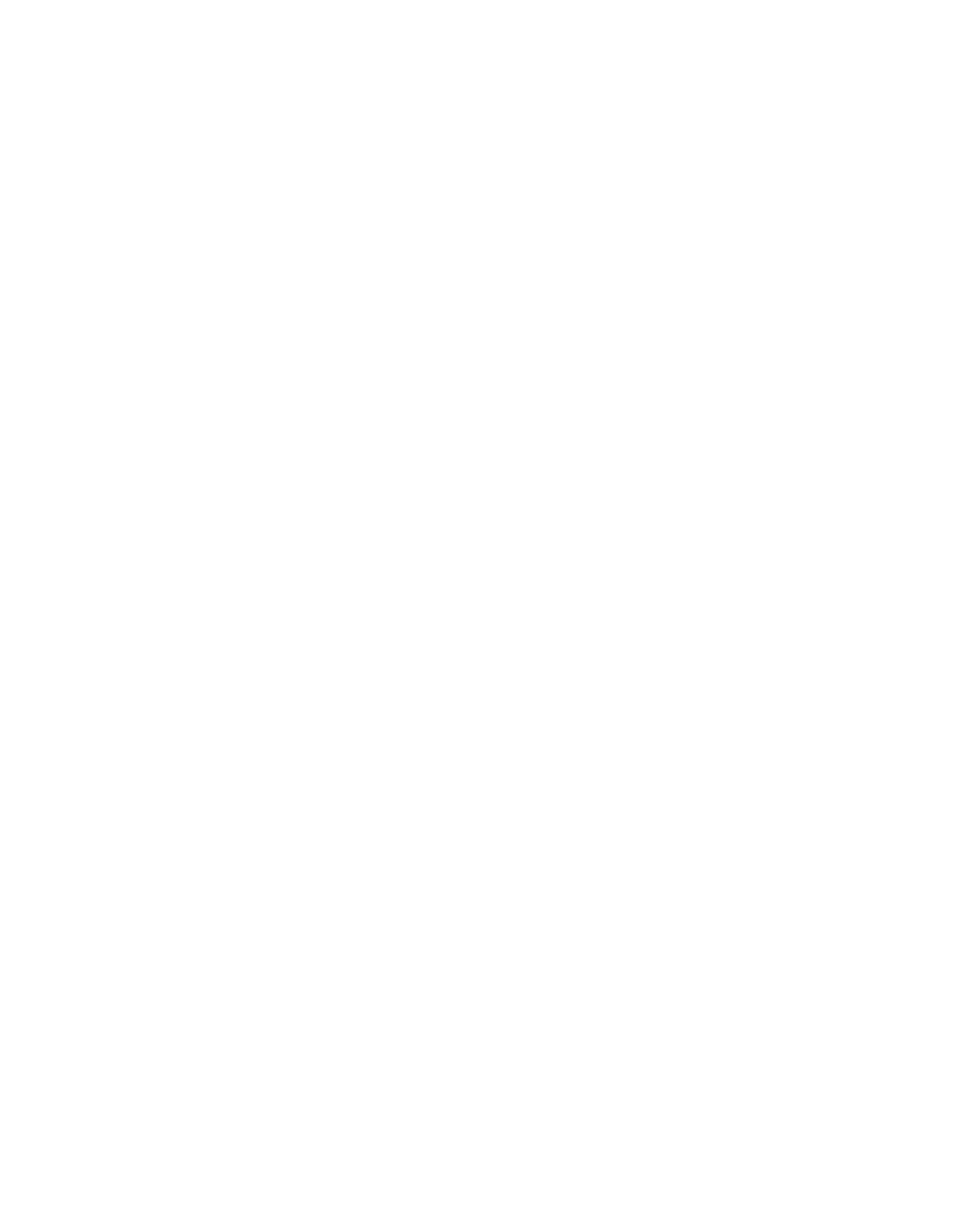# **Eviction Timeline**

| <b>Eviction Timeline</b><br>Some incident gives rise for eviction.<br>Michigan Statute 600.5714<br>24-HOUR NOTICE is required for<br>the following reason:<br>a) Illegal drug activity and formal<br>police report filed (lease)<br>provision must allow for<br>termination).<br>7-DAY NOTICE is required for the<br>following reasons:<br>a) Nonpayment of rent;<br>Extensive and continuing<br>b)<br>physical injury to property;<br>c) Serious and continuing health<br>hazard.<br>30-DAY NOTICE is required for the<br>following reasons:<br>Violation of a lease provision<br>a)<br>and the lease allows for<br>termination;<br>Forceful entry OR peaceful<br>b)<br>entry, but forceful stay OR<br>trespass;<br>Holding over after natural<br>C)<br>expiration of lease term;<br>Just cause for terminating<br>d)<br>tenant of mobile home park;<br>Just cause for terminating<br>e)<br>tenant of government-<br>subsidized housing. | <b>Landlord's Duties</b><br>Provide proper notice of intent to evict.<br>Michigan Statutes 600.5716, 600.5718<br>Forms DC 100a, DC 100c (from the court)<br>The notice MUST:<br>Be in writing;<br>a)<br>Be addressed to the Tenant;<br>b)<br>Describe the rental property<br>C)<br>(address is sufficient);<br>Give reason for eviction;<br>d)<br>State the time for Tenant to<br>e)<br>take remedial action;<br>Include Landlord's signature;<br>f)<br>and<br>Include date.<br>$\mathbf{g}$<br>The notice MUST be delivered:<br>a) In person to the Tenant, OR<br>b)<br>At the rental property, to a<br>member of Tenant's<br>household—of suitable age—<br>requesting that it be delivered<br>to the Tenant, OR<br>c) By sending it through first-<br>class mail addressed to the<br>Tenant. | <b>Tenant's Duties</b><br><b>Read the notice.</b> Certain reasons for<br>eviction can be cured (e.g.,<br>nonpayment of rent can be cured by<br>paying the rent). Certain other<br>reasons cannot be cured and Tenant<br>must move out (e.g., breach of lease,<br>illegal drug activity). Otherwise, you<br>may be sued.<br><i>Recommendation:</i> Contact the<br>Landlord to peacefully discuss his or<br>her reasons for eviction. Try to work<br>things out to remain in the rental<br>property. |
|-------------------------------------------------------------------------------------------------------------------------------------------------------------------------------------------------------------------------------------------------------------------------------------------------------------------------------------------------------------------------------------------------------------------------------------------------------------------------------------------------------------------------------------------------------------------------------------------------------------------------------------------------------------------------------------------------------------------------------------------------------------------------------------------------------------------------------------------------------------------------------------------------------------------------------------------|------------------------------------------------------------------------------------------------------------------------------------------------------------------------------------------------------------------------------------------------------------------------------------------------------------------------------------------------------------------------------------------------------------------------------------------------------------------------------------------------------------------------------------------------------------------------------------------------------------------------------------------------------------------------------------------------------------------------------------------------------------------------------------------------|----------------------------------------------------------------------------------------------------------------------------------------------------------------------------------------------------------------------------------------------------------------------------------------------------------------------------------------------------------------------------------------------------------------------------------------------------------------------------------------------------|
|                                                                                                                                                                                                                                                                                                                                                                                                                                                                                                                                                                                                                                                                                                                                                                                                                                                                                                                                           |                                                                                                                                                                                                                                                                                                                                                                                                                                                                                                                                                                                                                                                                                                                                                                                                |                                                                                                                                                                                                                                                                                                                                                                                                                                                                                                    |
| <b>BEGIN THE LAWSUIT: After the</b><br>time period in the notice has<br>expired—either 7 or 30 days—if<br>things cannot be worked out:<br>File with the district court and serve on<br>the Tenant a Summons and Complaint.                                                                                                                                                                                                                                                                                                                                                                                                                                                                                                                                                                                                                                                                                                                | The Summons. The Summons<br>commands the Tenant to appear at the<br>court for trial.<br>Michigan Court Rule 4.201(C)<br>Form DC 104 (from the court)<br><b>The Complaint</b> The Complaint<br>gives further notice of the cause of                                                                                                                                                                                                                                                                                                                                                                                                                                                                                                                                                             | The Summons will have a date and<br>time ordering the Tenant to appear in<br>court. As the Summons commands,<br>you MUST appear at the court for<br>this hearing.<br>You MUST appear and answer the                                                                                                                                                                                                                                                                                                |
| Michigan Statute 600.5735                                                                                                                                                                                                                                                                                                                                                                                                                                                                                                                                                                                                                                                                                                                                                                                                                                                                                                                 | action, or grounds, for the eviction.<br>Landlord MUST attach the following:<br>a) A copy of the Lease; AND<br>b) A copy of the notice of intent<br>to evict—stating when and<br>how it was delivered.<br>Michigan Court Rule 4.201(B)<br>Forms DC 102a, DC 102C (from the court)                                                                                                                                                                                                                                                                                                                                                                                                                                                                                                              | Complaint by the date on the<br><b>Summons.</b> You can do this either in<br>writing OR orally at the hearing.<br><i>Recommendation</i> : It is best to contact<br>a lawyer to help you through this<br>process.                                                                                                                                                                                                                                                                                   |
|                                                                                                                                                                                                                                                                                                                                                                                                                                                                                                                                                                                                                                                                                                                                                                                                                                                                                                                                           | The Summons and Complaint<br><b>MUST</b> be delivered (and proof of<br>how and when they were delivered<br>must be filed with the court) to the<br><b>Tenant BY MAIL AND ONE</b><br><b>OTHER WAY:</b><br>a) Personally, OR<br>b) Sent by mail—certified,<br>return-receipt, restricted<br>delivery, OR<br>At the rental property, to a<br>C)<br>member of Tenant's<br>household—of suitable age—<br>requesting that it be delivered<br>to the Tenant, OR<br>d) After diligent attempts at<br>personal service, by securely<br>attaching the papers to the<br>main entrance of the rental<br>property unit.<br>Michigan Court Rule 4.201(D)                                                                                                                                                     |                                                                                                                                                                                                                                                                                                                                                                                                                                                                                                    |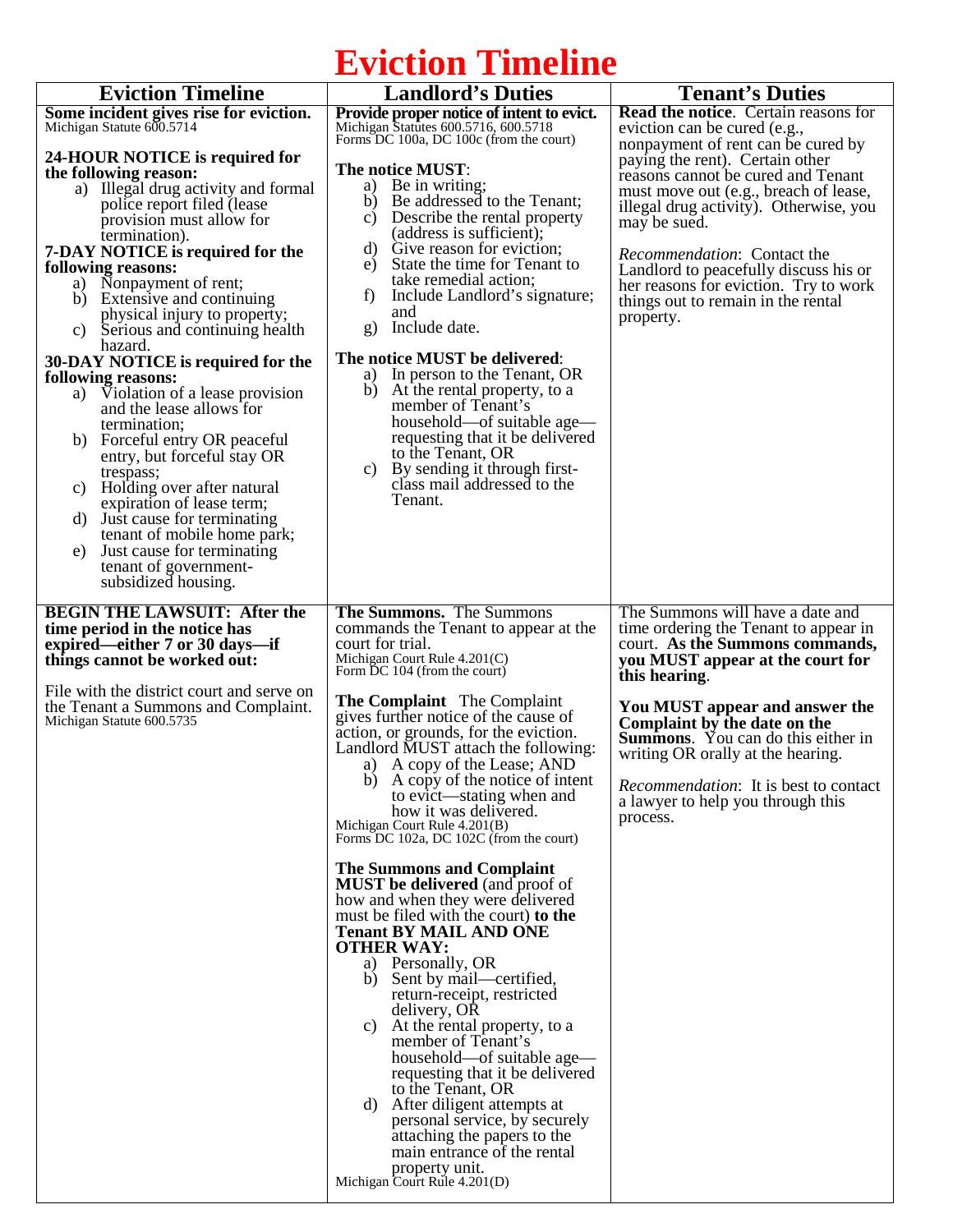| <b>Eviction Timeline (cont.)</b>                                                                                                                                                                                                                                                                                                                                                                                                                                                                                                                                                                                                                                      | <b>Landlord's Duties (cont.)</b>                                                                                                                                                                                                                                                                                                                                                                                                                                   | <b>Tenant's Duties (cont.)</b>                                                                                                                                                                                                                                                                                                                                                                                         |
|-----------------------------------------------------------------------------------------------------------------------------------------------------------------------------------------------------------------------------------------------------------------------------------------------------------------------------------------------------------------------------------------------------------------------------------------------------------------------------------------------------------------------------------------------------------------------------------------------------------------------------------------------------------------------|--------------------------------------------------------------------------------------------------------------------------------------------------------------------------------------------------------------------------------------------------------------------------------------------------------------------------------------------------------------------------------------------------------------------------------------------------------------------|------------------------------------------------------------------------------------------------------------------------------------------------------------------------------------------------------------------------------------------------------------------------------------------------------------------------------------------------------------------------------------------------------------------------|
| <b>TRIAL: Within 10 days there will be</b><br>a trial/hearing.<br>Michigan Court Rule 4.201(F)<br>If either party appears without an<br>attorney, but requests to retain one,                                                                                                                                                                                                                                                                                                                                                                                                                                                                                         | You have a right to an attorney; you<br>may ask for time to retain one.<br>Generally, the judge will adjourn for 7<br>days. You have a right to a jury<br>trial; however, you must demand it in<br>the Complaint and pay the jury fee.                                                                                                                                                                                                                             | You must appear and answer the<br>Complaint. You have a right to an<br><b>attorney</b> ; you may ask for time to<br>retain one. Generally, the judge will<br>adjourn for 7 days. You have a right<br>to a jury trial; however, you must                                                                                                                                                                                |
| the judge will generally adjourn the<br>trial hearing for 7 days.                                                                                                                                                                                                                                                                                                                                                                                                                                                                                                                                                                                                     | (The fee starts at \$40 and goes up)<br>depending on the amount in<br>controversy.)<br>Provide testimony, documents, and<br>other evidence that you are lawfully<br>entitled to recover possession of your<br>rental property.<br><i>Recommendation:</i> Dress nicely, be<br>prepared, and be respectful of the                                                                                                                                                    | demand it in your first response—<br>written or oral—and pay the jury fee.<br>(The fee starts at \$40 and goes up<br>depending on the amount in<br>controversy.)<br>Defending Landlord's claim may<br>require you to testify and provide<br>documents and other evidence of why<br>you should be entitled to remain in<br>possession of the rental property.                                                           |
|                                                                                                                                                                                                                                                                                                                                                                                                                                                                                                                                                                                                                                                                       | legal process.                                                                                                                                                                                                                                                                                                                                                                                                                                                     | <i>Recommendation:</i> Dress nicely, be<br>prepared, and be respectful of the<br>legal process.                                                                                                                                                                                                                                                                                                                        |
| <b>JUDGMENT:</b> After trial, the judge<br>will render a decision either in favor<br>of the:<br>a) Landlord (evicting the Tenant),<br><b>OR</b><br>b)<br>Tenant (allowing him or her to<br>remain in possession).<br>A money award may also be entered<br>for damages incurred by either party.<br>Michigan Court Rule $4.201(K)$<br><b>APPEAL:</b> Within 10 days after<br><b>judgment</b> , either party may appeal the<br>judge's decision. The party appealing<br>the judge's decision must pay an appeal<br>bond, filing fees, and transcript fees to<br>preserve the appeal and stop the Writ of<br>Eviction from being issued.<br>Michigan Court Rule 4.201(N) | If judgment is for you, the Landlord,<br>it may include an award for any<br>money due and for costs. You may<br>begin collections on the money<br>judgment if Tenant does not otherwise<br>pay or appeal. You will have to wait<br>to regain possession by requesting a<br>Writ of Eviction.<br>Michigan Statute 600.5741<br>If judgment is for the Tenant, he or<br>she may remain in possession of your<br>rental property.<br>Decide quickly whether to appeal. | If judgment is for you, the Tenant,<br>you may remain in possession of the<br>rental property.<br>Michigan Statute 600.5747<br>If judgment is for the Landlord, you<br>must either:<br>Make <i>full</i> payment (if the<br>a)<br>eviction can be cured by<br>payment), OR<br>Settle the dispute, OR<br>b)<br>Move out, OR<br>$\mathbf{c}$ )<br>Appeal the judge's decision.<br>d)<br>Decide quickly whether to appeal. |
| <b>EVICTION: After 10 days—a Writ</b><br>of Eviction may be requested, issued,<br>and executed.<br>Michigan Statute 600.5744(4); Michigan Court<br>Rule $4.201(L)$<br><b>Issuance:</b> Issuance must occur within<br>56 days after judgment is entered and<br>must be executed no later than 56 days<br>after the writ is issued.<br><b>Important: Certain situations may</b><br>allow issuance of a Writ of Eviction<br>Immediately.                                                                                                                                                                                                                                 | Once the sheriff executes the Writ,<br>you regain possession of your rental<br>property.                                                                                                                                                                                                                                                                                                                                                                           | If the reason for the eviction was<br>nonpayment of rent, full payment of<br>the rent, plus fees and costs awarded,<br>may stop the issuance of the Writ of<br>Eviction. Partial payment will not<br>stop the issuance of the Writ.<br><b>WARNING:</b> Other reasons for<br>eviction may not be cured by payment<br>and you must move out before the<br>sheriff executes the Writ and moves<br>things out for you.     |
| Michigan Statute 600.5744(2)                                                                                                                                                                                                                                                                                                                                                                                                                                                                                                                                                                                                                                          |                                                                                                                                                                                                                                                                                                                                                                                                                                                                    | Rev 12/2009                                                                                                                                                                                                                                                                                                                                                                                                            |

# **FROM START TO FINISH—**

**IT CAN TAKE**

**AS FEW AS 27 DAYS OR AS MANY AS 57 DAYS TO EVICT A TENANT!**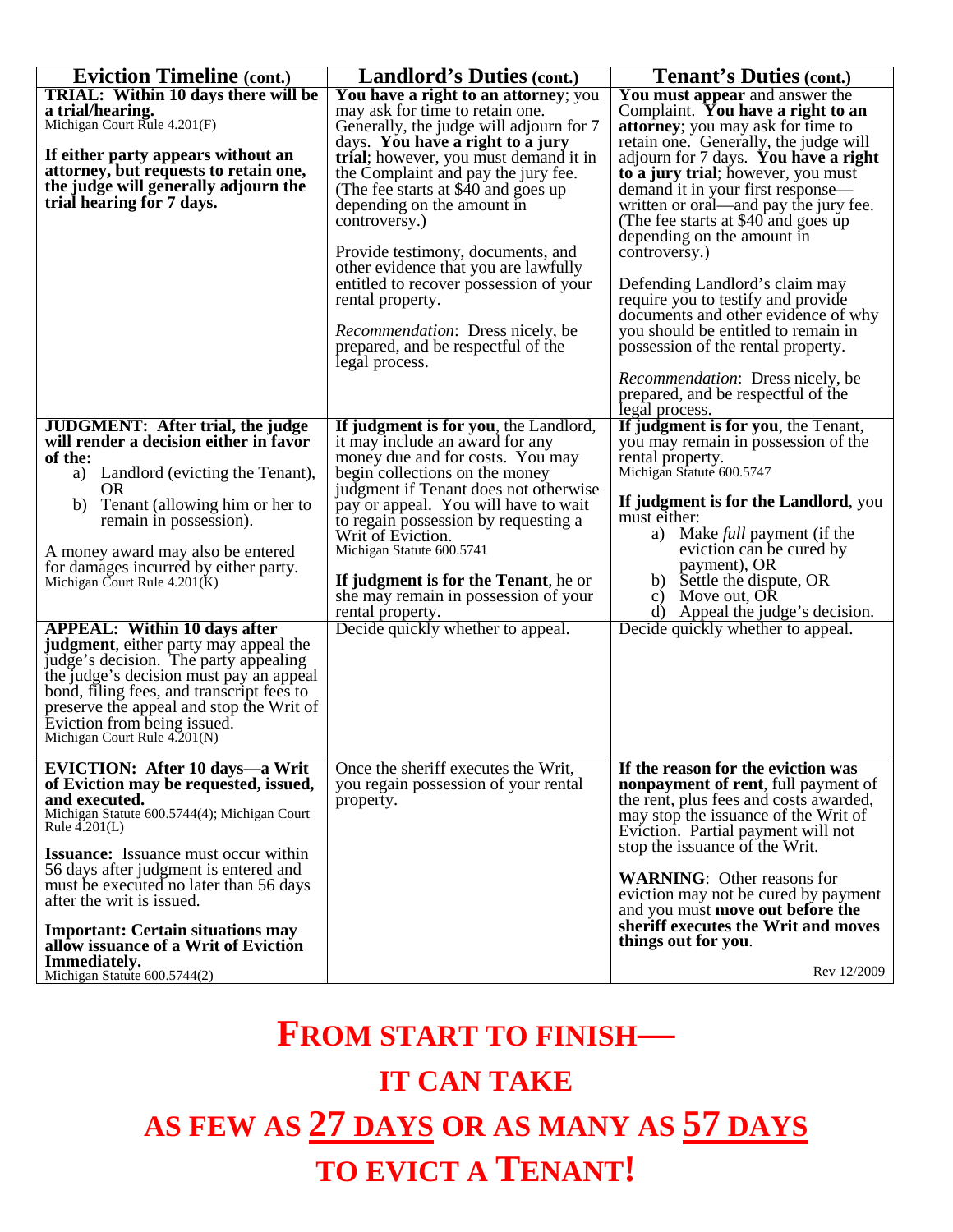### COMMUNITY DISPUTE RESOLUTION PROGRAM http://courts.michigan.gov/scao/dispute/odr.htm<br>The following centers provide conciliation, mediation, and other forms of dispute resolution pursuant to 1988 PA 260, the Community Dispute Resolution Act.

Ī

**BERRIEN, Branch, Cass, St. Joseph, Van Buren Citizens Mediation Service, Inc. 2800 Cleveland Avenue, Suite 2 St. Joseph, Michigan 49085 Phone (269) 982-7898 Fax (269) 982-7899 E-Mail [matt\\_balfe@citizensmediation.org](mailto:matt_balfe@citizensmediation.org) Website [www.citizensmediation.org](http://www.citizensmediation.org/) Contact Matthew Balfe CHARLEVOIX, Emmet Citizen Dispute Resolution Service, Inc.** *Northern Community Mediation* **415 State Street Petoskey, Michigan 49770 Phone (231) 487-1771 Fax (231) 487-1770 E-Mail [jane@northernmediation.org](mailto:Jane@NorthernMediation.org) Contact Jane Millar CHIPPEWA, Luce, Mackinac Eastern UP Dispute Resolution Center, Inc. P.O. Box 505 Sault Ste Marie, Michigan 49783 Phone (906) 253-9841 Fax (906) 253-9844 E-Mail [cdrc@northernmi.net](mailto:cdrc@northernmi.net) Website [www.eupmediate.com](http://www.eupmediate.com/) Contact Gerry Stelmaszek DELTA, Menominee, Schoolcraft Resolution Services Program** *UPCAP Services, Inc.* **P.O. Box 606 Escanaba, Michigan 49829 Phone (906) 789-9580 Fax (906) 786-5853 E-Mail [gocc@upcap.org](mailto:gocc@upcap.org) Website [www.upcapservices.com/](http://www.upcapservices.com/other-resoservices.shtml) [other-resoservices.shtml](http://www.upcapservices.com/other-resoservices.shtml) Contact Cheryl Goc GENESEE, Arenac, Bay, Clare, Gladwin, Midland, Ogemaw, Roscommon, Saginaw Community Resolution Center 315 East Court Street, Suite 200 Flint, Michigan 48502 Phone (810) 249-2619 Fax (810) 239-9545 E-Mail [JOdell@mediation-CRC.org](mailto:JOdell@mediation-CRC.org) Website [www.mediation-crc.org/](http://www.mediation-crc.org/) Contact Jane O'Dell GOGEBIC, Baraga, Dickinson, Houghton, Iron, Keweenaw, Ontonagon Western UP Mediators P.O. Box 327, 100 W. Cloverland Drive, Ste 2-3 Ironwood, Michigan 49938 Phone (906) 932-0010 Fax (906) 932-0033 E-Mail [mediator@up.net](mailto:mediator@up.net) Contact Marvin LaGrew**

**GRAND TRAVERSE, Benzie, Leelanau, Missaukee, Wexford Conflict Resolution Services, Inc. 1022 E. Front Street, P.O. Box 1035 Traverse City, Michigan 49685-1035 Phone (231) 941-5835 Fax (231) 941-4530 E-Mail [crservice@thirdlevel.org](mailto:CRService@thirdlevel.org) Website [www.CRSmediationTC.org](http://www.crsmediationtc.org/)**. **Contact Jennifer Kowal INGHAM, Clinton, Eaton, Gratiot, Ionia, Shiawassee Resolution Services Center of Central Michigan 229 North Pine Street Lansing, Michigan 48933 Phone (517) 485-2274 Fax (517) 485-1183 E-Mail [fourhglover@tds.net](mailto:fourhglover@tds.net) Website [www.rsccm.org](http://www.rsccm.org/) Contact Linda Glover JACKSON, Hillsdale, Lenawee, Monroe Southeastern Dispute Resolution Services** *Community Action Agency* **511 South Jackson Street Jackson, Michigan 49201 Phone (517) 788-6495 Fax (517) 788-6398 E-Mail [mstanley@caajlh.org](mailto:mstanley@caajlh.org) Contact Marc Stanley KALAMAZOO, Barry, Calhoun Dispute Resolution Services** *Gryphon Place* **1104 South Westnedge Avenue Kalamazoo, Michigan 49008 Phone (269) 552-3434 Fax (269) 381-0935 E-Mail [drsmediate@hotmail.com](mailto:drsmediate@hotmail.com) Website [www.gryphon.org](http://www.gryphon.org/) Contact Barry Burnside KENT, Isabella, Lake, Mecosta, Montcalm, Newaygo, Osceola Dispute Resolution Center of West Michigan** *Community Reconciliation Center* **678 Front Avenue, NW, Suite 250 Grand Rapids, Michigan 49504-5368 Phone (616) 774-0121 Fax (616) 774-0323 E-Mail Website [jwilmot@drcwm.org](mailto:jwilmot@drcwmich.org) [www.drcwm.org](http://www.drcwm.org/) Contact Jonathan Wilmot MACOMB, St. Clair The Resolution Center 176 S. Main Street, Suite 2 Mt. Clemens, Michigan 48043 Phone (586) 469-4714 Fax (586) 469-0078 E-Mail cpappas@theresolutioncenter.com Website [www.theresolutioncenter.com](http://www.theresolutioncenter.com/)**

**Contact Craig R. Pappas**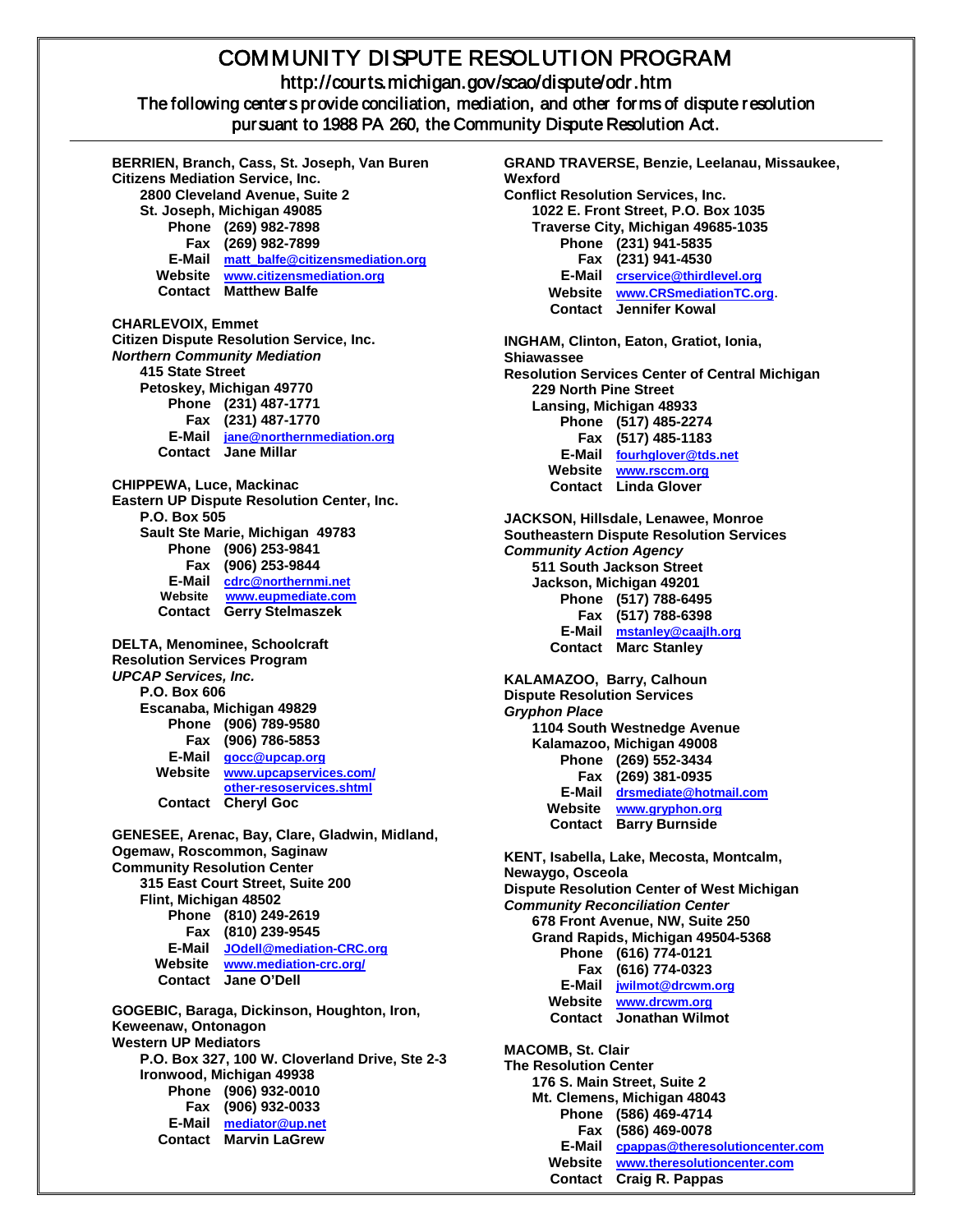**MARQUETTE, Alger Marquette-Alger Resolution Service 715 W. Washington Street, Suite A Marquette, MI 49855 Phone (906) 226-8600 Fax (906) 226-5399 [marsmediation@yahoo.com](mailto:marsmediation@yahoo.com) Website [www.marsmediation.org](http://www.marsmediation.org/) Contact Jennifer Frazier MUSKEGON, Manistee, Mason, Oceana Westshore Dispute Resolution Center 1200 Ransom Street Muskegon, Michigan 49442 Phone (231) 727-6001 Fax (231) 727-6011 E-Mail [wdrc@mediatewestmichigan.com](mailto:wdrc@mediatewestmichigan.com) Website [www.mediatewestmichigan.com](http://www.mediatewestmichigan.com/) Contact Kate Kesteloot Scarbrough OAKLAND Oakland Mediation Center, Inc. 550 Hulet Drive, Suite 102 Bloomfield Hills, Michigan 48302 Phone (248) 338-4280 Fax (248) 338-0480 E-Mail [bhanes@mediation-omc.org](mailto:bhanes@mediation.org) Website [www.mediation-omc.org](http://www.mediation-omc.org/) Contact Bonnie Hanes OTSEGO, Alcona, Alpena, Antrim, Cheboygan, Crawford, Iosco, Kalkaska, Montmorency, Oscoda, Presque Isle Community Mediation Services** *Otsego County* **United Way Building 116 5th Street Gaylord, Michigan 49735 Phone (989) 732-1576, (989) 705-1227 Fax (989) 705-1337 E-Mail [communitymediationservices@verizon.net](mailto:communitymediationservices@verizon.net) Website [www.otsego.org./cms](http://www.otsego.org./cms) Contact Grant Bliss OTTAWA, Allegan Mediation Services Courthouse Square 68 West 8th Street, Suite 140 Holland, Michigan 49423 Phone (616) 399-1600 Fax (616) 399-1090 E-Mail ccorriveau@mediationsolvesconflicts.org Website Contact Connie Corriveau [www.mediationsolvesconflicts.org](http://www.mediationsolvesconflicts.org/) TUSCOLA, Huron, Lapeer, Sanilac Center for Dispute Resolution** *Human Development Commission* **429 Montague Avenue Caro, Michigan 48723-1997 Phone (989) 672-4044 Fax (989) 673-2031 E-Mail [peggyd@hdc-caro.org](mailto:peggyd@hdc-caro.org) Contact Peggy Davy**

**WASHTENAW, Livingston Dispute Resolution Centers of Michigan, Inc.** *The Dispute Resolution Center* **(110 N. Fourth Avenue, Suite 100) P.O. Box 8645 Ann Arbor, Michigan 48107-8645 Phone (734) 222-3745 Fax (734) 222-3760 E-Mail [dulinb@ewashtenaw.org](mailto:dulinb@ewashtenaw.org) Website [www.thedisputeresolutioncenter.org](http://www.thedisputeresolutioncenter.org/) Contact Belinda Dulin WAYNE Wayne Mediation Center Garrison Place 19855 W. Outer Drive, Suite 206 – East Bldg.**

**E-Mail [bdempsey](mailto:bdempsey@mediation-wayne.org)[@mediation-wayne.org](mailto:Lischeron@mediation-wayne.org)**

**Website [www.mediation-wayne.org](http://www.mediation-wayne.org/) Contact Bernard Dempsey**

**Dearborn, Michigan 48124 Phone (313) 561-3500 Fax (313) 561-3600** 

**January 7, 2010**